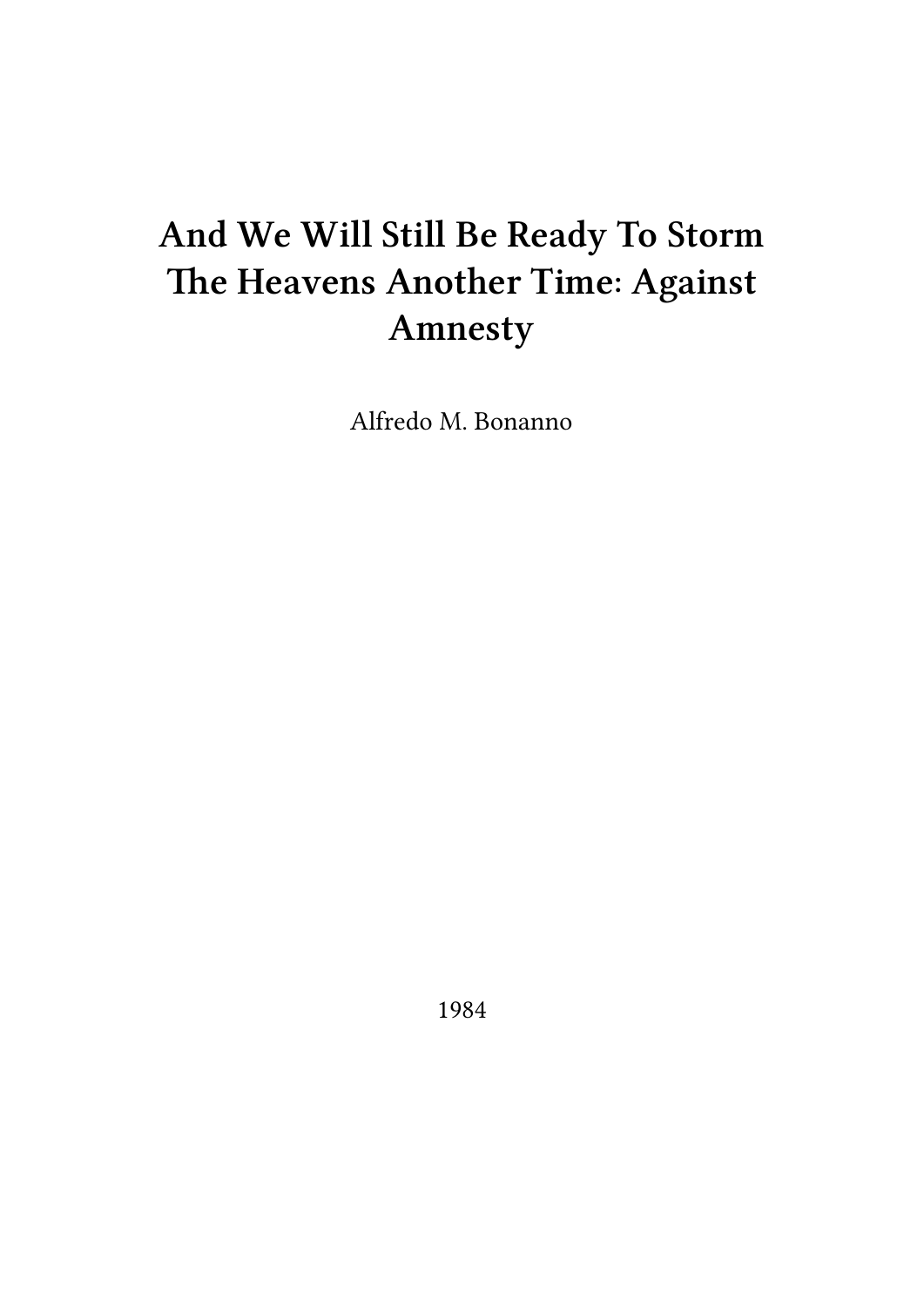# **Contents**

|                                                                       | $\overline{4}$ |
|-----------------------------------------------------------------------|----------------|
|                                                                       | 5              |
| Introductory Note by Paolo Ruberto (October '84)                      | 9              |
| And We Will Still Be Ready To Storm The Heavens Another Time: Against |                |
| Amnesty                                                               | 14             |
| Why We Are Against A Struggle For Amnesty                             | 15             |
|                                                                       | 15             |
|                                                                       | 16             |
| What Victory Were They Heading Toward?                                | 16             |
| They Refer To The Critique That They Were Never Able To Use           | 17             |
| The Intermediate Struggle Of Revolutionaries                          | 18             |
| The Wretched Prospect Of Collaboration                                | 20             |
|                                                                       | 20             |
|                                                                       | 21             |
| The Real Movement Is Not In The Prisons                               | 22             |
| There Cannot Be Any Crisis Of Imagination For Someone Who Never       |                |
|                                                                       | 23             |
|                                                                       | 23             |
|                                                                       | 24             |
| The Marginality Of The Armed Parties Relative To The Class War        | 24             |
|                                                                       | 25             |
| What They Can Look Forward To In The Future                           | 26             |
| An Instrument In The Hands Of The Real Movement                       | 26             |
|                                                                       | 26             |
|                                                                       | 27             |
|                                                                       | 27             |
|                                                                       | 28             |
| In Practice, The Development Of The Real Movement Is A Process Of     |                |
| Violent Transformation Of Class Struggle                              | 28             |
| The Ethical Value Of Violence                                         | 29             |
|                                                                       | 30             |
| What Communication Are They Talking About?                            | 30             |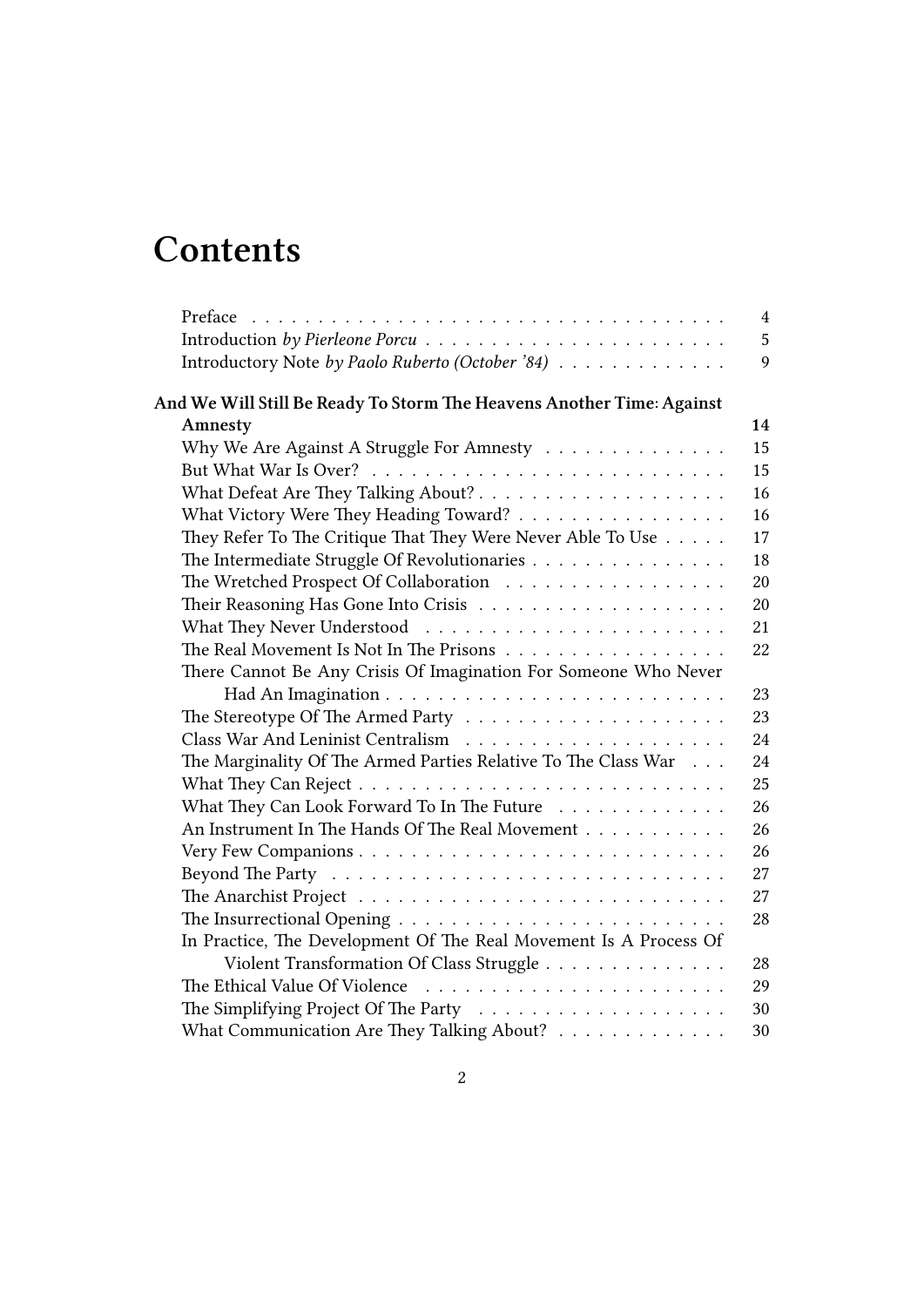| The Anarchist Relationship Between The Active Minority And The Real                             |    |
|-------------------------------------------------------------------------------------------------|----|
|                                                                                                 | 31 |
|                                                                                                 | 32 |
|                                                                                                 | 33 |
| All The Rats Return To The Political Boat Sooner Or Later                                       | 34 |
| The Uncritical Abandonment Of Militarism                                                        | 34 |
| The Old Caryatids And The Old Arguments                                                         | 35 |
| The Theory Of Escape And The Theory Of Resistance                                               | 35 |
|                                                                                                 | 36 |
| In The Amnesty Proposal, There Is A Refusal To Advance                                          | 36 |
| The Illusion Of Reducing The State To Its Minimal Repressive Coefficient                        | 37 |
| Communities Of The Future Will Be Communities Of Struggle, So They                              |    |
| Cannot Result From Political Negotiations                                                       | 38 |
|                                                                                                 | 39 |
| The Class-Collaborationist Soul Of Ultra-Revolutionism                                          | 40 |
|                                                                                                 | 41 |
|                                                                                                 | 42 |
| The So-Called Penitents $\ldots \ldots \ldots \ldots \ldots \ldots \ldots \ldots \ldots \ldots$ | 43 |
| Dissociating From Whom And From What?                                                           | 44 |
|                                                                                                 | 45 |
| The Use Of Organized Violence Against Exploiters Of All Kinds                                   | 46 |
|                                                                                                 | 46 |
|                                                                                                 | 47 |
| The Stifling Attitude Of Certainty Was Not One Of Our Mistakes                                  | 48 |
| Our Theses On Creativity, On Subversion, On Joy                                                 | 48 |
|                                                                                                 | 49 |
| The Prison In All Interventions: A Qualitative Moment Of The Struggle                           | 49 |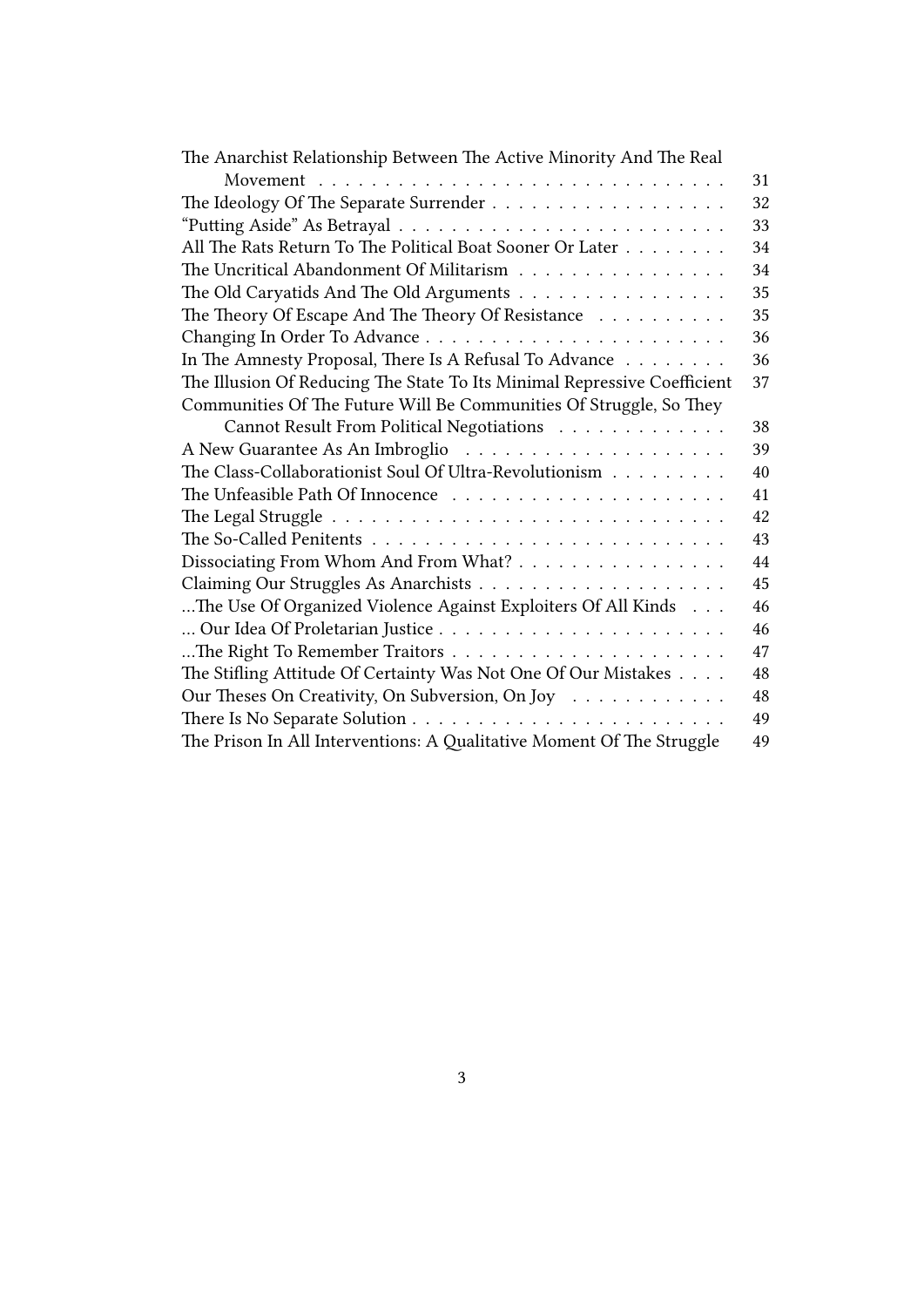## <span id="page-3-0"></span>**Preface**

Over the last fourteen years, "political refugees" have developed counterinformation work on the reality of class confrontation in Italy and about specific publishing attempts; all of this documentation, which is necessarily insufficient, only offered us a partial expression of the revolutionary movement, and only of certain aspects of the armed experience in that country.

The text that we are publishing here, which was published in issue #42 of the Italian anarchist review *Anarchismo*, can fit into this documentation. Its critique of certain models and methods developed by armed organizations is not an overall rejection of the armed struggle of recent years. It tries to present the positive aspect of this struggle, which disappeared in the political solution that a part of the movement is currently trying to carry out.

From the theses of generalization of working-class violence of the 1970s to the military execution of R.L. Hunte (head of the "International Observation Force" in the Sinai), who was killed last February in Rome by the Red Brigades, their remoteness from the "mass objectives" they worked toward is becoming increasingly obvious. The armed party's military objectives are the only way the problem of class war has been posed. The pretended absence of a more thorough dialectic between the organization and the masses could not have facilitated the proletariat's abandonment of a project- that of its own dictatorship-which does not interest it.

At present, facing the problem with greater dignity than the *pentiti* [informers] or the *dissociati* [those who have dissociated themselves from armed subversive activity], taking into consideration the tragic situation of thousands of imprisoned companions, a project of struggle for an amnesty has been proposed. Rather than continuing a painful fight or turning state's evidence, some want to secure a collective amnesty from the State, and start new cycles of revolutionary struggle afterward.

Within the French libertarian movement we have talked about this project by linking it, more or less, to specific struggles against prisons and repression in Italy. We would have welcomed this project's condemnation of the methods of the armed formations, but we must think more objectively, faced with the obvious ambiguity in the commitment to this struggle. The choice of the present text contributes to this thought. For our part, we note that when it is limited to pure and simple surrender, a critique of the impracticality of the armed model of these failing organizations could negatively influence a later development of libertarian and insurrectional armed struggle.

The companions of *Publications Révolte et Liberté*.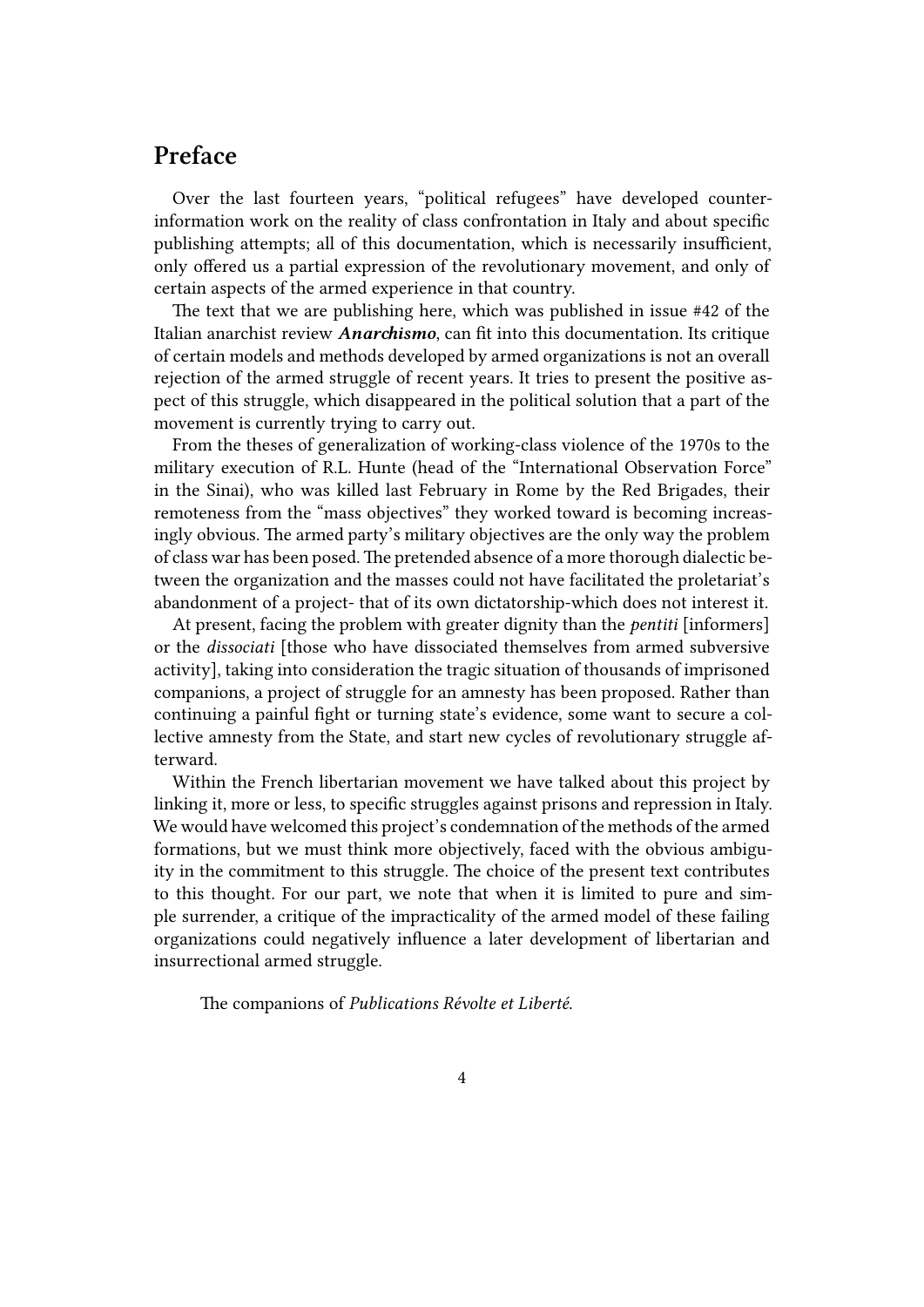## <span id="page-4-0"></span>**Introduction** *by Pierleone Porcu*

Before it occurred to the revolutionaries, the State took care well in advance to manage the vacuum left by the fragmented movement by putting the project of dissociation into operation. Whoever calls in a loud voice for the restitution of the comrades by any means should not complain afterward of finding himself side by side with docile creatures, instruments in the hands of power.

Never before have truth and lies been superimposed on the Italian political scene as they are today, to the point of becoming a spectacle of positions democratically produced by the government and the institutional opposition with the aim of capturing the attention of uninformed revolutionaries.

I am referring, for example, to the Naria case, which is henceforth an "affair" of State, a symbol of the period that followed the state of emergency, and which is based on a recuperation and general rediscovery of human values. The current problems of prison and of the process of dissociation that is now in progress all seem to converge on this painful human event, which clearly typifies the obvious barbarism of judicial management and administration, mechanisms that, by preventing the liberation of a man who is slowly dying, clearly show the homicidal intent of those who manipulate them. Thus, the Minister Martinazzoli, Doctor Amato, head of the prison system and naturally, the good Pertini (to mention only the best-known ones) announced they were openly opposed to the negative opinion handed down by the judges (who are sovereign in the strict application of the law passed by Parliament) to the request for liberation made by Naria's lawyers.

Beyond the human significance of this, we should ask ourselves what is hiding behind these fake appeals and the debates that are being provoked and organized on all sides.

We all know that the State, by approving the new law on preventive detention, which reduced its lengths, and by gradually lifting the restrictive norms of the sadly famous Article 90, is preparing to give a different order to internal control of the prisons, a more rational order than the one that was imposed on the special prisons and the "death wings". Thus, barbarism can travel better on the rails of a differentiated internal sociality. The use of the judicial apparatus for exclusively political ends appears through the assistance given to anyone who dissociates himself from "terrorism", including reductions of his sentence and "possible openings".

The State is progressively leaving the tunnel of the state of emergency and regularizing its new position of domination in all sectors of society. The period of conquest of the social sectors that were torn away from it by the struggle and that made themselves independent of its interference is over; it is presently preparing a precise control. The characteristics of this control will no longer be based on a militaristic strategy, but will basically revolve around the ideologization of consensus,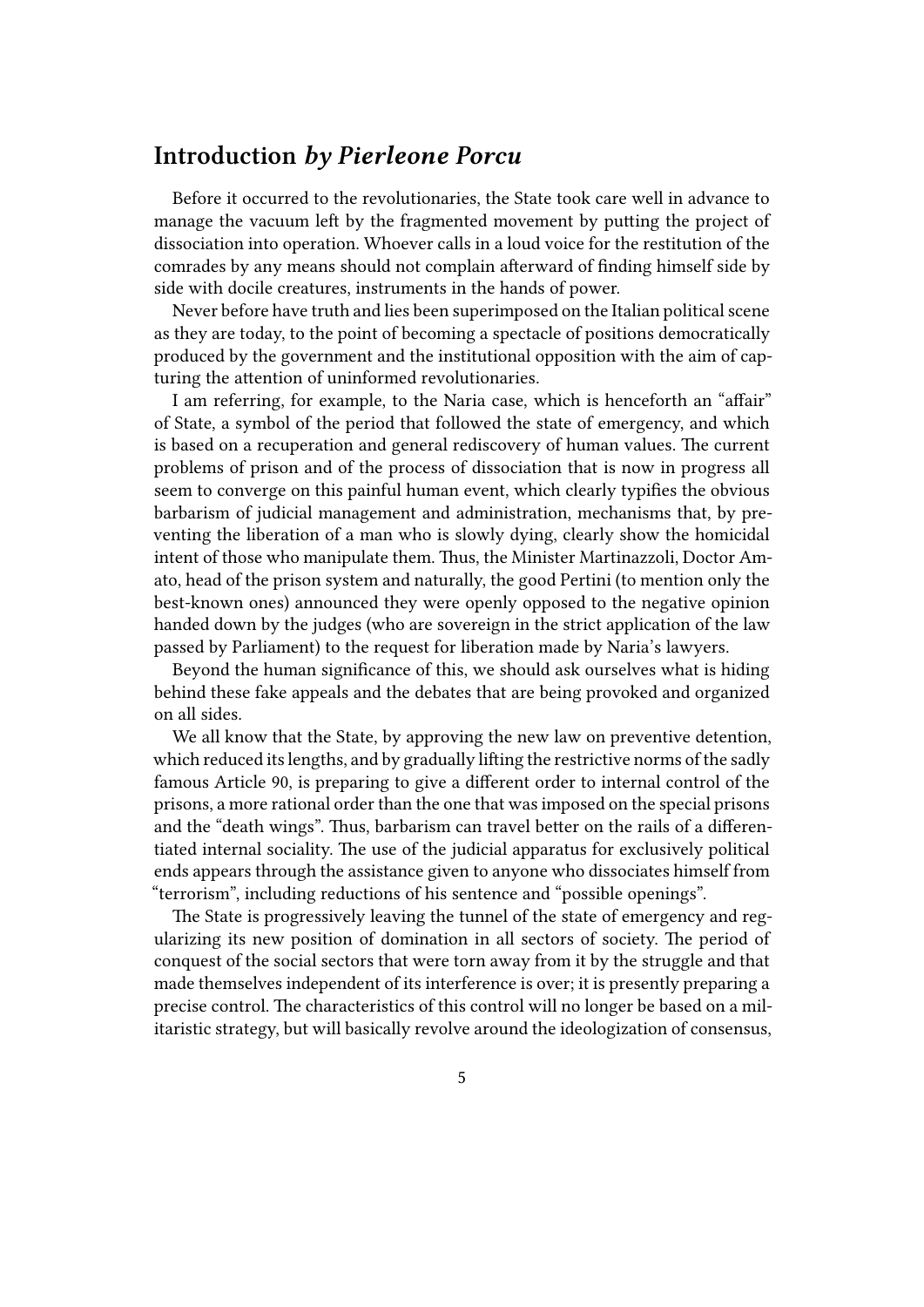in such a way as to normalize "deviant" social behaviour. Now the State wants to promote and activate things from behind the new figures of social operators and controllers, who have been inserted into the country's microstructures. Among these sad figures-apart from the psychologists and sociologists-the dissociologist of antagonism is conspicuous.

Hence the current spectacle of political positions that revolve around the phenomenon of dissociation (from the document of the Rebibbia 51 to the one by the 40 signatories of the *Prima Linea* trial in Turin, up to the current documents of the thirteen, still from Turin, or those that came out of the *Prima Linea* trial in Milan). The "homogenous" sphere of influence is spreading everywhere, and is backed all the way up to Amato. It is no longer a matter of small groups, but of a compact mass inside the prisons that is taking the road of dissociation, finding advocates outside the prisons as well and breathing life into a labyrinth of positions, where it is difficult to sort things out by oneself.

Everyone is waiting for further information from the State concerning the role it intends to entrust to these revised and corrected subjects, and this argument is the subject of a political battle in Parliament (for example, there is a current of secular people who have dissociated themselves, one of Catholic people who have dissociated themselves, another of so-called "total" ones, and so on).

If the majority of political prisoners in the prisons found themselves drawn into the project of dissociation that the State wants to realize, on the outside things are the same. A large part of the revolutionary milieus insists on echoing the initiatives of dissociation that are coming from the prisons. Even a few libertarian milieus that appear to misunderstand and claim too thoughtlessly to support such a project by showing solidarity with the dissociationist positions adopted by a few prisoners who puffed themselves up with the term "anarchist", thus enjoying "citizenship" in our movement, which is more and more saturated with an approving conformity disseminated out of "tolerance".

The matter is seriously considered and analyzed, especially for the negative consequences that affect our subversive activity. Adopting positions like this would lead the anarchist movement onto the terrain of political opportunism and compromises with power, a terrain dear to authoritarian elements who use it to justify their own existence and retention of their positions.

Until now, a part of the anarchist movement has had nothing to do with the matter of repression and social control. The interest it is showing now is connected in particular to new positions adopted by certain libertarian prisoners who are dissociating themselves from the practices and motives that in the past made them opponents of Capital and the State.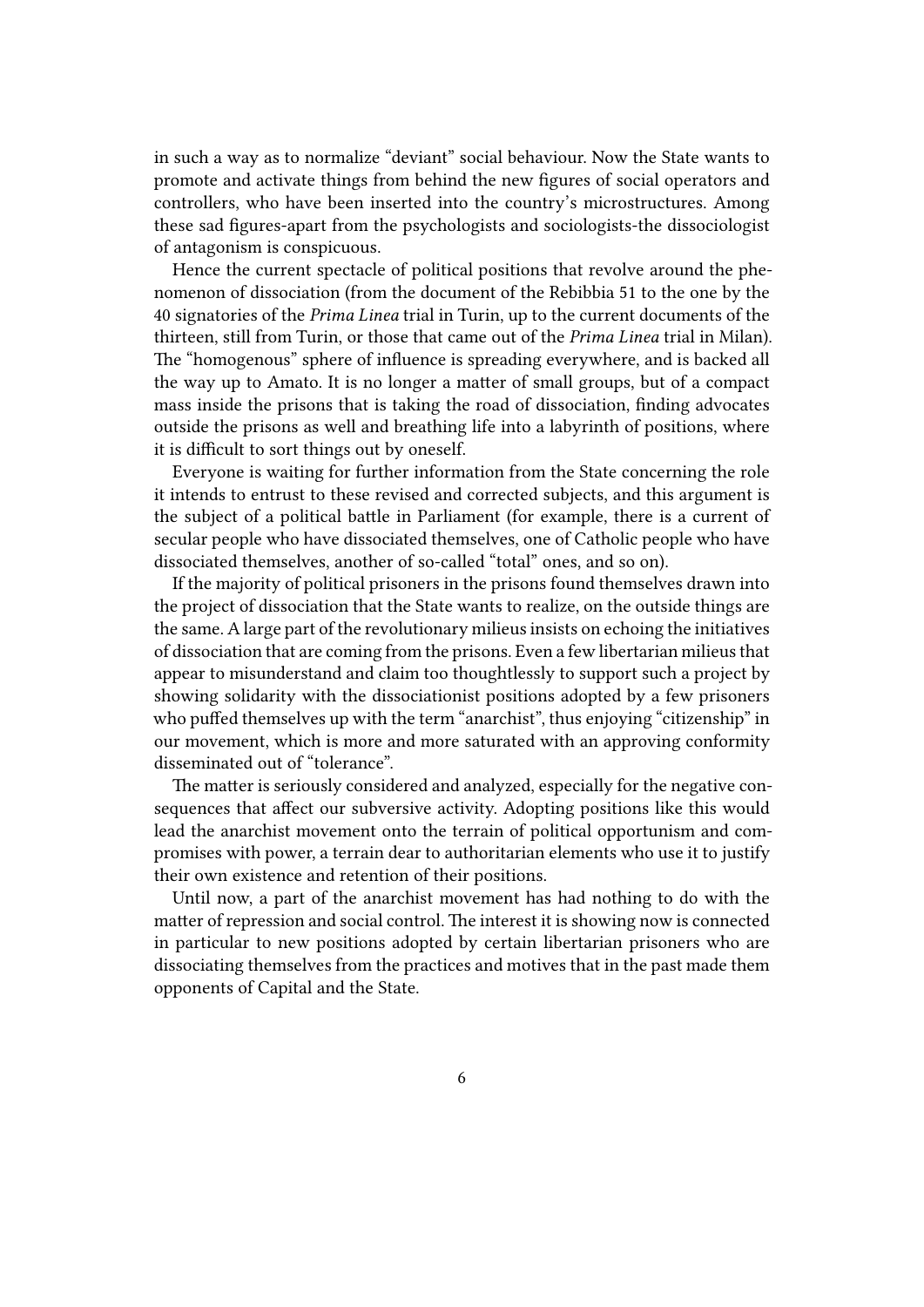Such a sudden convergence of interests between these prisoners and this part of the anarchist movement results from a parallelism of views concerning the value that both of them attribute to liberalism, socialism and democracy.

To be aware of this, it is enough to read various articles published in several anarchist magazines, which clearly give the impression of having chosen to move only in a milieu of study and cultural intervention.

Starting from a self-criticism of their own experience of struggle, the dissociated have reached the point of reducing any conflictive relationship with the institutions to nothing. They therefore put themselves directly in a discussion and parliamentary mediation that are attempting to recuperate all social conflict. And because this self-criticism tries, in its subjectivity, to reassert the value of the individual space that was so neglected before, it follows that it ends up adopting the utopia of modern liberalism, which would like to humanize and socialize State structures by containing them in a sphere of action that is far more restricted than the current sphere. These prisoners are converging by another road with the part of the movement that hopes to empty the State of its functions peacefully and in a utopian way, acting progressively from within by means of a use of mass libertarian culture, capable of proposing autonomous counter-structures of society. It is a project that would like to realize the liberal maxim of "minimal intervention of the State in society". The "seed beneath the snow" that Kropotkin spoke of.

Another part of the anarchist movement, though in a different and much more restrained way, keeps a wait-and-see attitude of availability concerning dissociation, which is the result of a lack of analysis and an inability to make autonomous proposals. Thus continual postponement of a discussion of the content just poses the problem again unchanged, confirming dissociationist positions without saying so clearly.

This is the case with proposals that seem a little better than so many others and which drive comrades-who, by the way, are generous-to support them, like for example the amnesty proposal launched by advocates of Scalzone's positions and taken up by anarchists in the pages of the movement's papers.

These people toy with political solutions, but with a minimum of dignity and hostility toward the State. In short, they would like to remain antagonistic but at the same time negotiate the comrades' liberation at times and in modes dictated by them, although they do not possess the necessary revolutionary force to impose them. What can one say about such a position? They would like to "make an omelette without breaking eggs".

It should be understood that all the proposals, from those most disposed toward a dialogue with the State to the worthiest ones, actually differentiate themselves only by varied degrees and a greater or lesser moral reticence, with all of them obliged, however, to measure themselves in a domain inside the institutions and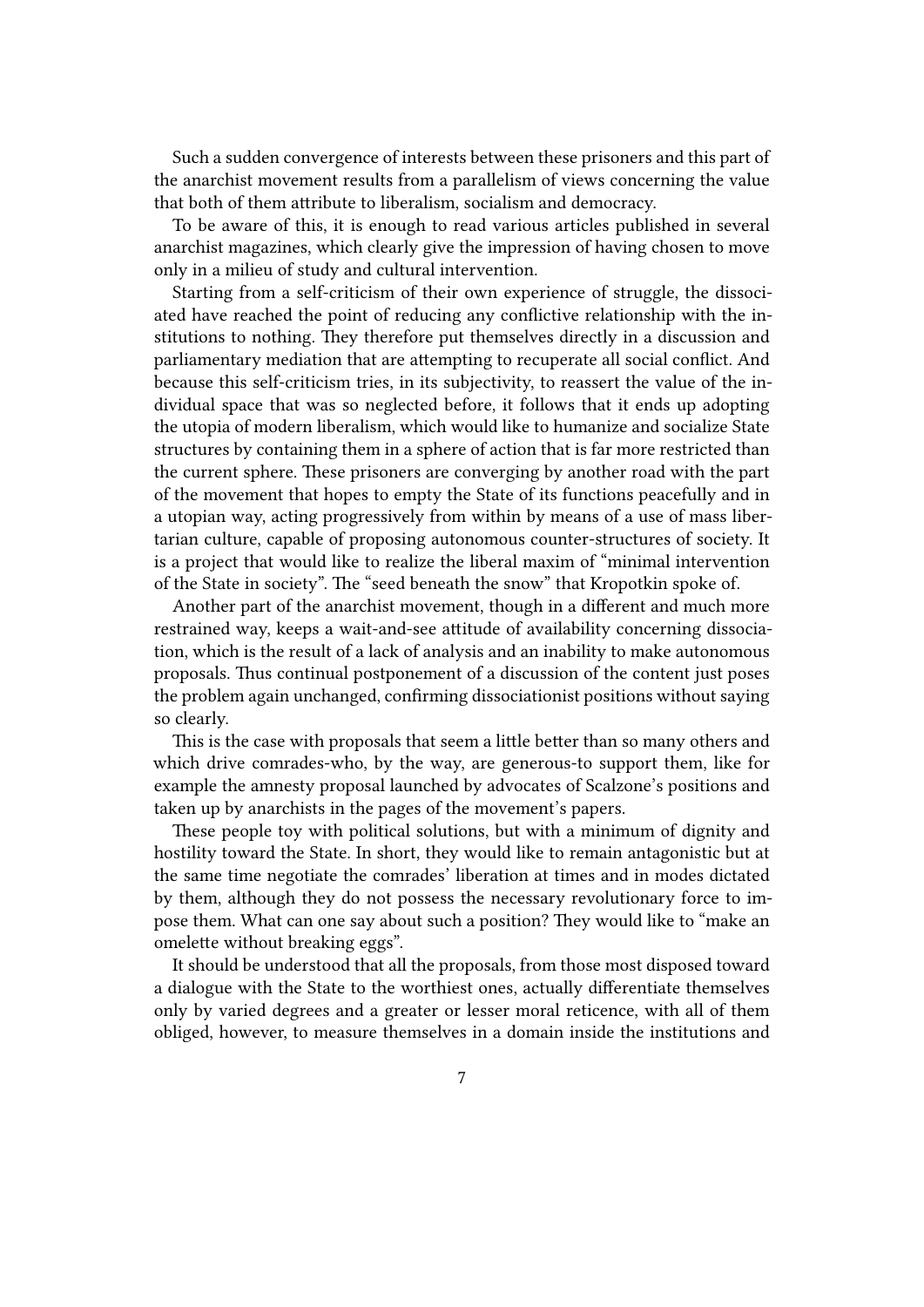to sort out the same problems. The former even appeared to possess more political realism, greater practical sense and a more offhand cynicism in the unreserved barter of what they possessed, conscious of the price set by the State for obtaining any benefit whatever.

The pamphlet we are publishing fit into the heart of the events that have been reported up to now, becoming material for a debate inside and outside the anarchist movement and possibly extended to include the part of the revolutionary movement that is wandering in a desperate search for a different road than the one marked out by power.

Its undoubted topicality-although it has already been published in March of this year in the review *Anarchismo* — can be seen in the judgements and elements of analysis that it presents, which are now no longer fortunate intuitions of something that was emerging at the time in the debate over the problem of prison, but a palpable reality made up of events and decisions that are assailing us from close up.

The comrade who wrote this pamphlet is especially preoccupied with retraveling, outside ideological sanctuaries and commonplaces, all stages of the routes that brought about the forms of association expressed by the revolutionary movement in recent years, the theoretical debate that refers to it, the instruments that were used and the actions that were carried out. He grasps their merits and their failings, their limits and contradictions, trying at the same time to renew a logical thread capable of getting out of the "laissez-faire" attitude that leaves the door open to repressive actions and State control.

Defining problems precisely is very important today, especially in order not to fall into short term perspectives and compromises that would inevitably lead us into the labyrinth of dissociation, denying us any possibility of direct action to transform reality. Many companions will find arguments and concepts that they are fairly familiar with. And others as well, new ones that are expressed in a language that speaks in images and recalls times of exhilarating hopes and times of difficulty and uneasiness. It is an invitation to reconsider all our past experience in a critical manner with the aim of grasping the meanings and the positive or negative things in our experience of struggles that are recent and yet so far away. And doing so not to explain the past, but to provide instruments for future action by going beyond the causes and effects of the mistakes that were made, with the aim of being able to start again on a concrete basis, one that is more in keeping with the reality we are living in.

Faced with the urgency of the problems that await us and the duties we would like to attribute to ourselves as anarchists and revolutionaries, we must overstep the limits of commonplaces and givens, doing so in such a way that association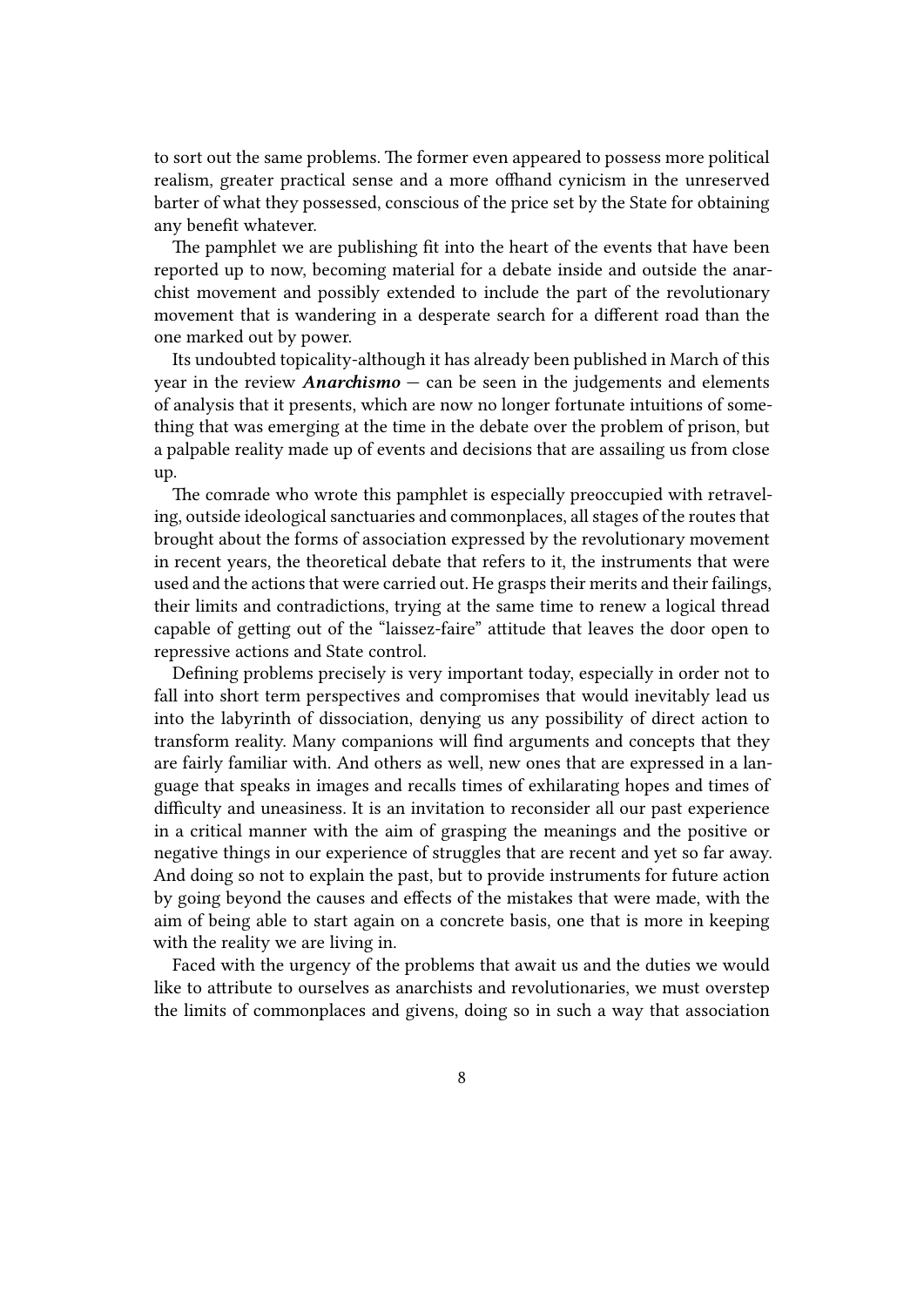would no longer be a formal adherence to libertarian ideas, but a personal search for a coherent practice of self-fulfilment here and now through social action.

## <span id="page-8-0"></span>**Introductory Note** *by Paolo Ruberto (October '84)*

I think it would be interesting to give a summary account of the rise and development of positions of "withdrawal", which range from the penitents to those who have dissociated themselves, bearing in mind that a detailed account is practically impossible as there are many variants and modifications even within the same position.

Following the appearance of "greater" and "lesser" penitents who based their desertion of the struggle on an exclusively military and political basis, going over to the State with arms and baggage, taking on themselves the duty of breaking all forms of resistance (the arrests of hundreds of companions, the murder of four companions in Genoa perpetrated by *carabinieri* sent by Peci, etc.), the champions of political "desertion" began to appear in the first months of 1980.

In May of that year a collective political document drawn up by the partisans of "desertion", almost all of whom came from the ranks of *Prima Linea*, among them Donat-Cattin and Gai, was published in *Lotta Continua*. In it the need for selfcriticism was mentioned, and the fact that people had to reconsider their historical past; it was pointed out that the informers were sons of the movement.

The milieu of desertion and abandonment of armed action arose in this way, backed to the hilt by *Lotta Continua* and the usual gravediggers of the movement, of the Boato and Pinoto variety, flanked by those who are known as democrats, of the Neppi Modona and Mario Scialoja variety.

This first group of deserters was short-lived, because with many of them one never managed to clearly distinguish them from the penitents, and also because almost all of them ended up collaborating with the magistracy and the police.

On September 30 1982 there appeared the document known as that of the 51 (from the number of signatories) which signalled the start of a veritable race to carry out self-distancings, self-dissociations, pacification proposals, amnesty proposals, etc.

In the aforementioned document the signatories, coming principally from the autonomy milieu, maintained that it was necessary to refuse and condemn positions and activity that were "combative" and in favour of terrorism in order to reopen a dialectic of controversy and arrive at negotiations with the State. In practice Negri, Ferrari, Bravo, Vesce and the others are saying that we must advance along the road of past radical antagonism in order to put ourselves in a dialectical relationship, one that is active and a bearer of proposals together with so-called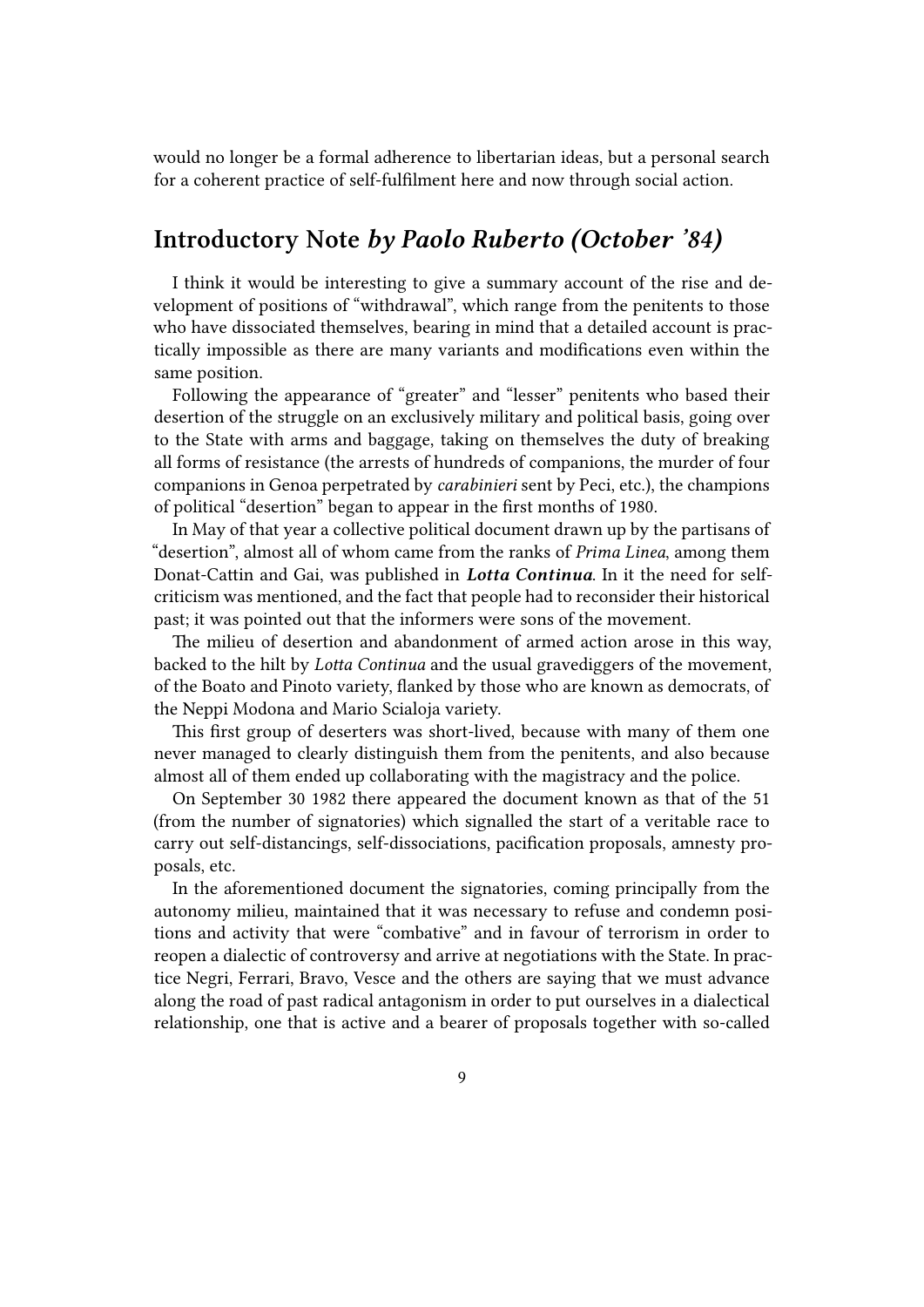"healthy" social and political forces, who will make their desire to go beyond the contingency of the emergency laws understood. These people maintain that as a result the State will also be forced to make its self-criticism regarding the creation of special legislation and the spirit of vengeance, as a result of which we would see a reciprocal reconciliation of the one with the other and a new way to set the rules of the game, according to new conditions of political struggle based on dissent that is no longer radical and one of total opposition but a dialectical one based on dialogue, with the aim of encouraging the State to give itself ever greater characteristics of democracy and liberty.

This is how there arose and developed a "Dissociation" milieu which would unite, as it went along, a considerable number of differing positions. Then there were those who refused to let themselves be grouped with those who dissociated themselves and tried to sugar the pill by asserting that without renouncing anything it was nevertheless necessary to admit that armed struggle was now outmoded, as it had been incapable of carrying out its project of social transformation. It was necessary to get started on other projects, intended to build a new critical consciousness that would lead to a transcendence of a generation's past experience and a surpassing of armed struggle by opening onto a cultural revolution.

Another line of people who had dissociated themselves, which appeared later, took Scalzone and other political refugees in France as its point of departure. These people maintained that it was necessary to mobilize in order to organize a great battle for an amnesty for all political prisoners. Given that the armed project had been defeated and that restarting the conflict was no longer possible, it was necessary to give life to a prospect of negotiations and define an armistice with the State. The movement had to guarantee a "ceasefire", that is, a period of social peace.

The State had to guarantee an amnesty to properly ratify the end of hostilities. The two parties would negotiate the price of the movement's defeat by estimating the price to be paid at five years' imprisonment for everyone.

Another large milieu that arose inside the prisons was the one known as the "disincarceration" milieu. Its advocates, while still admitting the need for a criticism of the past and while still recognizing that the conditions that led to a development of armed struggle in Italy in the 70s were no longer present, refused however to subscribe to any dissociation whatever, but admitted the need to find other roads to social transformation, roads that advanced through pacifist and ecological struggles and ones for a better quality of life. In their objective condition as prisoners, they intended to mobilize in order to begin a politico-cultural struggle meant to reduce the negative effects of segregation and to allow a normal development of life. It was this milieu that maintained it was necessary to organize meetings, demonstrations, concerts, exhibitions and manufacturing cooperatives as well as cultural ones with the aim of establishing social relations and structures that were alterna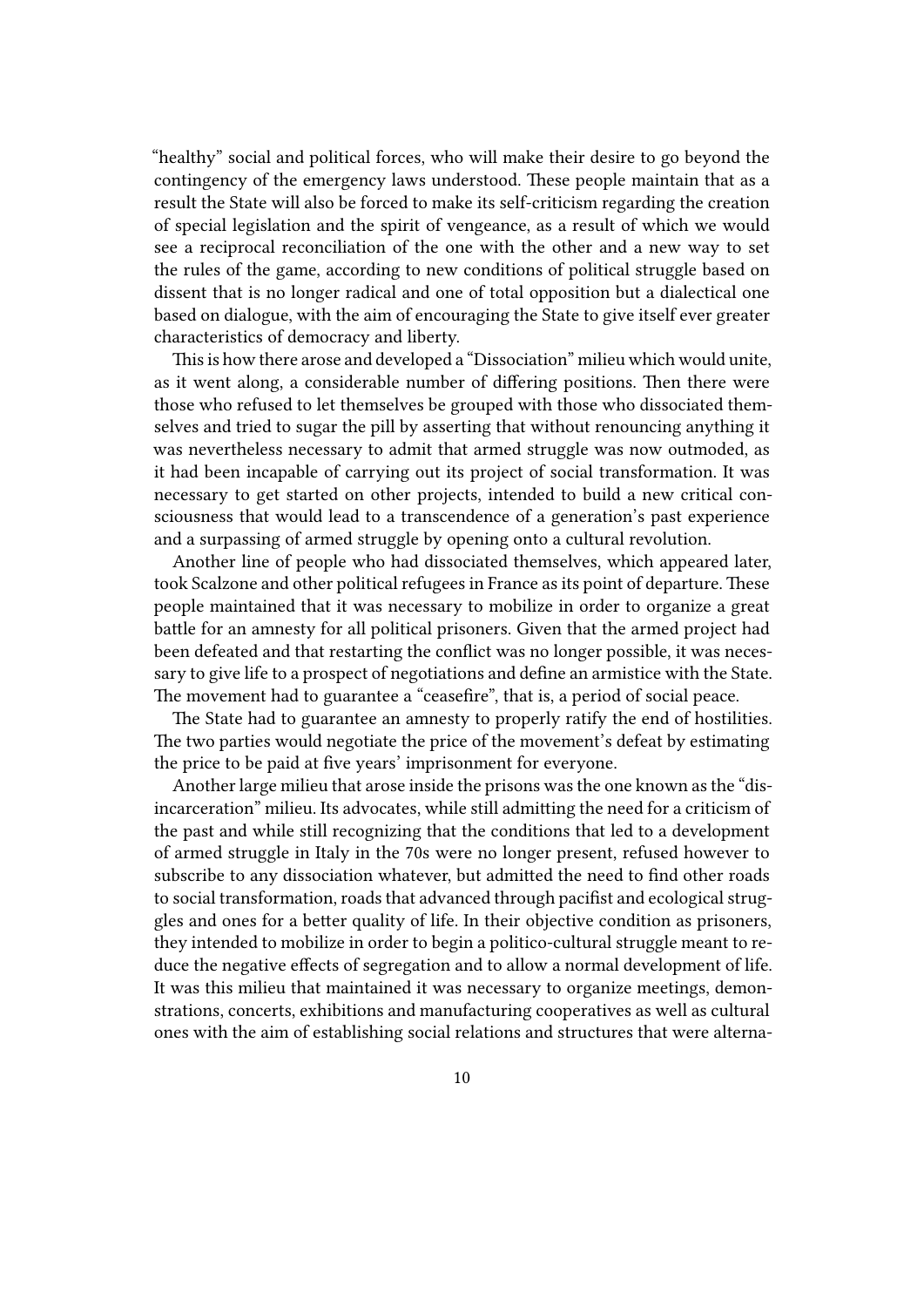tives to prison, and all this as part of a perspective that would allow a transition from the dreamed-of political revolution to a possible social transformation. This prisoners' milieu, which ended up with Morucci, Monferdin, Strano, Faranda, Fiora Pirri, Premoli, etc., drew ever closer to the milieu of the self-dissociated proper, which together with them formed what was known as the "homogenous movement", and which organized the famous congress "Alternative Measures to Detention and the Role of the External Community", which took place in late May in Rebibbia prison with the participation of 30 prisoners.

For their part, many ex-militants of Prima Linea (among them Sergio, Ronconi, Rosso, Galmozzi, etc.) began a journey that brought them steadily closer to the positions of the self-dissociated. Initially they developed a self-criticism in relation to the distance between armed struggle and the proletariat's traditional struggles; they then came to the conclusion that Italian conditions today no longer allow the use of armed struggle, concluding that only the presuppositions for a battle meant to get out of the "emergency" situation existed. So they spoke of "reconciliation", and also explained its supposed differences from pacification.

Apart from the positions outlined so far there are a whole series of facets, all of which lead to an idea of the end of a historical period of total antagonism, of total and permanent conflict, as well as the judgement that revolutionary violence was an erroneous instrument and that it has therefore been surpassed by history because it failed to stand the test of action.

"Today, in a complex society, in a phase of the crisis and breaking up of large groups and an emergence of the individual, the local, the multiple, which are implacably opposed to unity and the whole, and to differences, the sole model (postsocialist in the form of society, post-communist in the historical form of the movement) of social transformation seems to be a direct change to a process of extinction of the State" writes Scalzone, maintaining that in modern capitalist societies a radical change through revolution is no longer necessary because society itself already happens to be in a post-revolutionary condition.

Negri and other ex-autonomists are of the same opinion as Scalzone in principle, but with different motives. They also deny the very utility of the concept of a revolutionary break and are advancing the hypothesis of a formation of communist communities living in symbiosis with the capitalist one and capable of growing to the point of englobing it.

Thus we reach the point of tears shed over the innocent victims of those sombre years, over the unfortunate people carried away by an ideology of violence that considered itself necessary and even liberatory. This is what Morucci, Faranda, Guerra, Maino and others are doing. These people feel a heartbreaking consciousness of the pain and the victims that an entire movement left behind it.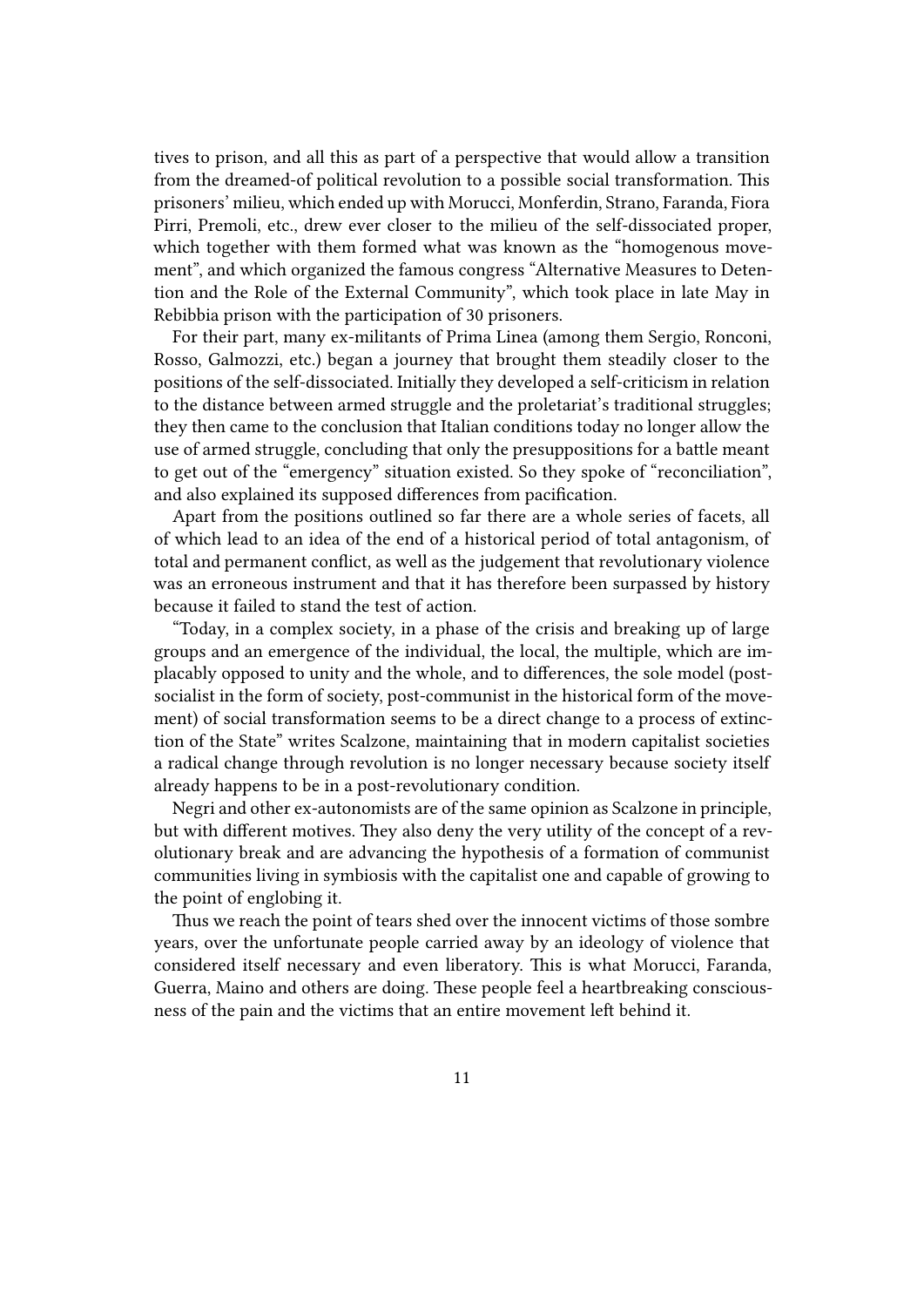To begin living again they now feel the need to forgive and cease to hate those who, in those years, chose the path of collaboration.

Let us put aside the "continuist" core of the Red Brigades which, as has been clarified in this pamphlet we are publishing, is locking itself into an inflexbility that is cut off from reality, and which speaks insistently of the need for the formation of a Fighting Communist Party; various prisoners from Palmi, with Curcio among them, appeared in a domain of self-criticism, highlighting the limitations and failings of armed struggle and the organizations that practised it. Although it succeeded in showing that it is possible to make use of revolutionary violence, armed struggle-they maintain-has not succeeded in developing a concrete project that managed to put all the transgressive languages expressed by the proletariat in the last few years in touch with each other. They also developed a critique of the struggles of those who lived and are still living the myth of the Red Brigades as a monolithic and compact armed vanguard, and who represented and continue to represent the element that is most insensitive to the qualitative renewal imposed by the change in the conditions of the struggle. In this analysis, the concepts of the party's insubstitutable nature, in the Comintern sense, and the form of the Fighting Communist Party disappeared, suggesting the possibility of a guerrilla struggle that would attack within proletarian contradictions and demands. Close to these positions, which were developed in Palmi, one finds Franceschini, Ognibene and others who drew up a document in Nuoro prison in December '83, on the occasion of their hunger strike against inhuman prison conditions. However, during and after the hunger strike these prisoners instituted a special relationship with the Catholic Church, recognizing its role in the defence of the prisoners' living conditions. This was not an accidental choice, but one in keeping with their political assessment, which rejects any concept of collective struggle and withdraws into a "do-it-yourself" line according to short-term needs. It is no accident that some of them have defined themselves precisely as ex-communists.

Another group of prisoners, the one that organized and participated in the hunger strike in March of this year against the "death wings" gave rise to a collective struggle against one of the most repressive forms of imprisonment, although, as some of them admitted themselves, it is a form of struggle that can be easily instrumentalized by power, but which was the only one they could use at the time. This does not mean-as they continue to explain that they have become pacifists, and they are careful to point out that they have nothing to do with the "homogenous area", advocates of "political solutions" or those who talk about a "refounding of the State".

Finally there are more than a few companions who criticize political solutions, maintaining the need for a renewal of the movement's initiatives of struggle inside and outside the prisons by posing the problem of liberation from the prisons inside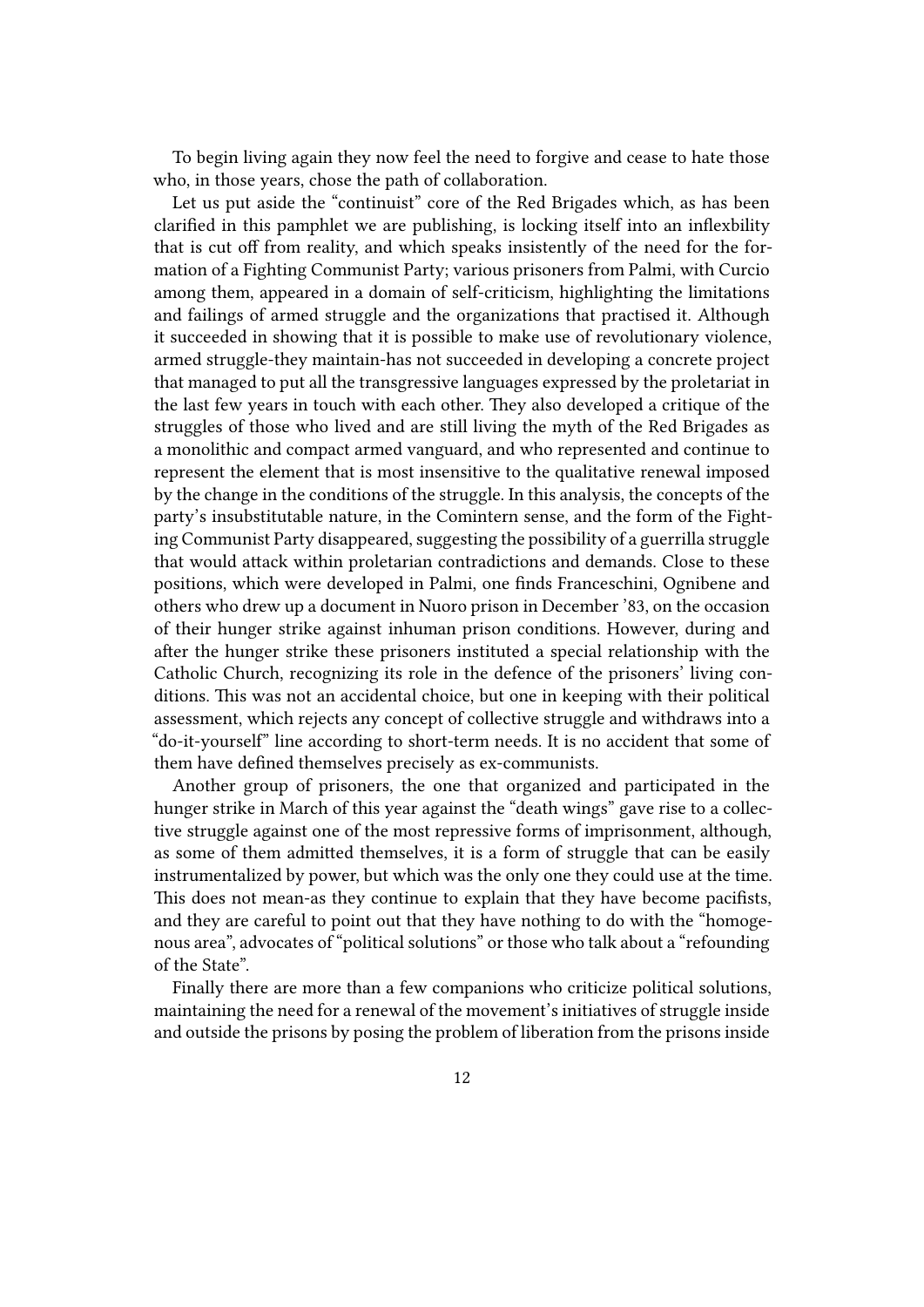that of liberation from the capitalist system. Many companions have chosen to remain silent so as not to add to the river of words that is pouring over this subject, but we know that although they are keeping quiet they are opposed in principle to the feasible political solutions.

As for the imprisoned anarchist companions, few have adopted a clear and correct position in a revolutionary sense. Most of them have chosen to remain silent, and from this silence one should infer, until the opposite is proved, a continuation of their initial position of antagonism, against any form of pact or political solution. We obviously consider separately the few anarchist companions who subscribed to the documents of the current of dissociation, and who have therefore officially adopted a position that does not seem capable of being shared from a revolutionary point of view.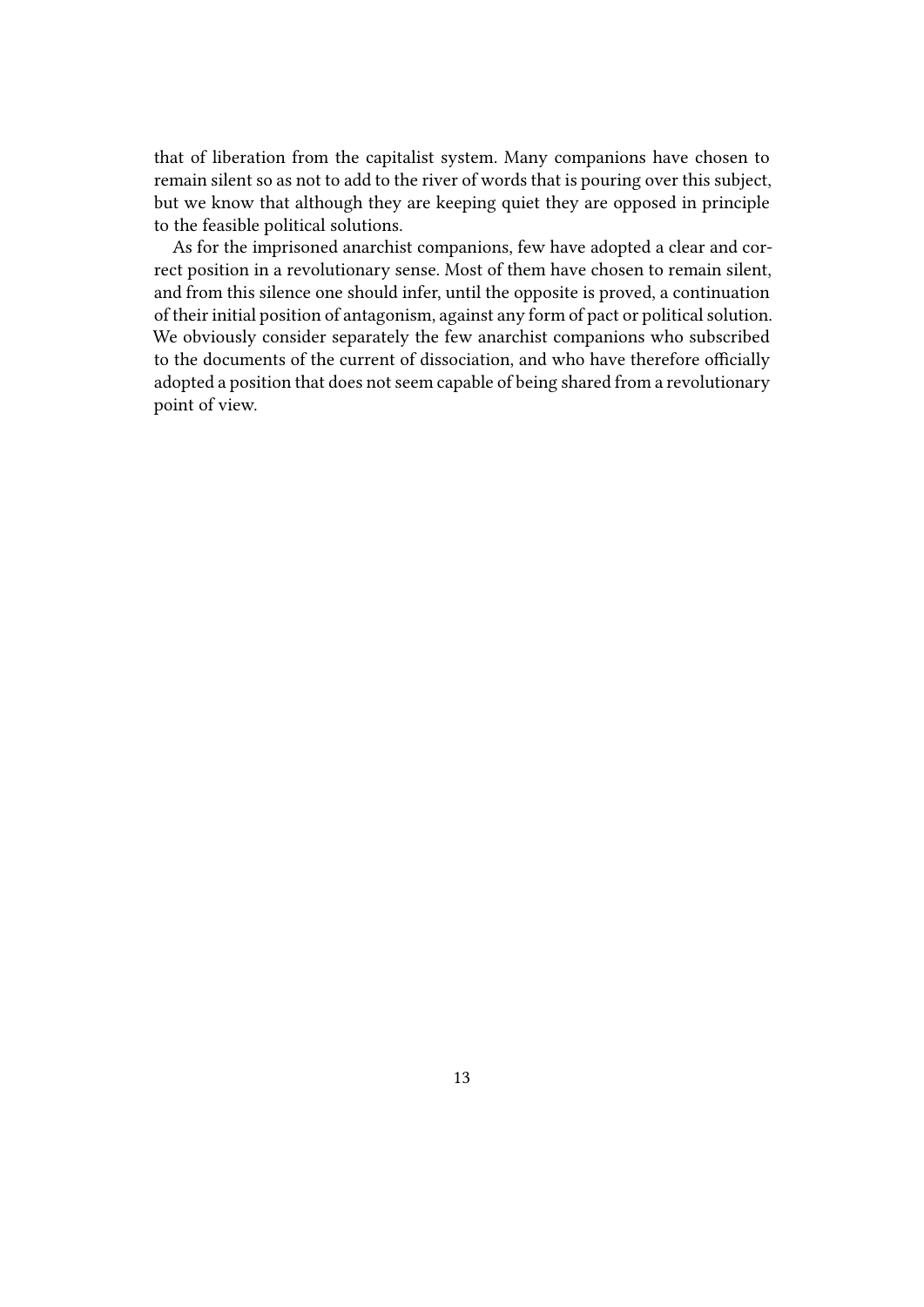# <span id="page-13-0"></span>**And We Will Still Be Ready To Storm The Heavens Another Time: Against Amnesty**

It is no longer possible to keep hiding our heads in the sand regarding the prison problem and the "what is to be done?" in relation to it.

Initiatives of support and counter-information are all very worthwhile, especially ones that intend to involve the various elements of the anarchist movement, but they cannot deny that they only address the beginning of the problem.

Having come to this point it seems to me that some remarks are imperative; I hope that these ones will interest anarchist companions and those who are close to the libertarian movement, and perhaps companions who are farther away from it as well, but are well aware of the contradictions and ambiguities that are continually circulating.

I repeat: this essay validates the action of counter-information concerning repression and sides with the goals and methods of realization involved, but wonders about what still remains for us to do. Our companions are in prison and the prison movement is divided into "politicals" and "non-politicals"; among those known as politicals, there are traditional divisions which threaten to become not different routes of consciousness but bloody paths of suspicion.

On the outside a few companions rejected a kind of moral blackmail that came from the prisons, and as a result threw out both the baby and the bathwater. In discussions they confirm the all-inclusiveness of their intervention (prison included); in actual fact, they are carrying out a process of separating it into specialties, which is increasingly evident and also easier to do.

On the other hand, other companions who also gather sighs from prison echo the prisoners' moods, presenting them as political analyses. As a result they just add to the confusion and incomprehension.

We must say without mincing words what can be done, what has become useless to dream of doing from now on, and what we do not want to do because it is reputed to have an adverse effect.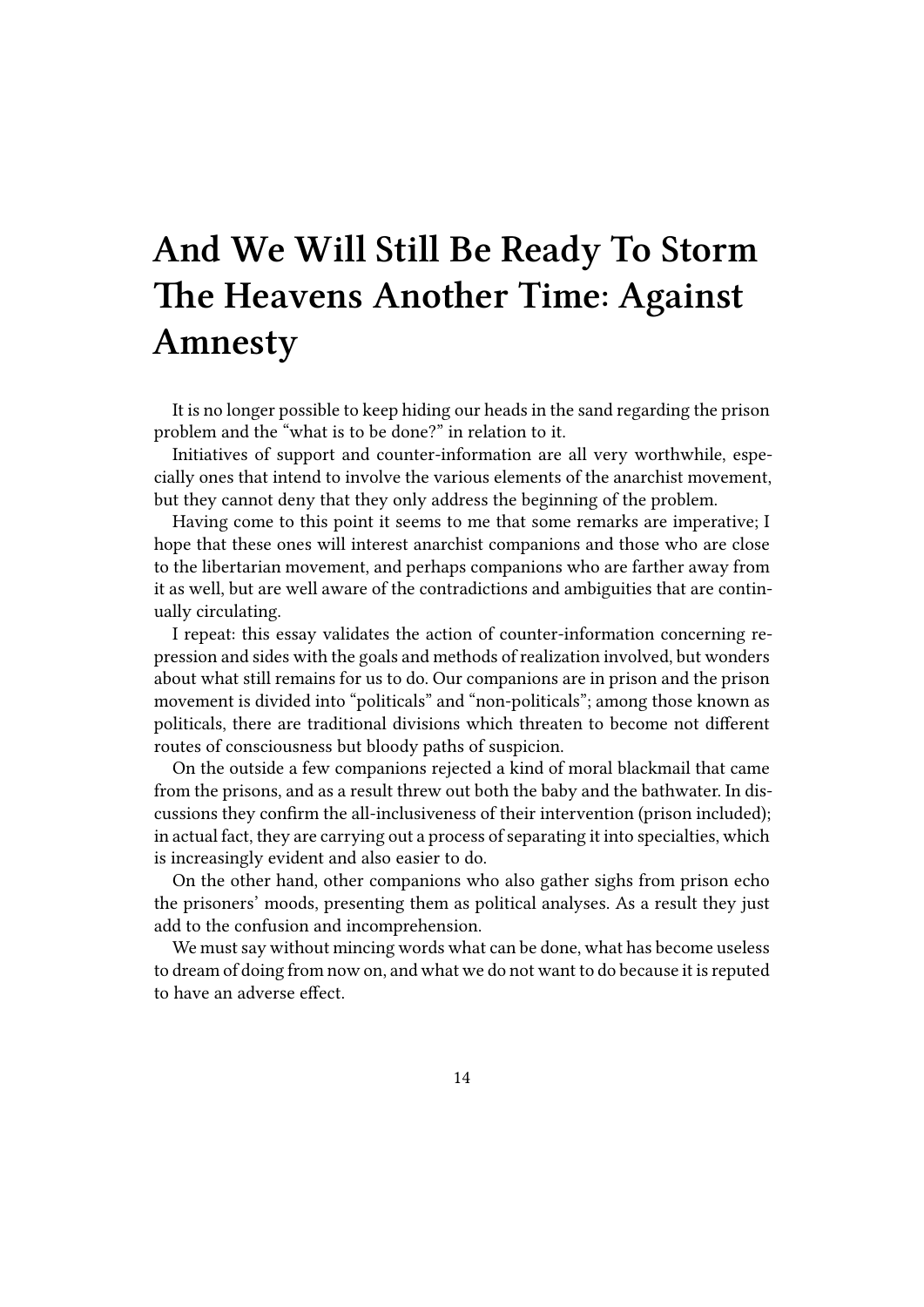It seems to me that the time has come for a few people to lift this rock, under which dangerous vermin may already have formed.

# <span id="page-14-0"></span>**Why We Are Against A Struggle For Amnesty**

There are many ways to get out of prison. And many other ways to get in there. Prison is an essential component in the revolutionary struggle; it cannot be considered an external variable. When it inserts itself into this struggle, forcing thousands of companions into loneliness and silence, the circle can be completed or be broken. We must not delude ourselves that the people who keep the keys on power's behalf will toss them into the ditch after having opened the doors. Not one of *them* is inclined to do that for nothing. They will not give us an amnesty. We will have to pay for it.

*Their masters* are asking too high a price. At the moment we constitute a burden; we are not yet a threat. We are incapable of negotiating from a position of strength; we can only appeal to their pity and sense of democratic order, which are offended by such a large number of political prisoners; to the fact that, first and foremost, they themselves need to assert that "the war is over", to exorcise the mark of the monster who wanted to be different, who dreamed of the world totally "here and now".

Today they want us on our knees. After the days of Canossa, in the cold and the mud, they want to have the pleasure of "giving" us freedom.

Their laws only suppress life sentences in order to liberate infamous and suspicious people in the service of betrayal. These same laws will supposedly ratify an amnesty. Everybody out. The game is over. Continue the struggle with other means. The ones that you have used up to now are too boisterous. Please be quiet. "Put aside" the class struggle. Forget the revolution.

## <span id="page-14-1"></span>**But What War Is Over?**

For someone who imagined a war of fronts, an engagement of mini-armies and microscopic autumn and spring campaigns, the war is over. But representation in the little theatre of politics does not resemble reality at all. The great blood sacrifice required of the proletarian class continues uninterrupted. The official massacrers kill systematically. Their executioners shoot in the street. When they don the robe, they add thousands of centuries onto the frail shoulders of proletarians responsible for having interfered with sacred property rights.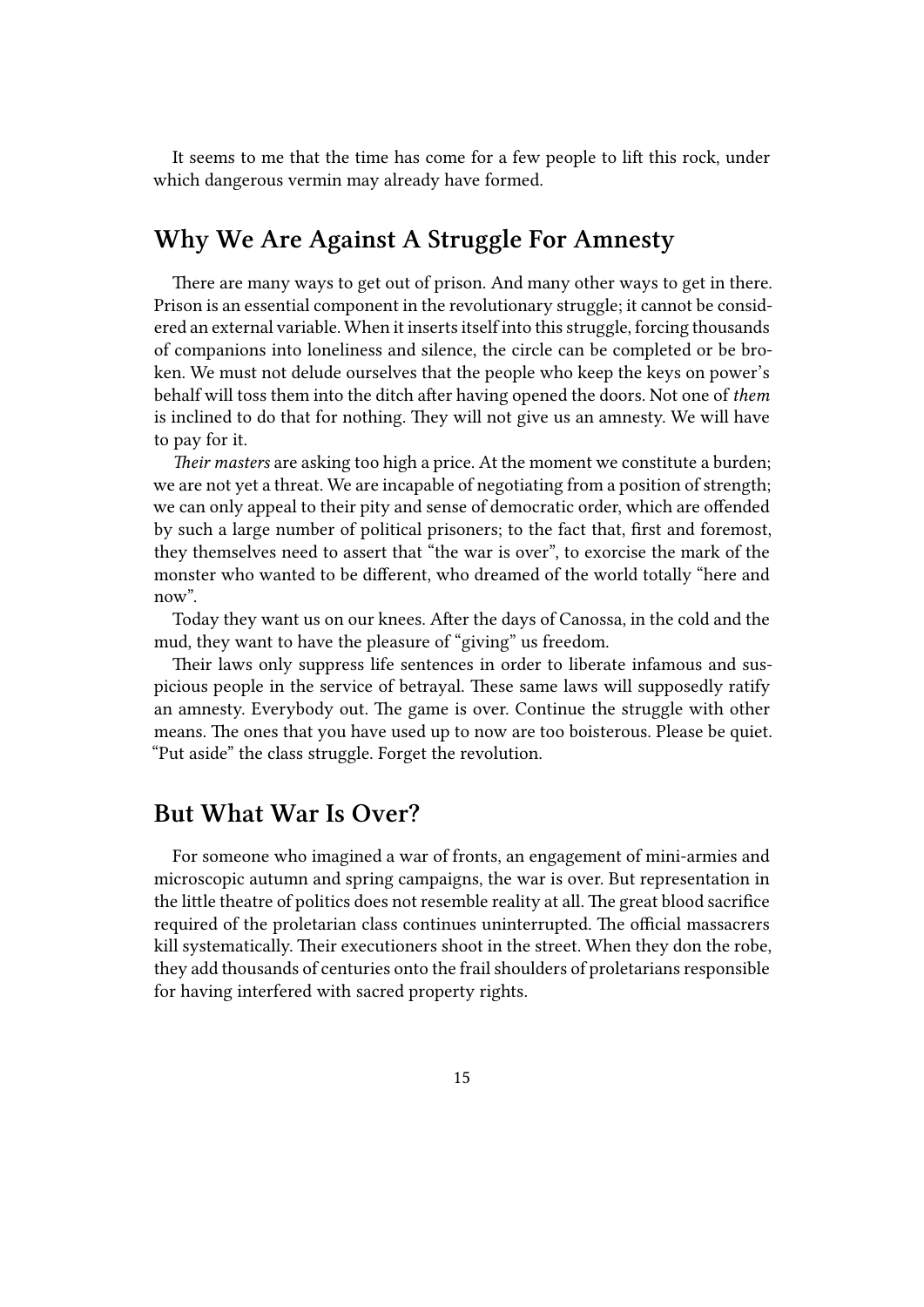The conformist neo-Ghibelline smiles skeptically at these considerations and invites us to consider the new Prince's kindness, his expansion of well-being and the end of the reality of poverty.

But the social war continues; beyond the ideological intrigues of this new race of recuperators, it will still be possible tomorrow to storm the heavens another time.

## <span id="page-15-0"></span>**What Defeat Are They Talking About?**

Of their way of imagining the struggle. Obtuse and repetitive, mechanical, determinist and incapable of a critical perspective. Their way of imagining was not a dream but a calculation instead. The book-keeping went wrong. History never repeats itself in the same way. The models of the past- distant or recent-cannot be superimposed at one's pleasure. But the absence of imagination needs models; it swears by them and lives only through them.

The frontal engagement was defeated. The engagement that intended to match the strength of two armies at war. But *their* war was not the social war. Two rackets that shoot at each other are not necessarily a representative slice of the whole society; they gather only a part of it, often the most marginal and aggravated part.

With many of them, it was good faith, and this was why we expected the miracle of the rosary. In the end, the blind hen also ends up pecking her little seed. But the blindness was too widespread. Ideological sluggishness covered everything with a thick fog. Insolence and mental pettiness went hand in hand with the ridiculous pretense of representing the totality.

## <span id="page-15-1"></span>**What Victory Were They Heading Toward?**

Toward the conquest of power. The dictatorship of the proletariat. The constitution of the proletarian State. And others. Other no less dangerous phantasmagoria were found in their gamebag.

We gave them room and critical credibility, because we were always sure of the possibility of an accidental meeting of the ways. Even companions who have started with a perspective that far removed from our own should be supported when they attack. We certainly cannot support them now that they are preparing to betray.

A correct evaluation of what they call a failure should include a critique of the positions they held at the point of departure, of what they believed the class war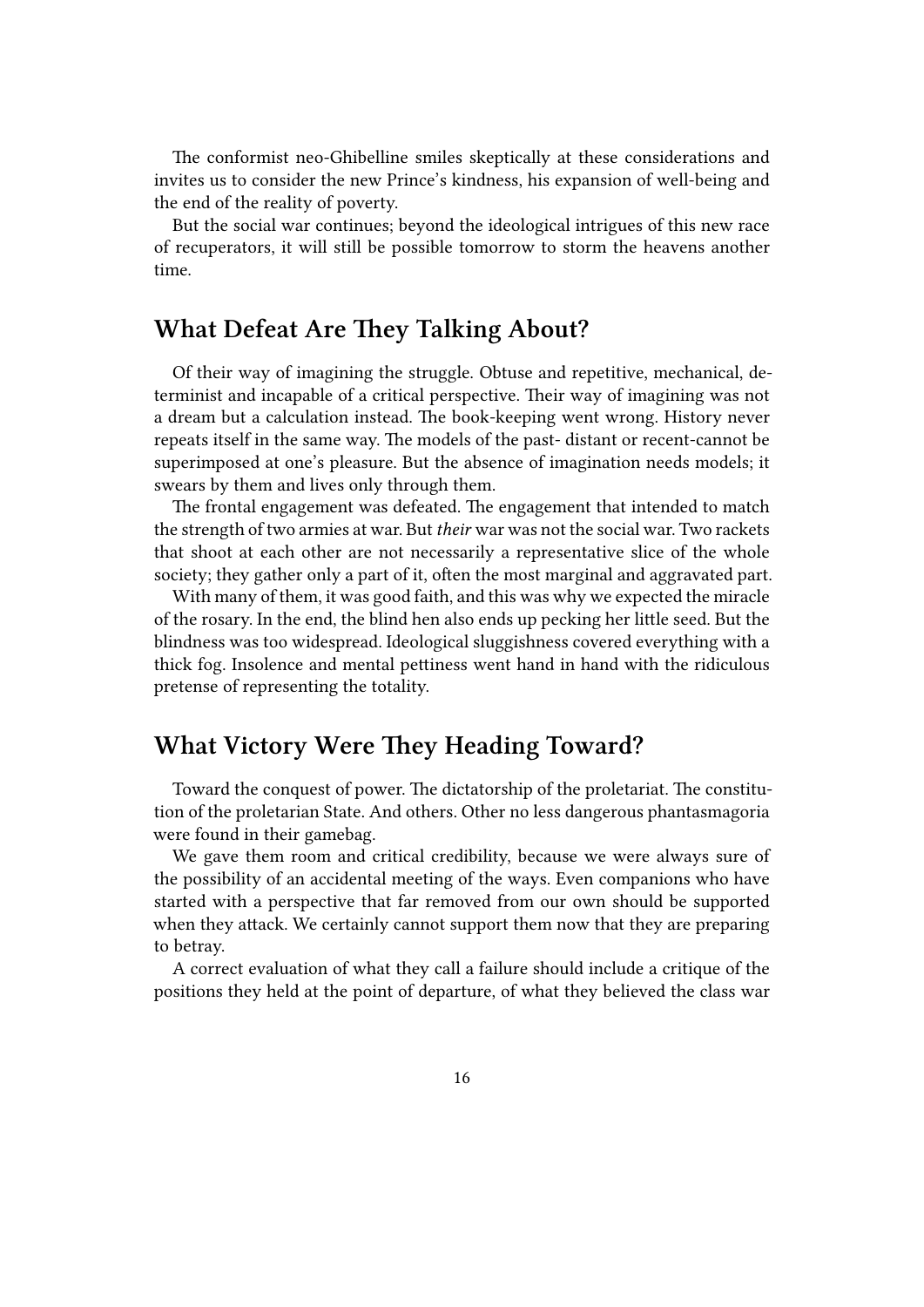to be, of how they used the instrument of armed struggle and of the way they conceived their relationship to the reality whose transformation they sought.

Instead of all this, they prefer to simply admit that they have been defeated; that things were correctly prepared but that fortune was not on the right side, that it preferred to kiss power on the brow.

And when a voice is raised to begin a critical discourse they sound the alarm of exceptional present circumstances; four thousand companions are political prisoners and, all of a sudden, this fact becomes the primary one. In fact, an admission of defeat is the first thing that someone who wants to negotiate a surrender must do.

We have always said that even in the case of victory the war would continue for us; this is why we are no longer interested in their defeat, which is on display everywhere. It is the book-keeping of power.

Let us remember that when Togliatti declared an amnesty to get the fascists out of prison our companions began to enter them immediately afterwards. Power always comes to an agreement with the counterpower that has failed to bring off a process of power-sharing by alternation, but it can never set up a dialogue with revolutionaries. There is no way for them to agree.

# <span id="page-16-0"></span>**They Refer To The Critique That They Were Never Able To Use**

The same proud and haughty analysts of the proletariat's historical destiny are now witnessing the breakdown of their critique. Those who chose the "critique of arms" with such assurance, and who did not allow people to discuss the correct strategic use of an instrument which was and remains worthwhile (the armed struggle)? these people now seem to have been tormented with crying fits.

In their passion to destroy what they had built-though without wanting to-and in their haste to appear different from what they basically were, they are rejecting everything; the positive and the negative things.

We sense that they are embarrassed by their critical clothing; their way of relying on what the recent and less recent past has produced makes no sense, and shows the real inconsistency of their theoretical preoccupations.

Clever in the elaboration of words, they might be able to fool a few of the more witless companions, but I do not believe they will manage to convince the ones who realize what a clownish about-face is about to materialize. Supple in the elaboration of words, they are now even humble and circumspect in their proposals of hypotheses: they are the same ones who, not long ago, fired point-blank at anyone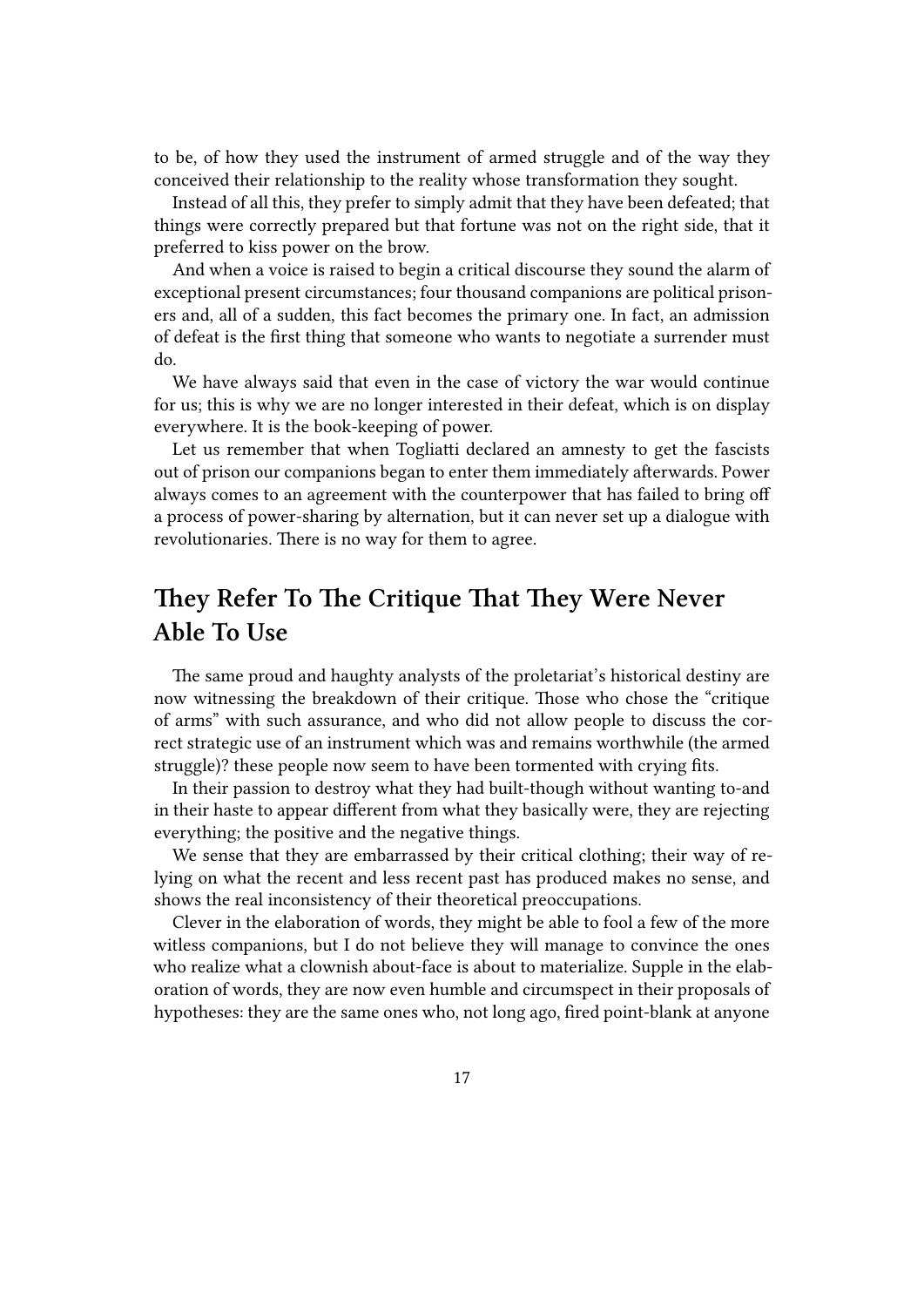who risked putting forward a different hypothesis than theirs, condemning it as a provocation.

The central system of this so-called critique is intended to demonstrate that, after all, their activity never existed, and that if it did exist, it was limited to very little, and that this little part was an excess owing to bad education, a collective craving for violence and illusions stemming from the old days of '68, etc.

There is an element of truth in all this, but as usual it tends to reject the positive things as well as the negative aspect. An all-inclusive rejection of this kind is not a critique; it is a defence lawyer's plea, the long rigamarole of someone in a difficult situation who wants to get out of it at any price.

It is good that all this be said clearly, and people shouldn't try to hide their "desistence" behind a complicated "critical analysis".

If certain aspects of the critique-like that of the one-dimensional sluggishness of the armed model, for example-were borrowed from our positions, other aspects are nothing but the tragic reversal of someone who has just finished saying the opposite of what he said before, and without justifying the reasons for it in a critical way. When these people accuse themselves of having "simplified" social complexity too much they say nothing in practice; they disavow, and that is all. They do not explain -and they cannot explain-what "unsimplified" project they are now proposing for future action.

When they speak of a "crisis" in the Marxist and Third Internationalist vulgate, they do not say what theoretical arsenal they will refer to tomorrow when this digression, the years of lead, has drawn to a close and they obtain "everything in the house" one way or another. Perhaps the ideology of Popper and Feyerabend? Perhaps Husserl's critique of existence?

They were unable to form a critique right from the start, and are only in a position to yell for the "necessity" of a critique today, in urgent circumstances and under the pressure of the opposing party; but what will appear is nothing but a complete rejection, irrational and cheapened, a manner of vomiting on themselves that is quite ominous.

#### <span id="page-17-0"></span>**The Intermediate Struggle Of Revolutionaries**

In our denial of the practicability of an amnesty, we are not asserting a vague maximalism cut off from reality but are, on the contrary, trying to redirect the present struggle in proportion to its real possibilities.

It has been asserted that each moment spent in prison is a moment lost from one's life. And this is true, as is known, unfortunately, by someone who has been sentenced to life imprisonment.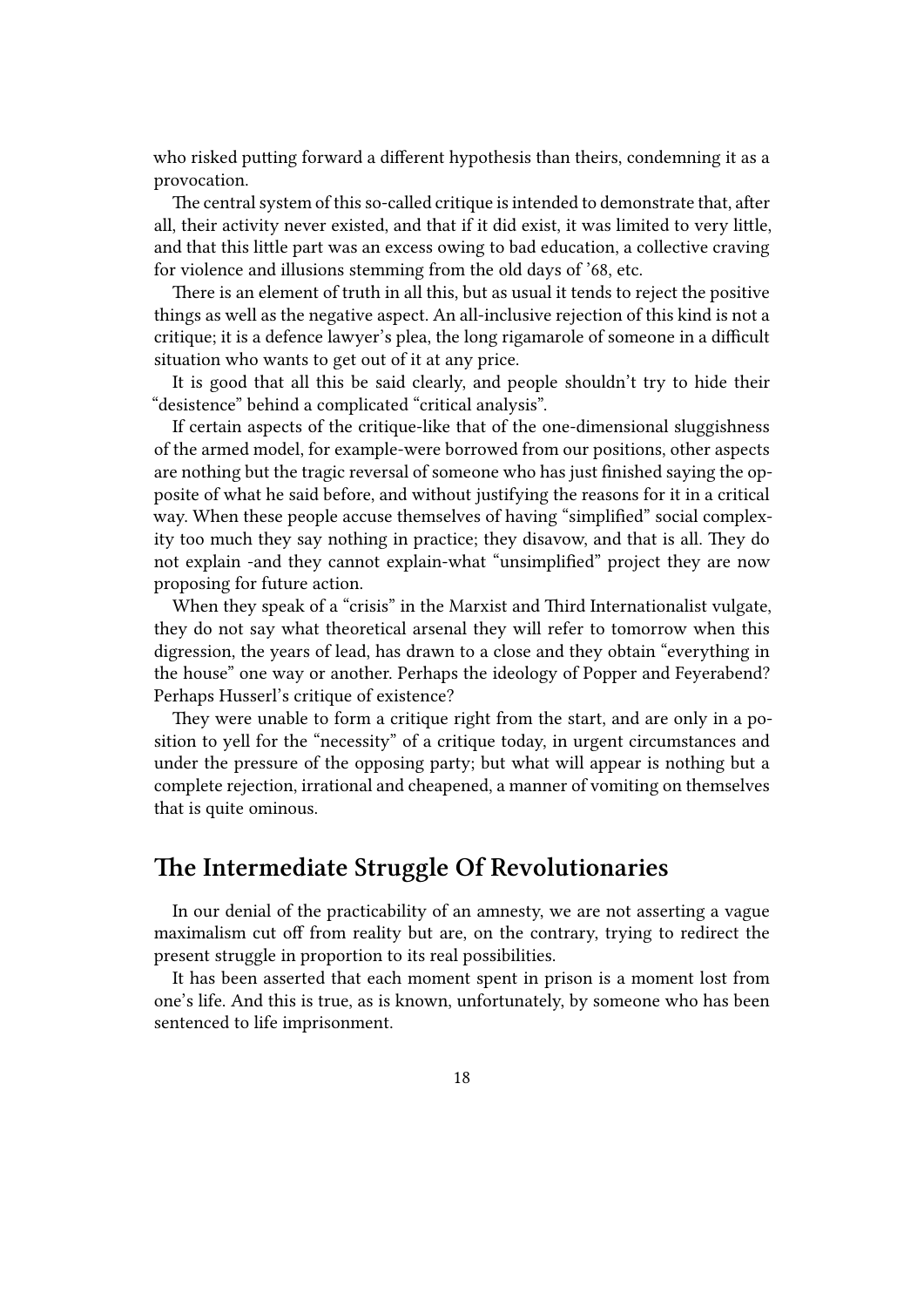But it must also be said that we cannot avoid imposing the supersession of this first level of considerations on ourselves. Otherwise, could we understand what we expected from the State, when? all together ? we yelled what it was in its face? Maybe a place in the municipal register?

Yet in the face of the more than easily foreseeable repression, each of us reckoned well. We were never like those adventurers of the pistol who were fascinated by violence for its own sake, drawn into a process that saw strength in numbers and in strength the inevitability of victory. There was always a foundation of revolutionary maturity in our revolt. And this was true for each one of us.

This does not lead us to forget that we must find the means to reduce the imprisoned companions' sentences. We have to reach an agreement about which roads are feasible and which ones are not because they demand too high a price, a far higher one than prison itself.

All genuine revolutionaries have never opposed intermediate struggles on principle. They know that these struggles are indispensable in order to gradually bring the project closer to social conditions that will cause it to bear fruit. It is impossible to propose a directly revolutionary development in a situation of social conflict that only allows us a glimpse of certain aspects of the contradictions that characterize it, while other aspects, perhaps the most important ones, remain hidden.

This is why we participate in street-level struggles, in counter-information, in factory struggles, and ones in the schools and neighbourhoods. We are trying to gradually induce them to move toward objectives that are much broader than simple demands, information or dissent.

For us, intermediate struggles are not a goal but a means that we use (even rather often) to achieve a different goal: that of urging people to revolt.

In spite of all this we will not tolerate people coming to terms with power, drawing up an agreement and selling the imprisoned companions' freedom outright.

We disagree, because a negotiation like this would not be an intermediate struggle but the beginning of the end; it would be a goal in its own right: the companions' freedom paid for with other companions' freedom. Everybody (or almost everybody) out of prison, but stripped of everything, their revolutionary spirit first of all, their dignity and their human worth.

It is not true-as some have already said-that today's agreement would be the prelude to a continuation of tomorrow's struggles. By accepting the agreement today, tomorrow at best we might perhaps struggle inside the ghetto where power will have parked us. The ghetto of people who have suffered failure, defeat and surrender. It is not true-as some have already said-that if we do not bargain this surrender right away, tomorrow's struggles will be condemned to a maniacal repetition of the model of armed struggle that we have already seen. Who could have such a bloody stupid thing in mind?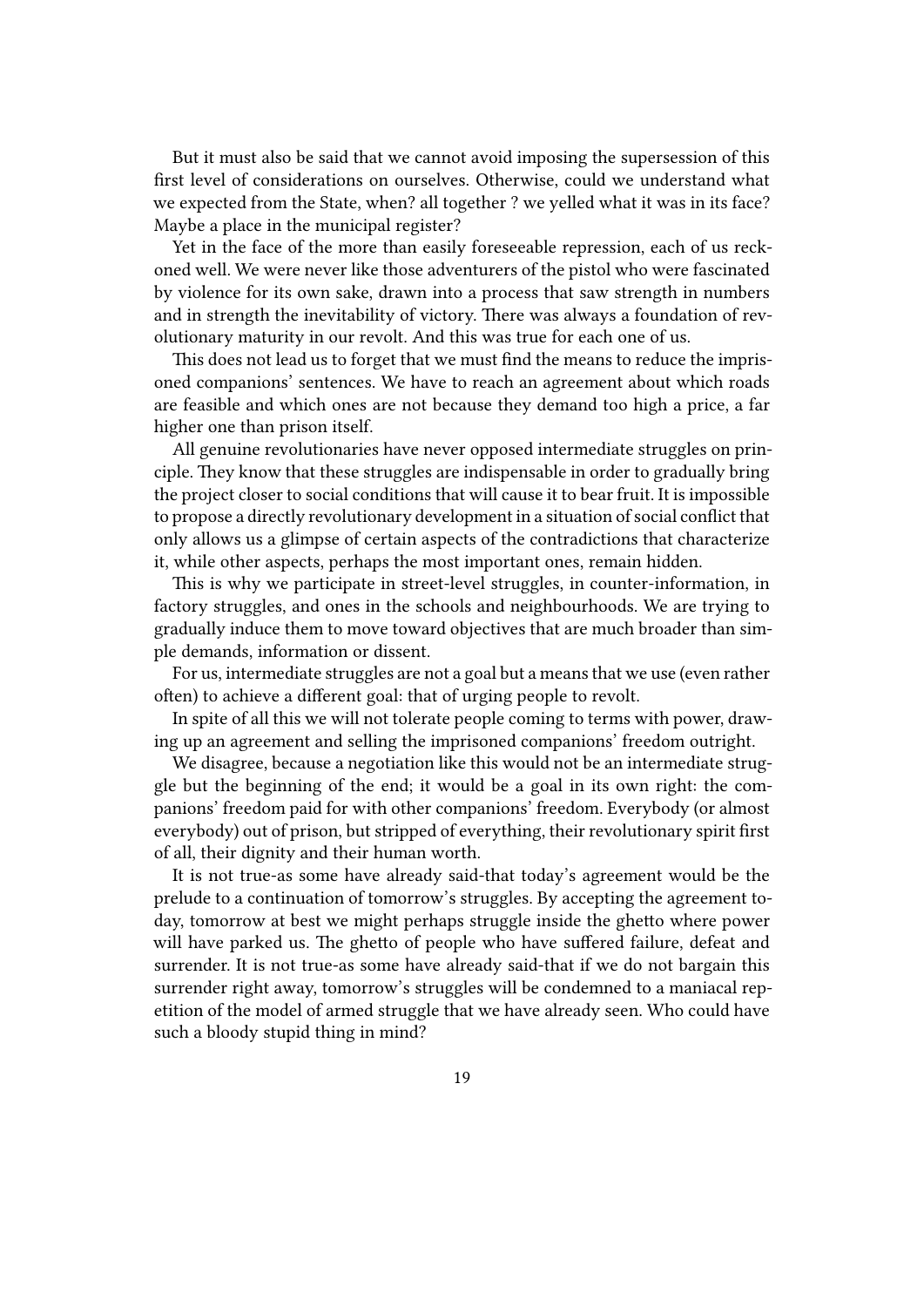Future struggles will be quite different if we keep in mind the mistakes we have made and the positive things about them. In the event that we are forced to gamble everything on an unconditional surrender, our past would no longer exist except in oleographic reproductions for use and consumption by the bourgeoisie of the end of the next century, a cheap thrill in their parlours.

## <span id="page-19-0"></span>**The Wretched Prospect Of Collaboration**

They are appealing to us to reason and reflect. They are inviting us to not be the naughty boys we have always been and to understand the situation. They are inviting us to collaborate.

On one side (that of power), they are waiting with open arms, even if the initial price of negotiation is still exhorbitant. On the other (that of the imaginary excounterpower), the arms are no less open, and they are not even trying to get a discount.

Biological urgency is turned into a fact with a high priority. The four thousand comrades' physical and mental solitude is a mountain on our chests, but we cannot shift it by one millimetre. We are not unyielding in error, we are unyielding in our critical appraisal.

We do not want to collaborate because we believe in our ideas and in our capacity to transform reality; it is not because we believe in what we have been that we do not think a modification is possible. We are not idiotic worshippers of a model considered to be the truth. Even less are we collaborationists, who base their convictions on a critique drawn up in the offices of the Minister of the Interior.

Collaborating means surrendering to the enemy outright; they are not proposing an alternative in order to displace the struggle elsewhere. There will never be an "elsewhere" for the collaborators. They will always carry their own past with them, wrapped up in the shit of their present.

#### <span id="page-19-1"></span>**Their Reasoning Has Gone Into Crisis**

Fierce rationalists, they have now gone into crisis. The list the Stalinist Lukács produced to make his peace with philosophy (denunciations of Nietzsche and Stirner) was not enough for them. Now they have returned to Spinoza's arms, and even lower, to Husserl's.

They were priests practically from the beginning. Now they are displaying the radical and possibilist behaviour of someone who has discovered crisis as the (ap-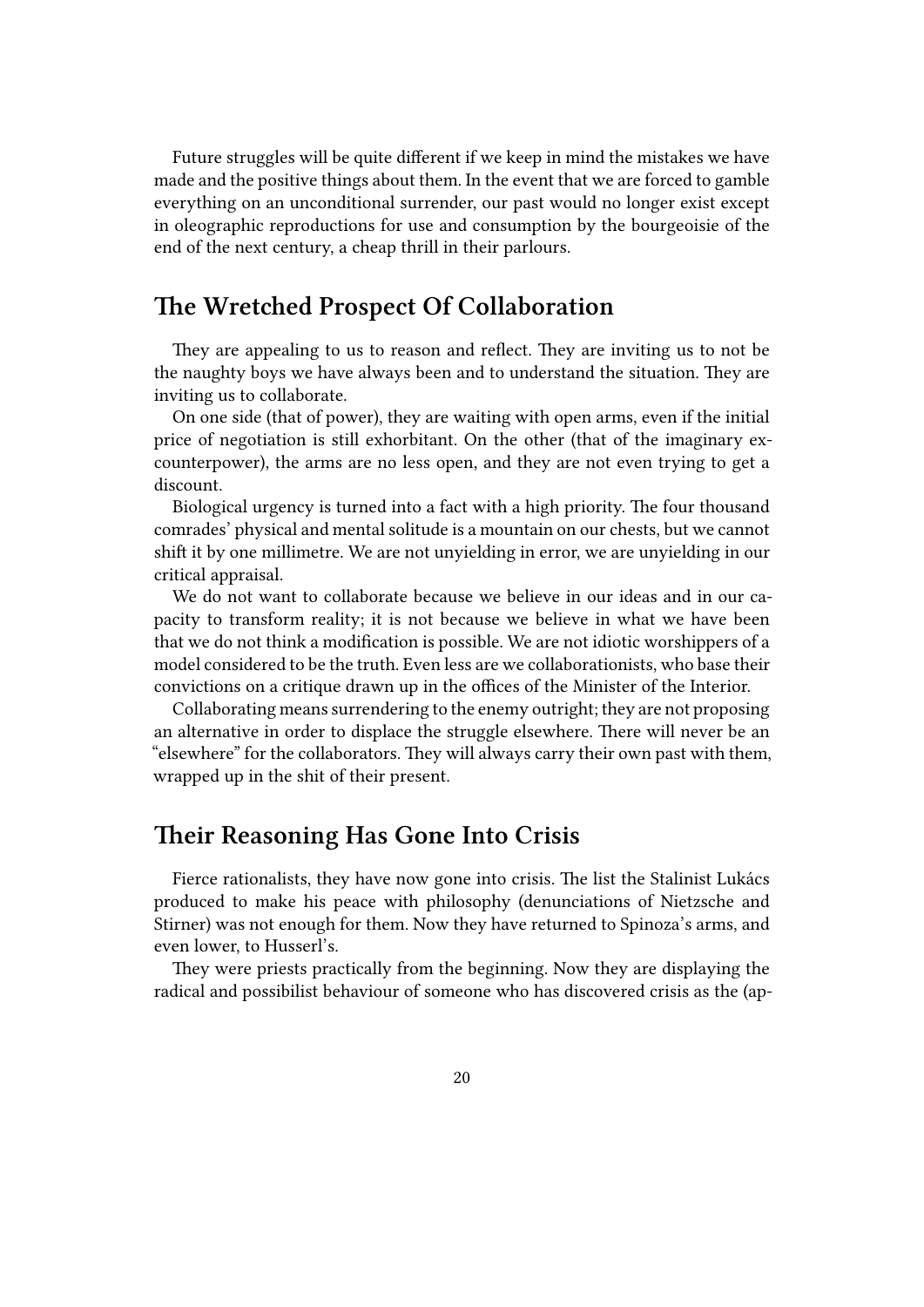parently monolithic) other side of consciousness. They are throwing themselves headlong into perplexity like they once threw themselves headlong into certainty.

Now they want to "use" politics. Previously they let themselves be used by it. For them the crisis came after a military defeat. Like a good accountant who can no longer balance the books because someone has subtracted them-by force.

Thus, the crisis becomes an alibi rather than an opportunity. A camouflage for the tumours of its own idiocy, not an opening onto the diverse and the creative. Thus, they thrash about like cats chasing their own tails, around the problem of the cause of the crisis and the one of how to get out of it. They do not realize that they never went into crisis; they just saw themselves, according to the circumstances, in different distorting mirrors: yesterday they thought they were beautiful and strong, now they think they are stupid and weak, sniveling and beaten.

What they were and what they really are, they find very difficult to understand.

## <span id="page-20-0"></span>**What They Never Understood**

They never had any imagination. The framework of their existence was cramped and limited. Memory repeated to infinity. Commonplaces of the pulsations of victory and defeat. "Really existing" socialism as communism and freedom. The inner destiny of disgrace transformed into a radiant sign of glory. Not confusion, but sadness and the police state.

They did not understand everything that could be liberating in an attack and repeated it as though it was a classical piece, under the gaze of directors who were strict and respectful of formality.

Subversion appears to use the same roads; sometimes it chooses the same objectives, but expands and opens onto different horizons. It does not seek to grow through the magic of the organs of information: it is growth itself. It grows with the growth of the subversive phenomenon; if the opposite happens it reduces itself, withdraws into itself and anticipates other interventions. It doesn't cry out at the scandal of history, doesn't fall down submissive at the oppressor's feet, doesn't talk about crisis and doesn't wink at collaboration.

They didn't understand that a critique develops when people advance, in times of growth and development. If in this phase you only harbour illusions, then in the following phase when you pay for the mistakes that have been made, you are no longer in a position to make "a critique"; at best, you can recite a "*mea culpa*".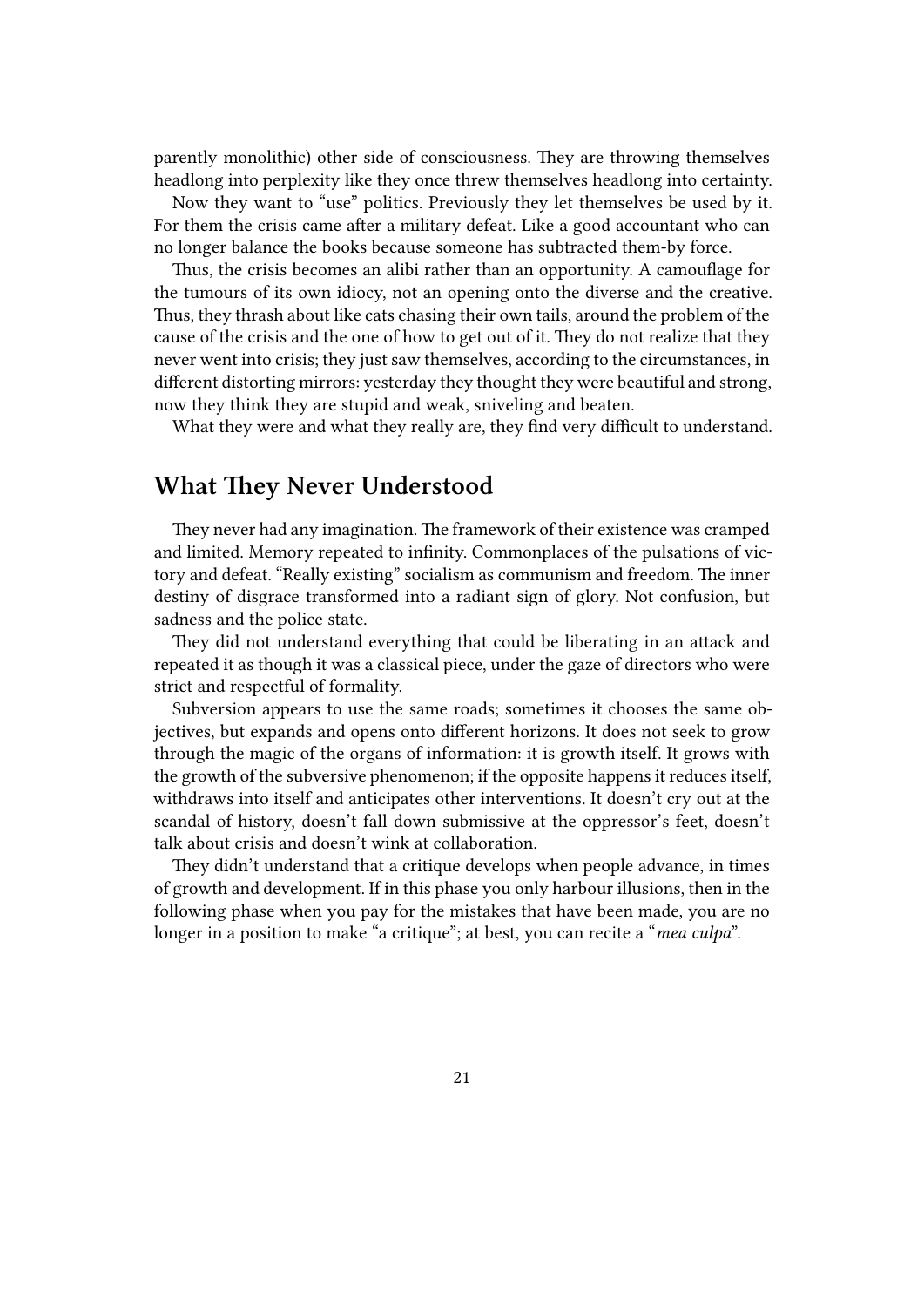#### <span id="page-21-0"></span>**The Real Movement Is Not In The Prisons**

They always made the mistake of looking for the privileged interlocutor in this or that part of reality. Today the lumpenproletariat, yesterday the factory worker; between today and yesterday the working masses and tomorrow the political prisoner.

Once again, their myopia puts them out of the game. It cuts them off from reality. So it is not worth the trouble to be crueler, more unyielding and more a butcher of corpses and proclamations than others were in history. The endless night is full of these things.

The imprisoned comrades cannot constitute a privileged reference point. They cannot provide the most advanced indication of the struggle. They are in a sacrificial space, in a state of continuous physical and psychological torture. They are a symbol of the class confrontation. They are not the class confrontation itself.

We are not Christians. The testimony of some of us, even of the companions who are dead, does not lead us to thoughts that are different from symbolic ones. In spite of this, we are afflicted neither with an insensitivity to these companions, nor mental breakdowns of fondness for a symbol. These are all false problems.

We have our banner, but we do not take an oath on it. We have our dreams, our hopes, our desires and our loves, but we do not package all of them into a unilateral vision of life. Having said all this, we are not eclectics or possibilists for all that. Our harshness comes from reason and from the heart. Sometimes, the reasons of the heart prevail for us, and at other times those of reason; but this is no cause for us to feel guilty or believe that we have betrayed ourselves and our principles.

Our feelings for our imprisoned companions cannot make us close our eyes to the reality that they are indeed companions in prison, companions living in conditions of privation and isolation.

If we want to liberate them, we must start from something different, from the real movement. If we start from them and their specificity we will be going about nailing them-one way or another-to their prison situation, however just the success of our initiative would be (even the success of a possible liberation).

It will be the real movement, which is outside, that will produce their liberation; the effort of struggle that we, as a specific movement, will be able to develop by connecting the thousands (or hundreds, or even a few tens) of threads that tie the specific movement and the real movement together.

Otherwise, there will be a thousand years of loneliness for everyone.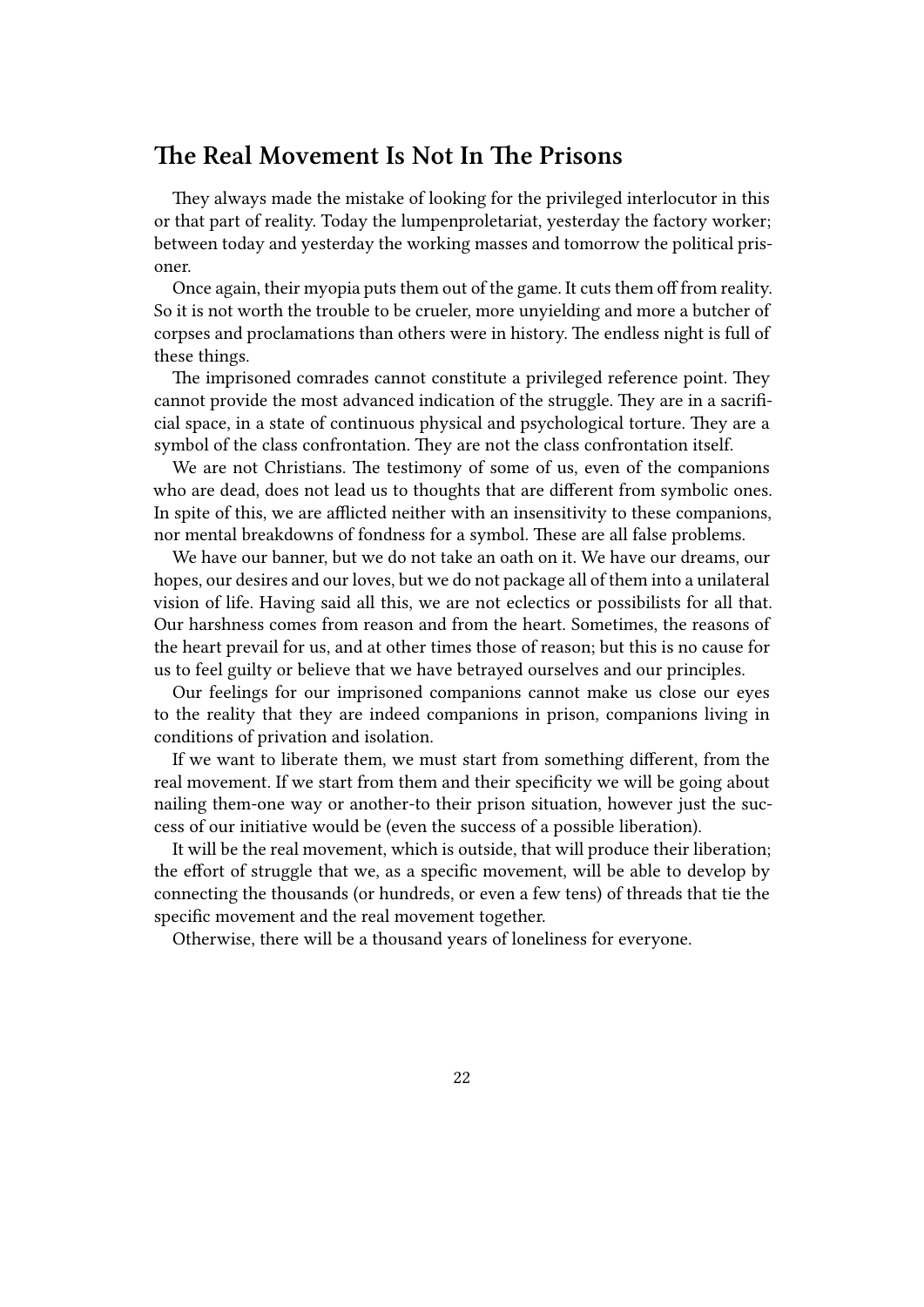# <span id="page-22-0"></span>**There Cannot Be Any Crisis Of Imagination For Someone Who Never Had An Imagination**

Only now has a horrible suspicion come to them: that the culture whose bearers they were and the practice they had begun to realize were incompatible. On one hand the dream of something, and on the other, something without the dream. The leap should have been made with the imagination; the leap toward the heaven of the impossible, of the extraordinarily other, something that was always closed to them anyway.

Nevertheless they now see that, on the contrary, the compatibility actually existed and that it was simply heinous. Everyone chooses his means, and these fit them like a glove; they belong to their inventive ability for finding comfortable arrangements and directions, prospects and orientations toward ever changing ends. The stifling of one's means is one of the most horrible ways to die.

For the travelling salesman of death, only end-of-the-year (or end-of- "campaign") vacations are allowed. As a general rule, he has to operate the guillotine. The noise of the falling blade ends up marking the moments of his day. After a while, one can do no less.

The project is completed. The beginning meets the end. A new beginning and a new end appear, always identical and repetitive. The culture that it promoted is in turn promoted to the level of a promotional act.

Where can we find the corpse of the imagination? Not even the dream of something imaginative existed here.

## <span id="page-22-1"></span>**The Stereotype Of The Armed Party**

The party acts as a conveyor belt leading from the organized minority toward the disorganized proletariat. In the scatalogical view of events, the small destructive acts of today mimic the apocalypse.

The party anticipates, classifies, executes, transforms and repeats. The last phase of this repetition always occurs in the same way.

The party is the most organic one-dimensional project one can find. Nothing escapes its organizational chart; anything can be included, depending on the circumstances. This extreme "proficiency" makes it appear as a mini-State in formation, a current tumour of the great and widespread disease that is State politics.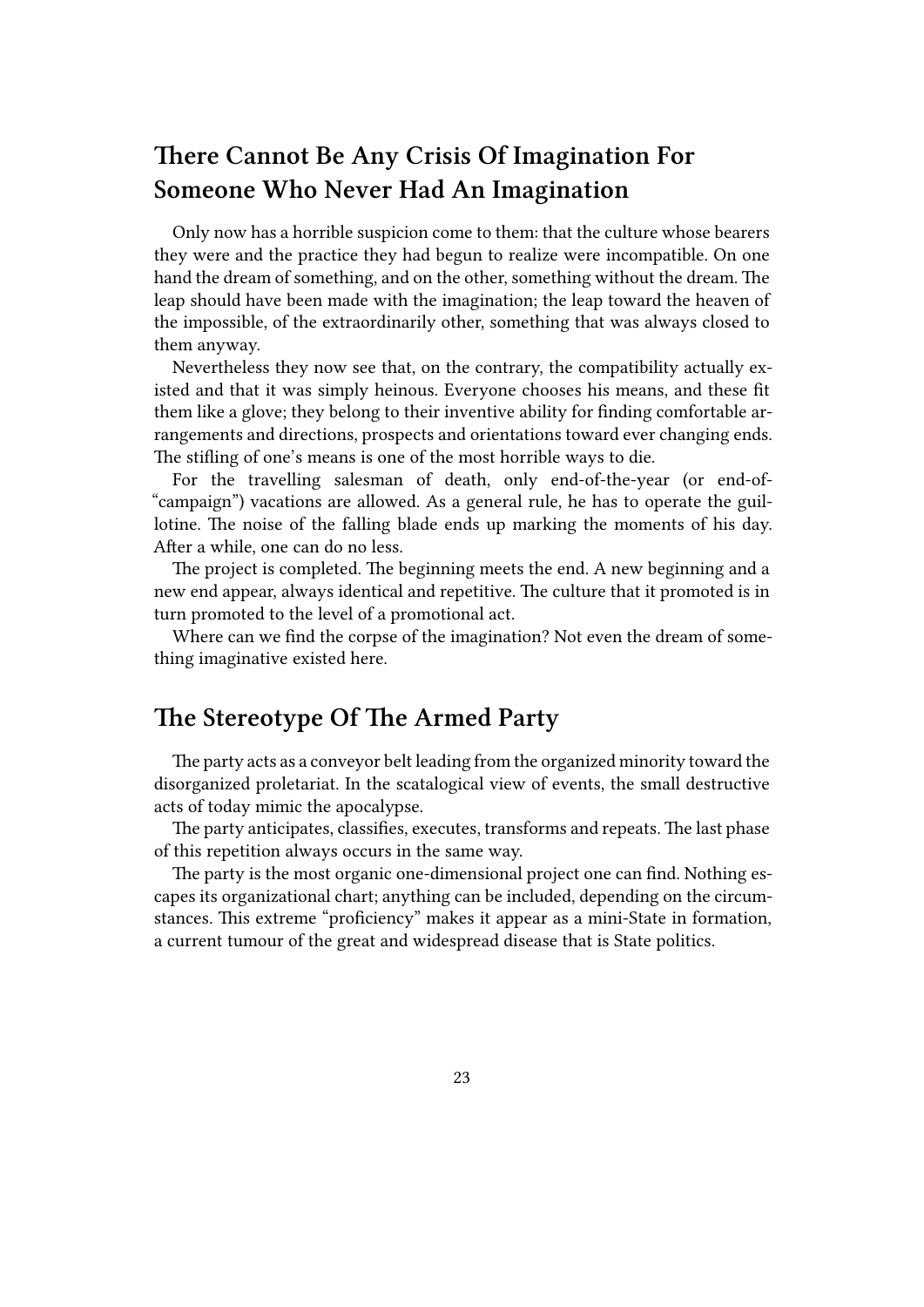# <span id="page-23-0"></span>**Class War And Leninist Centralism**

The orientation given to class disturbances (in the classified imagination) imposes the appearance of a military war on the struggle. As a result, the infinitely complex events of the social struggle are reduced and simplified and find themselves completely hidden by feats of arms.

Peripheral spontaneity, necessary at the outset in an army that is recruited haphazardly and does not receive material regularly from any source of supply at all, and the very fact of having to "make arrangements" to procure arms, becomes a negative limit that must be overcome as soon as possible. The progression is necessarily rapid. Whoever stops is lost. The enemy equips for counter-guerrilla operations. The guerrilla must equip himself, turning himself into a soldier.

The orientation of interventions, political decisions, intermittent campaigns, objectives, possible consequences and so many other things are filtered and provided to various levels by the centralized structure. Preliminary discussions, debates, proposals and analyses are selected to reach the summit in a simplified form, ready to be turned into a new proposal for action, whose development always starts from the center. After all, it is a democratic army.

The reduction of class war to a mere military confrontation carries within it the logical conclusion that, if we undergo a military defeat on this terrain, the class war ceases to exist as such.

From this we come to the not just theoretical but practical absurdity that in Italy today, after the defeat of the combatant organizations, there is no longer an actual class war, and that it is in everyone's interest (and in the State's interest first of all), to negotiate a surrender in order to avoid the development, or the continued development, of a process of struggle that is absolutely nonexistent and completely useless as well as dangerous for all of us.

# <span id="page-23-1"></span>**The Marginality Of The Armed Parties Relative To The Class War**

It is easy to see that armed structures, especially those that take the form of a party, are always marginal relative to the class war. Not that they are foreign to it; they are simply marginal.

The course of the class struggle has its effects on them; it pushes them to withdraw into themselves or open themselves, according to situations of greater or lesser social tension. But this all has very narrow limits. A representative relationship is never established, with the exception of very small marginal minorities or groups with a very high degree of political sensitivity.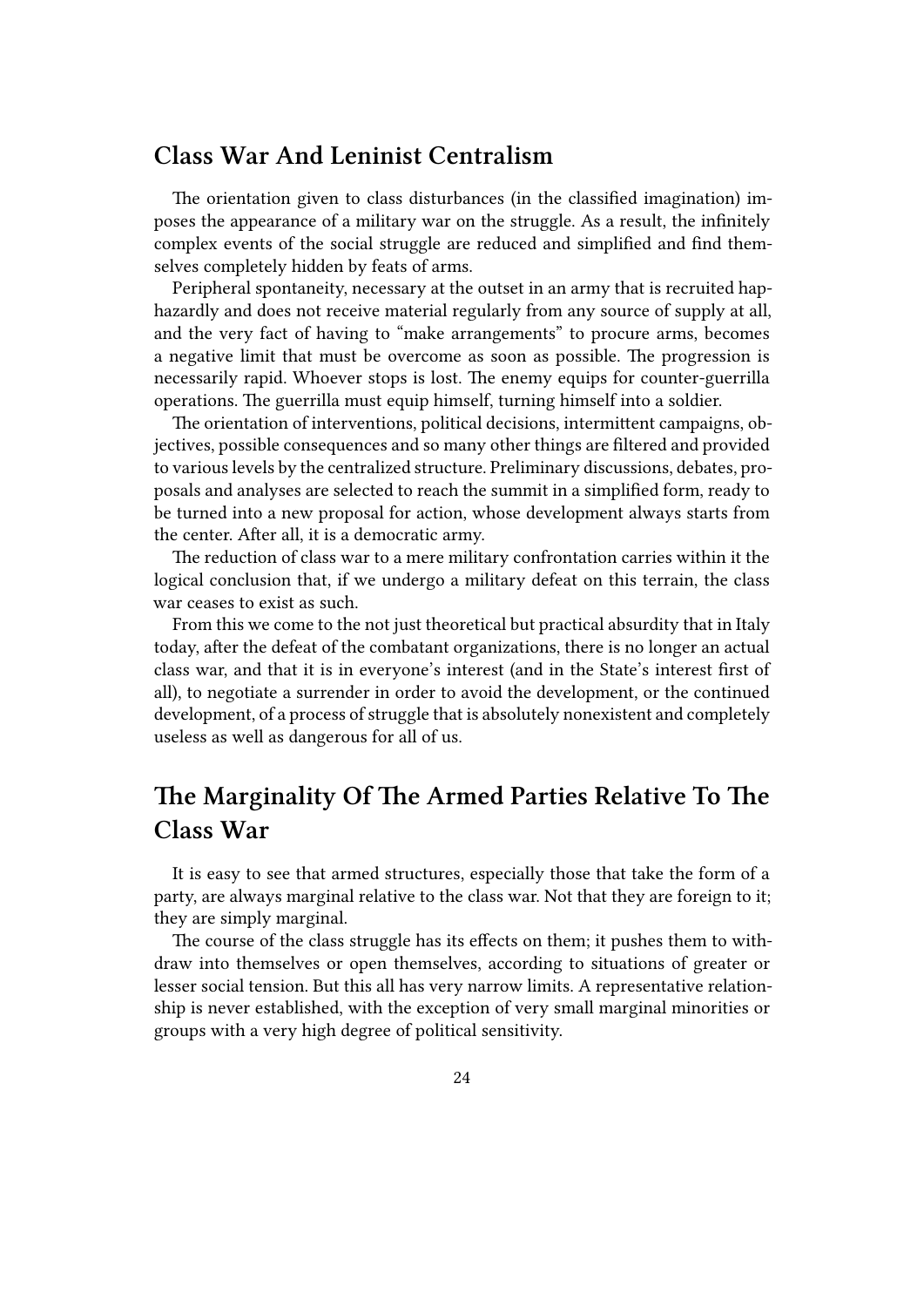It is clear that these phenomena are very important, and it is also clear that the State does everything it can to recuperate them into a "terrorist" logic that will present them as exceptional phenomena and their actions as carried out by madmen, deranged criminals or secret service agents.

In this case, the road to take is the one that extends downward toward the people's consciousness, by producing actions and clarifications that affect and include people without immobilizing them in a spectacular fixity.

Well, by nature, the party occurs in the form of a filter which repels people by isolating them in a rigid and amorphous social status: worker, housewife, employee, middle management executive, student, etc. It is like a sieve, which absorbs some of these people, but only after an initiatory acceptance of an ideological type. Politics is an instrument of selection. Thus, the road to quantitative growth is only feasible via the party's organizational chart. Action and clarification are handed over to pedagogical mechanisms that are mistakenly thought to be automatic. Afterward, the State carefully destroys even the little reflexes of machinery like this (when it exists).

# <span id="page-24-0"></span>**What They Can Reject**

Is people's conditioned reflexes. Induced sympathy. Everything that is let through by the tight net of State censorship. The support people give to someone who fought the good fight, even if it was fought with methods that not everyone agrees with.

Not much, in order to have an influence in and on the revolutionary process as it progresses. The real movement-which never loses anything-might assert itself there, but this "very little" must be contributed, inserted in a critical way and consolidated behind the immense black curtain that power was able to put in front of peoples' critical vision. Starting with the word "terrorism".

What is happening, on the other hand: they think they are at the center of an experience that is very different from anything that was written in the newspapers or declared in the courthouses. They are repeating the official truth as though it is a given. They are declaring that the war is over.

Thus, even the last remaining bit of something positive and revolutionary is eradicated.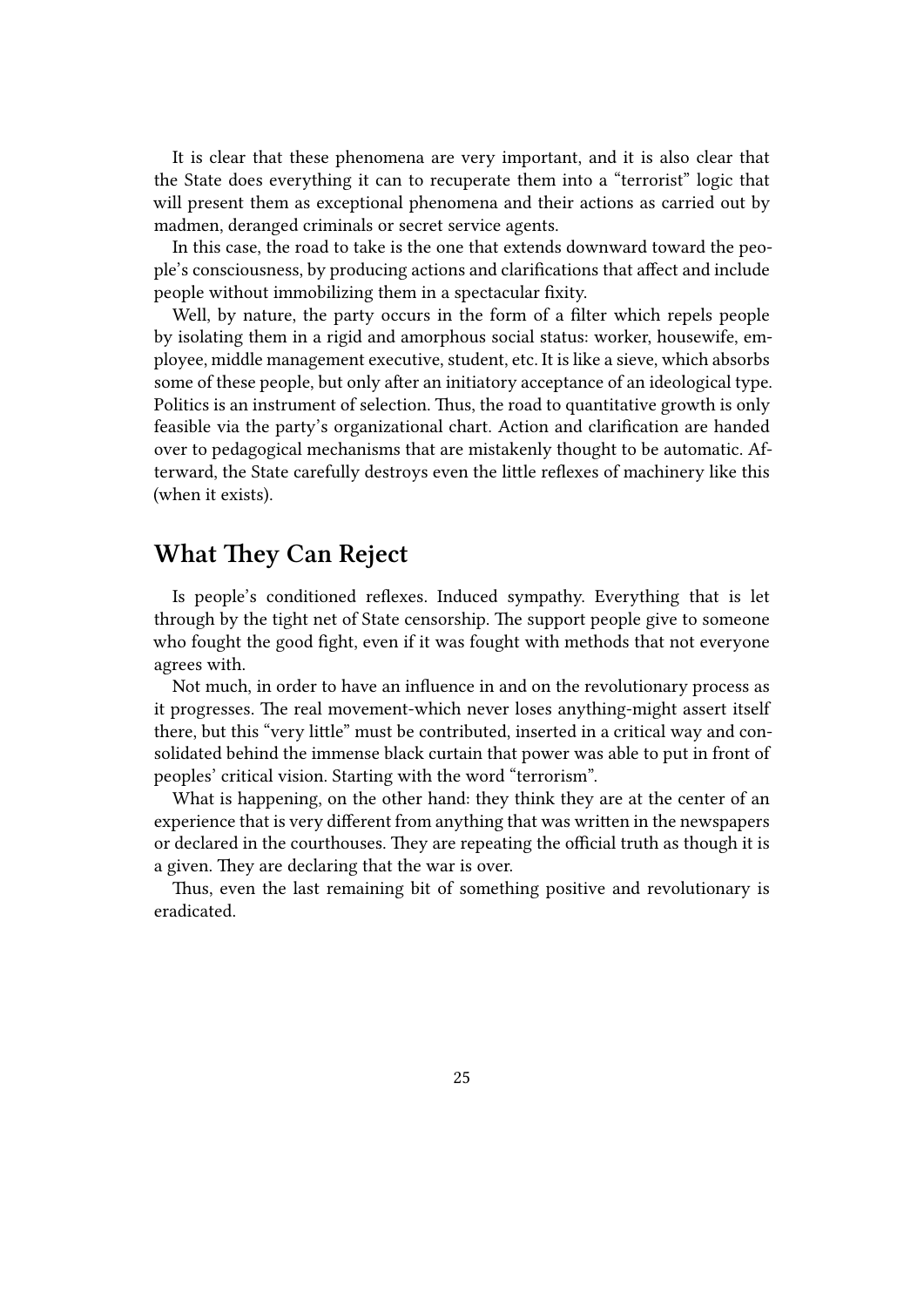# <span id="page-25-0"></span>**What They Can Look Forward To In The Future**

Absolutely nothing. The irreversible process of the real movement will firmly expel them as collaborationists. No dialectical invention can give credibility to the decision they made today or to their neo-contractualism, which appears in a thousand ways behind the complicated analyses of these wordsmiths.

They can return to their used outline. In times we hope will be better, they will still be able to act out the old and meagre mistake of the temple guardians, the calculators of proletarian remembrance.

It was done in the past; surely it will be done in the future. There are always so many worthy citizens who want nothing more than to believe in something.

But all of this has very little to do with the revolution.

#### <span id="page-25-1"></span>**An Instrument In The Hands Of The Real Movement**

Basically, we all act and live on the basis of convictions-true or mistaken onesbut most of the time, we are not in a position to anticipate the real consequences of our actions and our lives. In this sense, even the preachers of partyist psalms came in for their share. A baggage of experience and struggle accumulated, available to be used or spread. There is no way to guard it in the vaults of history. We must take it now, quickly, to its farthest consequences. Otherwise, even conscious instruments of the revolution will end up rusting.

Incidentally, this proves the uselessness of decisions like the ones that have been made so confidently today: collaboration is always the act of a part, or rather, of the party. The reality of struggles does not collaborate. It can use men and methods as its instruments, yet reject them and set them apart afterwards in places of solitude and ruthless thinking. But all this will not deflect the course of the social struggle by one millimetre.

Other things set the outcome in action; other levels of consciousness, other participations and other objective modifications. And in the verification of these "other things", even the first of them, the insignificance of already-rusted instruments will cease, despite themselves.

### <span id="page-25-2"></span>**Very Few Companions**

Only a few will be present at the crossroads of decision-making. Not due to their refusal to collaborate, but due to their critique of the mistakes and limitations of past actions. Construction is a relational act; it does not tolerate addition and subtraction. Balance sheets are for accountants.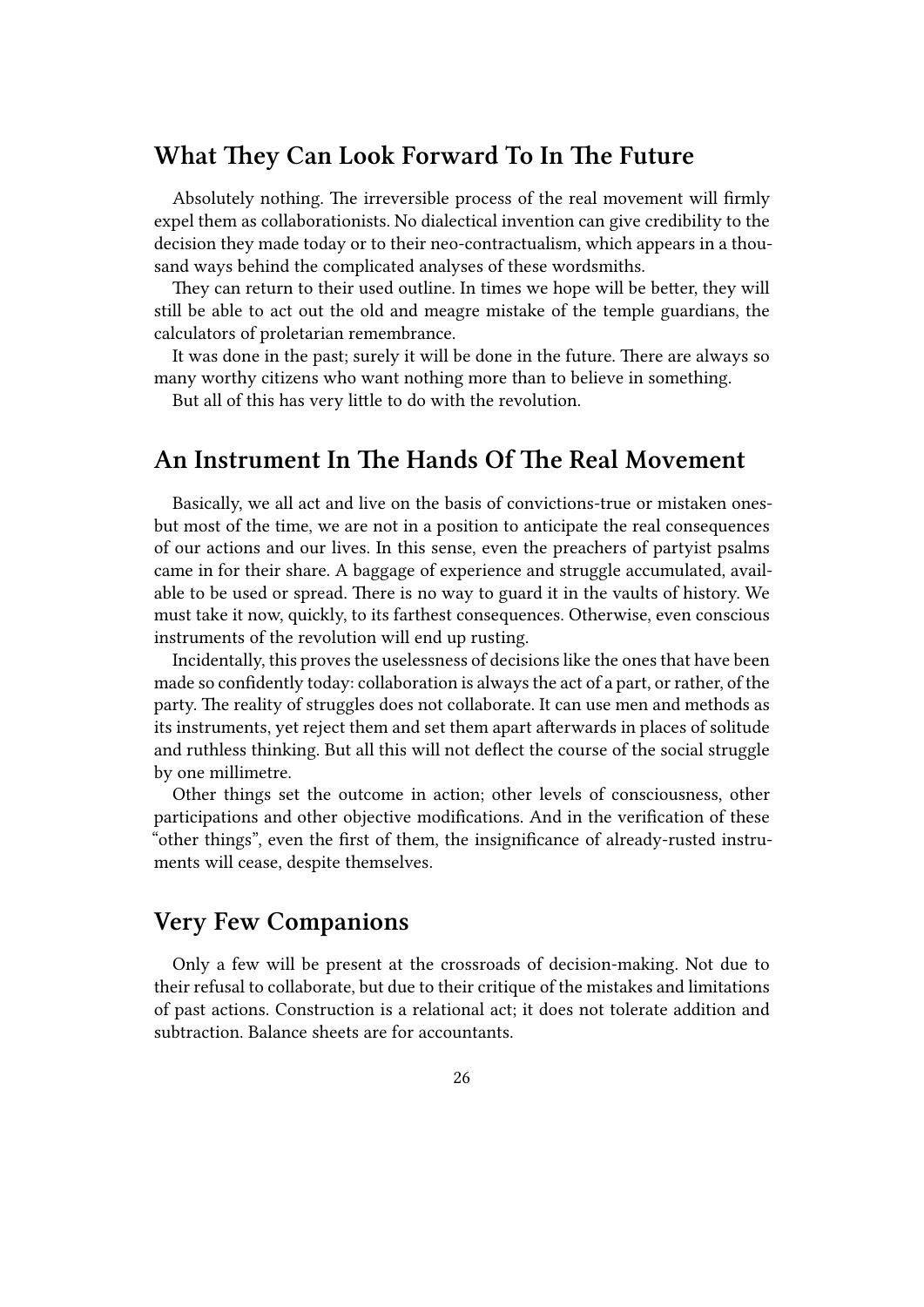Someone who deluded himself about the possibility of suppressing capitalist exploitation-on the spot-through a military decision must now yield to the fact that a mythology of this kind can only come true if it takes shape in a genuine and suitable spreading of the struggle. The prairie burns completely if the wind is blowing from the right direction, and the wind is not always at our command. Now, someone who does not understand this might very well refuse to collaborate but he will remain cut off from tomorrow's struggles; a caryatid held in place, a self-praise of immutability both in good and in evil.

## <span id="page-26-0"></span>**Beyond The Party**

Beyond the party there is the libertarian armed struggle; anarchic, popular and insurrectional. In the time of retreat, when they are already preparing to hand over arms and baggage to those they recognize as the victors, they resolutely assert the impossibility of this kind of struggle.

It is true that those who lived through the experience of the armed struggle from inside an armed party are not aware of this possibility. But it is also true that the initial reasons that blocked a timely operational research in this direction were of an ideological nature, and not undoubtedly strategic or tactical ones. It was the spirit of old-fashioned Bolshevism that imposed the plan of *Iskra* and the Winter Palace. Not the proven certainty of the impossibility of a different method of libertarian guerrilla struggle.

Now, at the moment of collaboration and the plate of lentils, it is senseless to expect critical second thoughts. With them, it may even be a question of a remnant of goodwill to want to portray the solution of defeat as the only possibility. How do we start again? On what basis? That of an unknown program and method? More often loathed or ridiculed? Heading to meet what perspectives? With what credibility? Admitting the defeat, not of a military project (it would just be a common tautology), but of a political project? It would be better to bring oneself to collaborate in order to save what can be saved and start again from the beginning tomorrow, perhaps even repeating the same course of action.

## <span id="page-26-1"></span>**The Anarchist Project**

We have spoken many times of the way anarchists consider armed struggle. We did this in unsuspicious times, when everyone marched ahead into the messy space of big spectacular actions that were systematically ground up by the news media for consumption by the populace.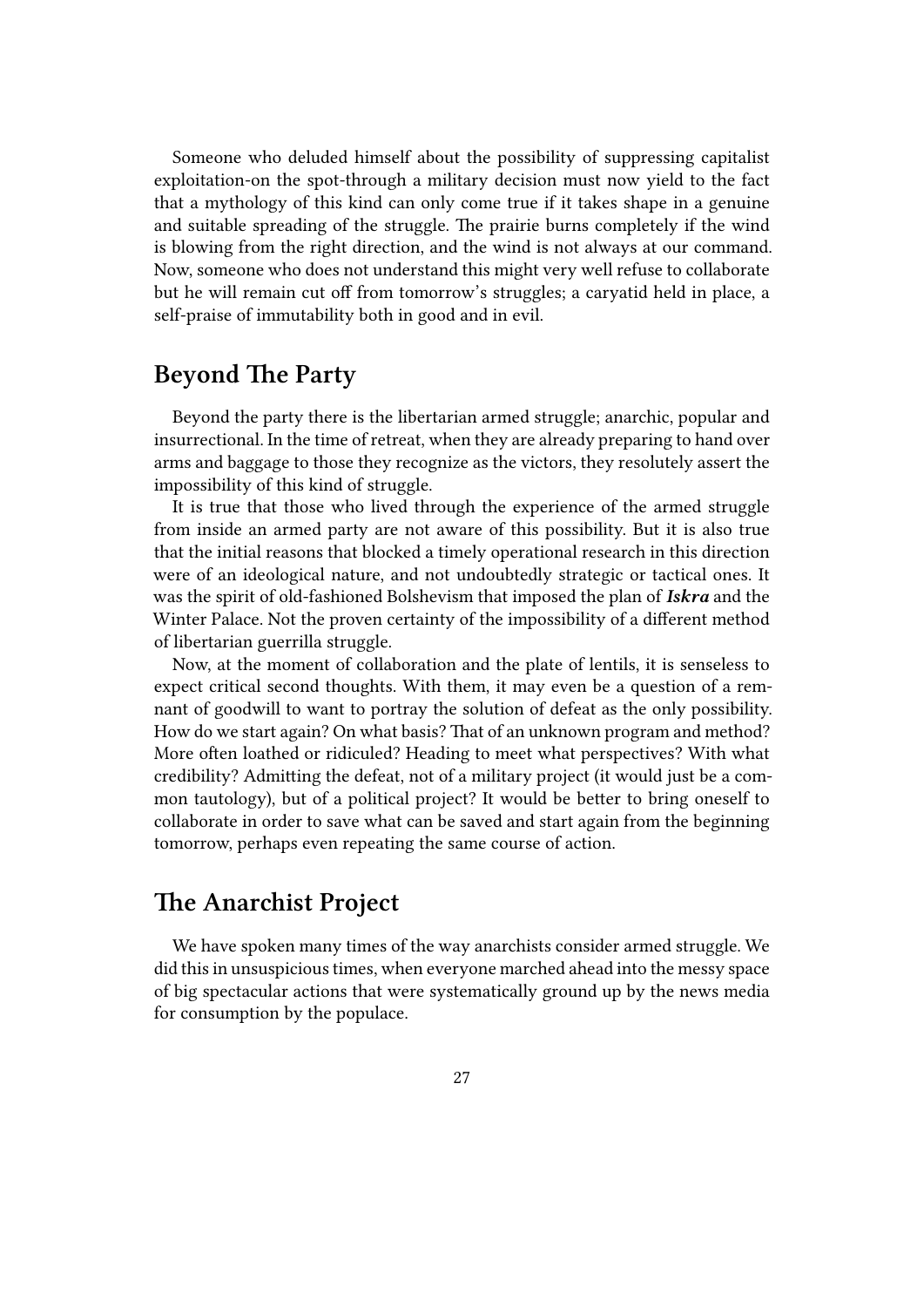A rejection of vertical structures, unstructured cooperation between fields of activity, control within the limits of security, the self-sufficiency of groups, the choice of minimum objectives, the accessible meaning of these objectives, continuity of intervention, progressive radicalization in social fields, self-information, propaganda activity, critical clarification, the circulation of ideas within the movement, the preparation of propaganda situations, intermediate struggles, the connection between this phase and the following insurrectional phase, the attempts and results of individual actions tied together by a logical thread devoid of incomprehensible leaps, the equality of all levels of struggle, the many-sidedness of the strictly military dimension, the bipolar aspects of organized structures, the ability to destructure easily at any time, the critique of professionalism, the critique of superficiality, the critique of "efficiency-for-its-own-sake", the critique of technological economism and the critique of arms.

# <span id="page-27-0"></span>**The Insurrectional Opening**

Participating together with people, with the exploited in general, in intermediate struggles: for housing, against war, against the missiles, against nuclear power stations, for jobs, for the defence of wages, for the right to health, against repression, against prison, etc.

And then using our organizational strength to gradually urge these struggles still further ahead, toward a possible insurrectional opening.

# <span id="page-27-1"></span>**In Practice, The Development Of The Real Movement Is A Process Of Violent Transformation Of Class Struggle**

It is not certain that the real movement can grow indefinitely through intermediate struggles. If the contrary were true would mean that anarcho-syndicalism would be the best solution, given that it provides for both a transposition of the structures of struggle into tomorrow's society, and its own transformation into a constituent structure of the new social order.

The important thing is that intermediate struggles must reach a violent outcome, a breaking point, an essential line beyond which recuperation would no longer be possible, except in minimal and therefore insignificant proportions. But to achieve this result, the process of violent transformation must be as widespread as possible. Not in the sense that it must inevitably start from a broad mass movement, one that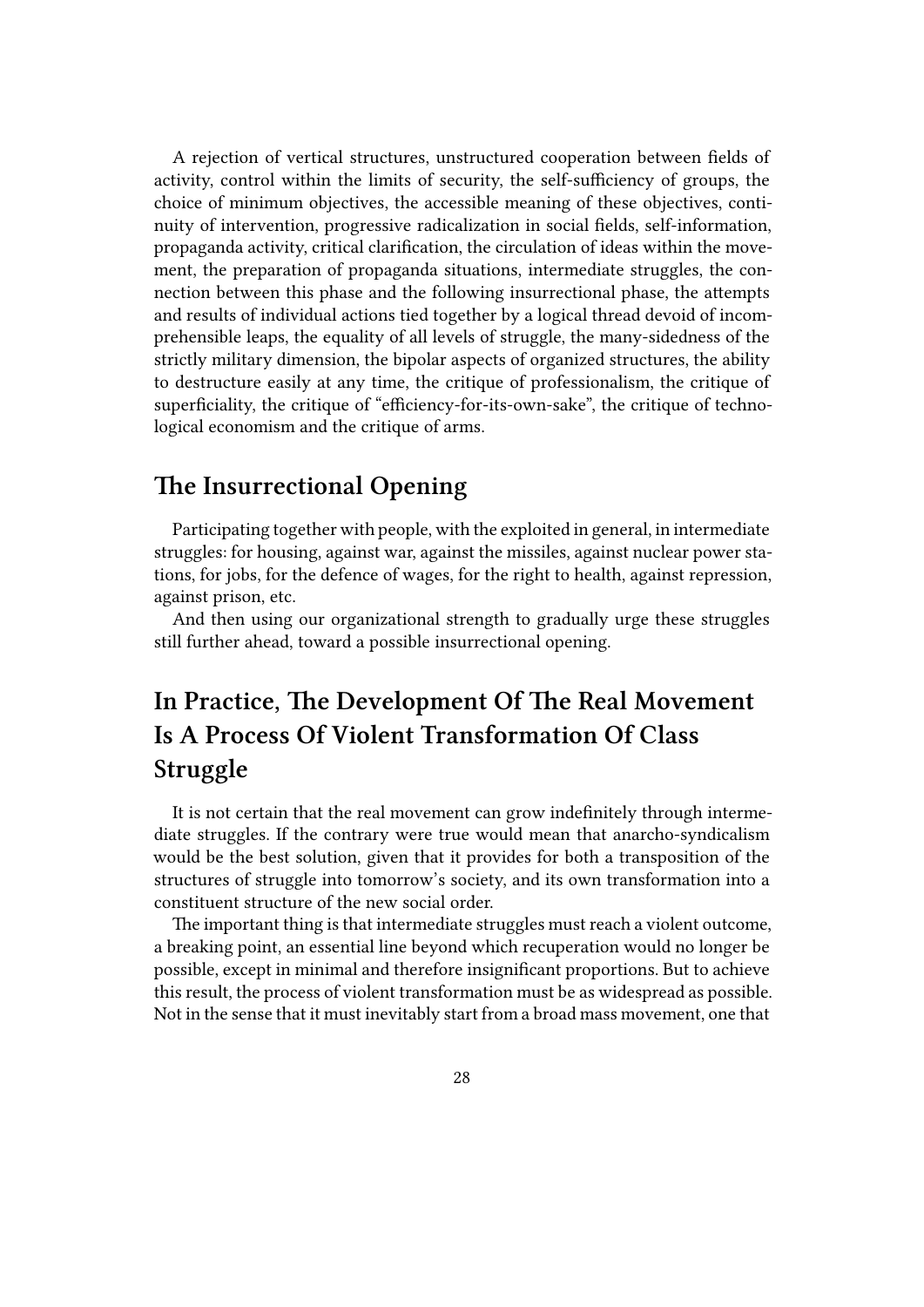is violent and denies immediate and tangible results, but in the sense that it must contain, even when it has a minimal size at the beginning, the idea and intention of developing as mass violence. Otherwise, the role of the specific movement becomes purely symbolic, withdrawn into itself, only capable of satisfying (up to a certain point) the components of the minority (or if you prefer, of the racket).

## **The Ethical Value Of Violence**

Discourses on violence are only meaningful from this point of view. Certainly not from that of someone who talks about the value of life as an absolute. As far as I am concerned, the lives of the exploiters and their servants are not worth a cent. And making distinctions-as some have already done-between the death of a Moro and that of a Ramelli seems, in my view, to be the specious prelude to an anaemic discussion.

It is never possible to balance liberatory violence with the conditions of struggle. The process of liberation is excessive by nature. In the direction of overabundance or in that of deficiency. Where have we ever seen a popular insurrection hit the bullseye, clearly distinguishing the enemies to kill? It is a blow of the tiger's claws that rips and does not distinguish.

Of course, an organized minority is not the insurgent people. So it distinguishes. It has to distinguish. But even in the necessary prudence that it imposes on itself, it finds both its own limits and the direction of a possible opening. In this sense it is revolutionary; it is an experience *in vitro*, and can therefore turn itself into a laughable tempest in a teacup.

We should not make a distinction according to the action's decipherability, but according to its reproducibility. The two things, if you like, are not separate, but they are different. The action's decipherability is different from what the minority can accomplish by itself, since it remains tied to the big news media, and therefore to the distortions of power. Reproducibility is something intrinsic to the action itself. To distort it, power must hush it up, because even in the most risky commentaries the action itself-naked and raw-cannot be questioned.

This difficult problem can be solved as follows. An attack against the class enemy is always justified. The life of someone who oppresses others and prevents them from living is not worth a cent. This attack can be carried out in a generalized manner, then, with a massive intervention from people, so it cannot be measured in relation to the struggle's real conditions: the result is always disharmonious, excessive or reductive. This is the maximal dimension of revolutionary violence, which is simultaneously creative and destructive. On the other hand, in a minoritarian dimension, we always try to measure the blow and adapt it to the real limitations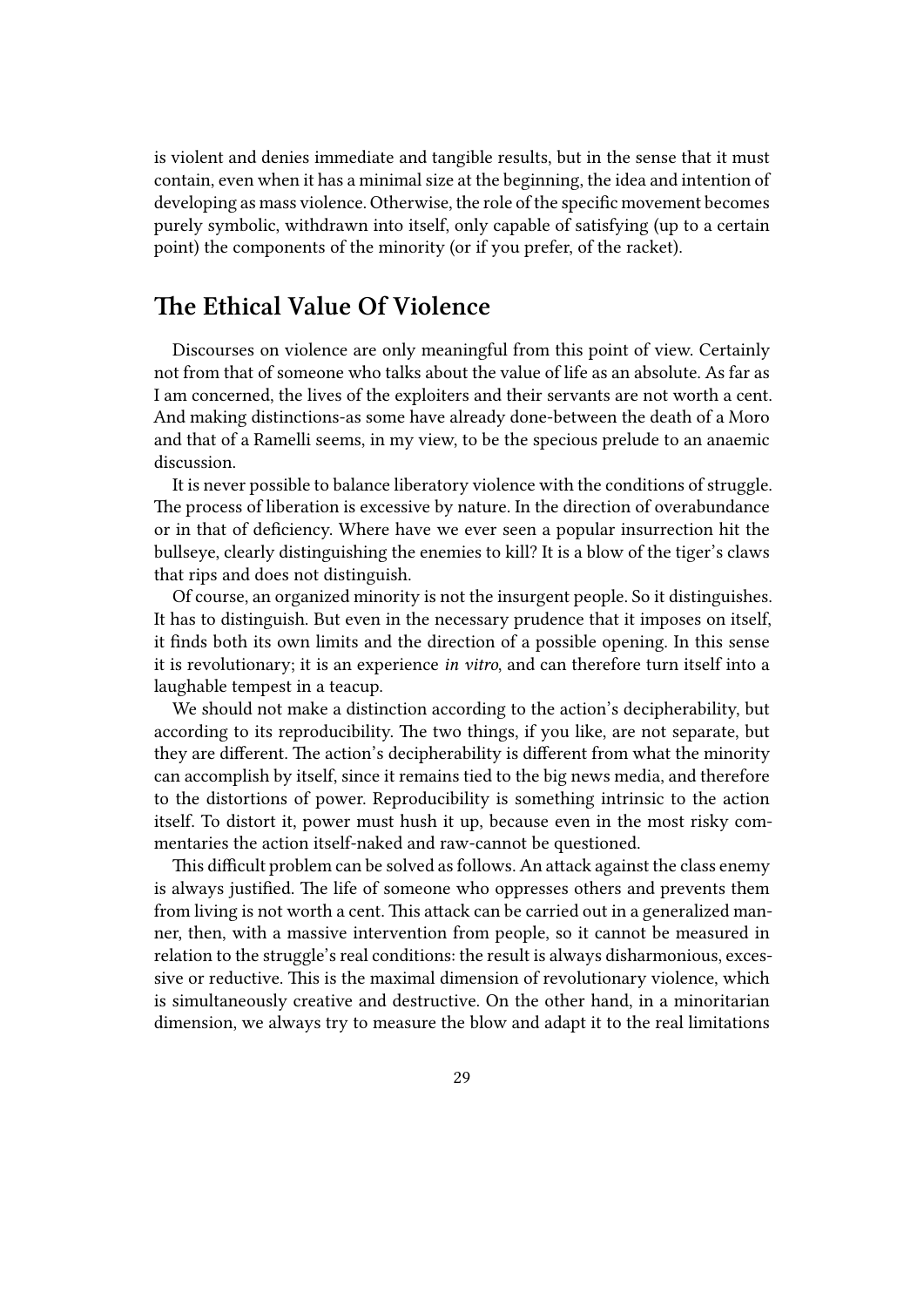of the struggle. We all think we have a precise idea of the level of class conflict, and therefore we suggest solutions and set limits. But in practice, it is decipherability that guides us. We are pedagogues in search of disciples. It is precisely reproducibility that should be the criterion for measuring minority violence, so that it develops from a minoritarian phenomenon into the generalized one it should be.

The rest is just priestly chatter.

# <span id="page-29-0"></span>**The Simplifying Project Of The Party**

Among other things, there is an illusion that the party can simplify the model used to construct action. Decipherability is therefore entrusted to the propaganda organs, which secrete horrible junk known as proclamations, programs or communiques. Language can be standardized like actions. Everything is repeated. Everything becomes familiar to everyone (except to people). The broad mass of people acquire this familiarity through power's interpretations. The result is prefabricated models of action. The others help and are satisfied with the thrills of risk on credit. The model becomes a success, like a thriller or a horror film. But it doesn't occur to anyone to cut a man to pieces in his own bathtub to see how it is done. People prefer to see it done at the movies.

It is not a question of a fear of involvement. Many people take far greater risks with a car or a syringe in their hand. It is a question of distance. Of a romantic deformation of reality. Of well-constructed glorifications surrounding liberatory practices that have nothing exceptional about them. Preclusions, often originating in religion, that people may never completely overcome.

The party claims to clarify all of this from the outside, to construct a prepackaged model of reproducibility. It does not realize that in doing this it does the same work as the State. Offering false desires. The two poles meet via their distance from the real scope of liberatory violence. Power and the counterpower march parallel to each other and reinforce each other.

#### **What Communication Are They Talking About?**

The inflammatory effect of the example should have spread by a marvel of distribution. But the action remained indecipherable. There wasn't much initiative in this direction. The rest had to be done by the big news media.

But what can they really communicate, these transmitters of the developing power's ideology? Exactly what power wants them to? But isn't the party a minipower in the making itself? And this reasoning actually worked, at least at the start.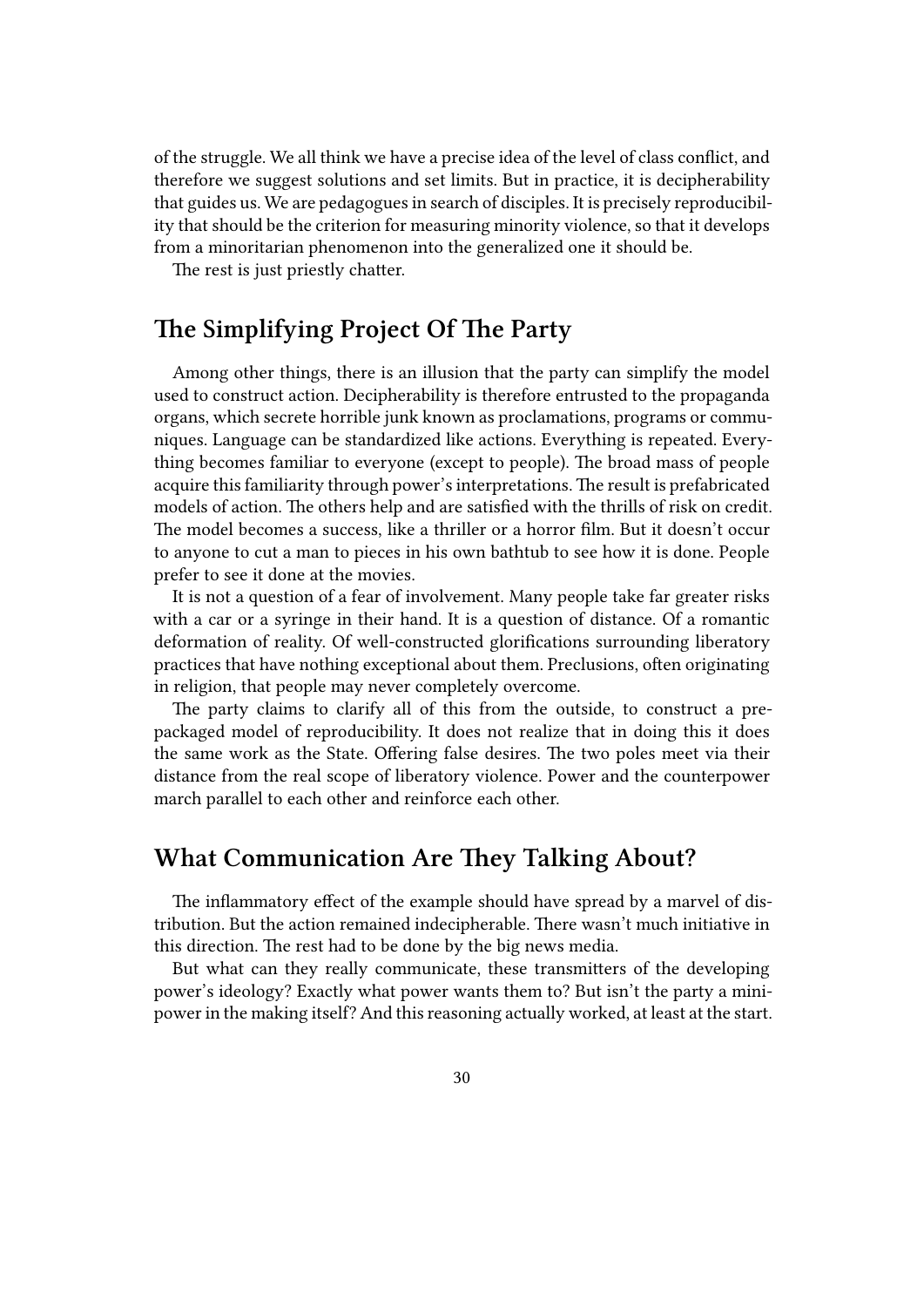Power itself gave an exaggerated (hence deformed) image of the real attack on the enemy. But that was in keeping with its goal of digging an ever-deeper ditch, of transforming the minute reality that was developing then into a general and illusory theatre of death, with its spectators in their paid-for places and the convenient atmosphere of silence and insecurity; in short, all the elements of bourgeois drama. When from that point forward the distance became huge, the closing became total: then came the interruption. In unbridled fantasy, the mysterious action continued inordinately. A cross between the Bonnot gang and Jack the Ripper.

And the timid attempts at generalization? The mass illegality that stammered here and there? The small applications of sabotage? The thousand fires, the hundreds of anonymous "kneecappers", the broken windows, the really proletarian lootings? All of that swept aside. Trifles for ladies from the charities. Toys for deviant children. Little, peripheral scenes. At the center (but what center?) the great climactic scene was repeated, with the State and counter-State co-producing.

Notwithstanding, despite all of its limitations, the seeds of both the most absurd degeneration and the seeds of dissemination throughout the country were present in this great production. It would have been necessary to shut up the ever more burdensome militarism, the terrifying discourse from before, and the no less terrifying illusions of dazzling actions.

But to do that, a real critique would have been necessary; not just a critique in words alone. A test in the field, not on the tables of the anatomical institutes. A death is a death, no matter how you look at it. One must get there first, build along parallel lines, show people; not restrict oneself to pointing out cracks and fissures that no one wants to accept in practice.

# <span id="page-30-0"></span>**The Anarchist Relationship Between The Active Minority And The Real Movement**

Neither a point of reference nor a safe to hold a memory that the movement manages to do very well itself. Neither planners of strategies and methods nor a recycling station. Nonetheless, an indispensable precondition of the revolutionary project. In the magical intervention of a thousand conditions, waiting becomes unbearable and often useless.

We must push and create the minimal conditions, so the event can be confirmed, so the magic of an action can become general and spread like a wave in water. But with our minds and eyes well open. With a project. With the indispensable means.

But the project and the means must also not become the most important thing, the only thing that we are struggling for. Its essentialness can never turn into ex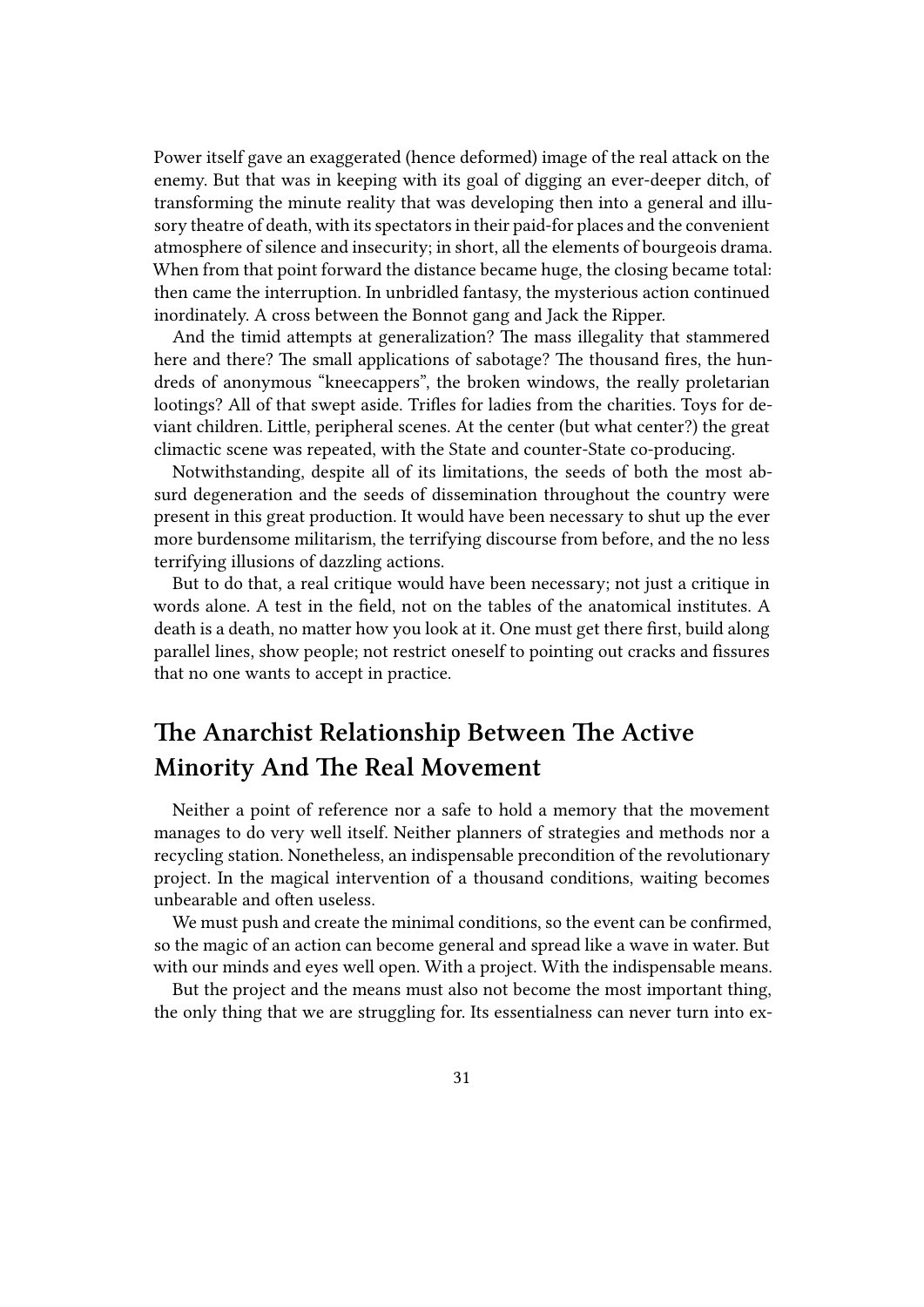clusive rights. We must even know how to let everything fail. Not at first, while we are waiting for the event to be confirmed, but afterwards, if the indispensable, necessary (certainly minimum) conditions do not appear. Not to self-reproduce because we have to continue living. We are different from all that. We are going much farther; that is why we can always start over again.

They are exclusively this. A theorem that grows on itself. A monstrous and complicated imbroglio of tautologies.

# <span id="page-31-0"></span>**The Ideology Of The Separate Surrender**

And the others? From the closest to the farthest. From the sub-proletariat that inspired so much shrillness, close, in the same cage, but a thousand miles away because of its own real motives for contestation. To the proletariat in general, the mythical one, but also the real one, the one that wakes up early in the morning, that produces, the one that is massacred with the regularity of a chronometer, the one that received fewer serenades but so many more theories, which were equally useless in any case. There is nothing we can do about it. The surrender is separate.

It doesn't make much difference that we are all supposed to carry the struggle forward together. Now that the vanguards have been captured by the enemy. At least we can say that most of the proletarian army spared itself a similar fate. It shuts its mouth and continues to let itself be exploited. Well, to the devil with it. And along with it send the others who claim to be building their racket, those who say they are ready for political discussion but prove inconsistent later, and who do not take orders or digest theory. Short-term alliances, but not really worth much. And now, let's go it alone: let's come to terms with the State and leave the others in prison (or in the factory) if that's what they want. A thousand years of solitude, but only for them. After all, they are ingrates.

Hell is paved with this kind of reasoning. They're all ready and willing to sacrifice themselves, but they all expect to be paid. From Saint Paul on, the precondition is clearly stated: wages and slavery. Hidden in this so-called reasoning is the secret idea that the proletariat (above or below) should serve as a manoeuvrable mass, an assault force led and enlightened by the combatant party in arms. You could die laughing.

However, when they experienced this in the past, it was as something serious instead, something sadly disarming.

For them, the level of confrontation is determined by the amount of firepower they have succeeded in mobilizing. They do not understand that though the proletariat left them alone when they attacked Moro and his escort (and how could they ever intervene?), they were the ones who left the proletariat alone in its thousand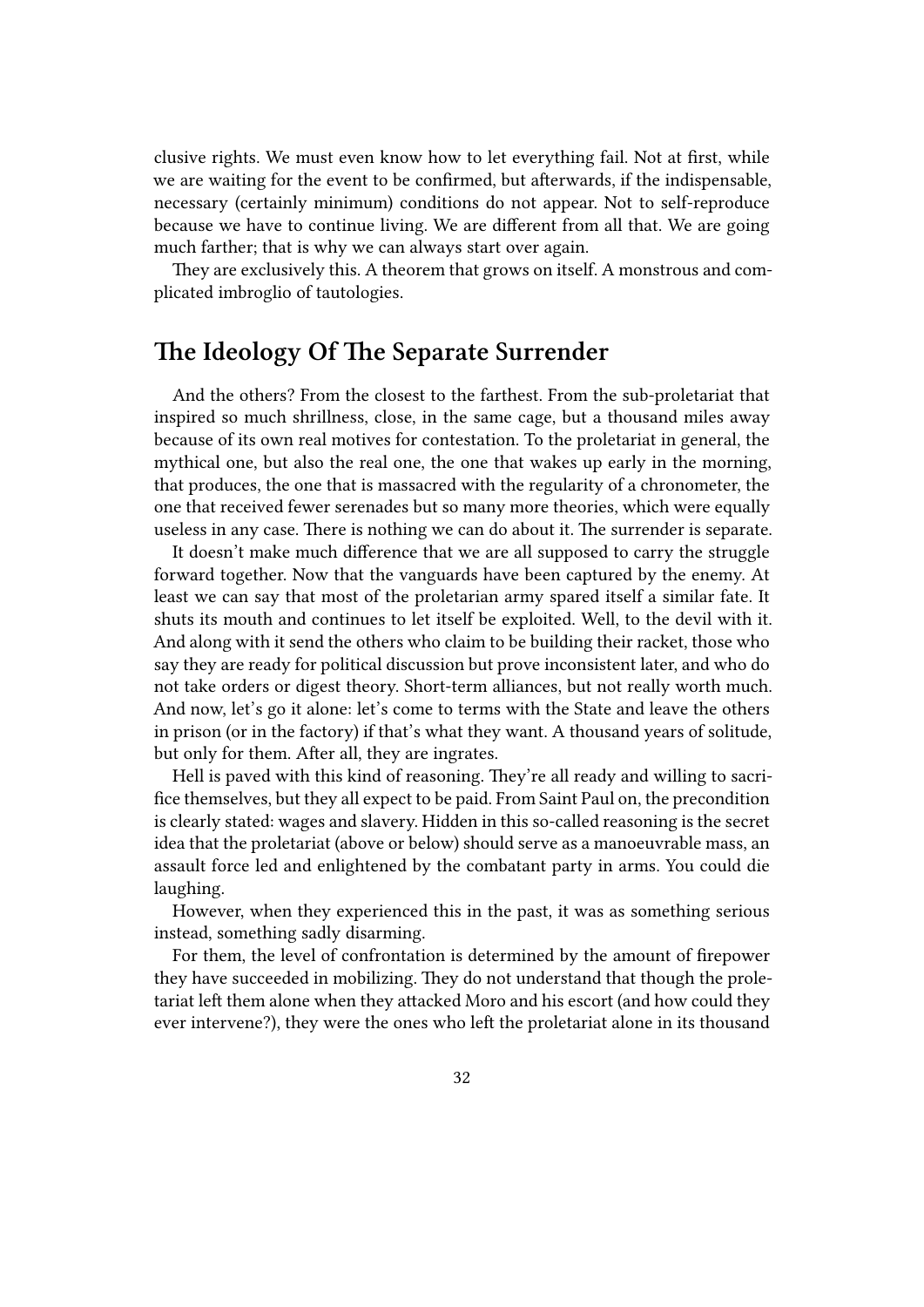small everyday actions. In its constant struggle. In its suffering. In the collapse of its dreams and hopes. In the tragicomedy that it is forced to watch tirelessly repeated by various trade unionists, party functionaries, bosses and bosses' servants, etc.

If we come to the conclusion that the difficulty of joining the proletariat in this infinite series of armed confrontations (and why must the arms always be the kind manufactured by industries like Breda?), we are forced to conclude that the armed party must necessarily have been alone in its attacks on one or a hundred exploiters. Not only in the physical sense, because that is of secondary importance, but in the political sense, in the revolutionary sense, in the sense of a project of changing the world.

# <span id="page-32-0"></span>**"Putting Aside" As Betrayal**

Let's stop for a moment and think. Each of us with yesterday's ideas, but in today's conditions. To solve the problem, we must put class struggle aside and put forward the hypothesis that a moment of idyllic suspension is possible. Ourselves inside, the others somewhere else in a place that is no place at all.

New words for behaviour as old as the world: betrayal. Someone is not a traitor because he wants critical thinking, an examination of mistakes and a correct repositioning of future actions. He is a traitor when he withdraws into a prison much colder and more terrifying than the worst Benthamite prisons. He is a traitor when he puts barriers between us and someone who lived through the same experiences as us, who ate the same bread and made the same mistakes. When he withdraws from the objective that he set for himself, leaving it fixed and unchanging, and looks for a basin to wash his hands in.

One night the traitor gave a kiss on the cheek. Today's traitor has read Lakatos and plays on the ambiguity of words for his remission.

He knows that Husserl spoke of a "suspension of judgement" as a methodological step toward a knowledge of reality. But this cold realism is not even that of the East, which had a peasant and rustic heaviness, but that of the West, which is refined, having gone through Louvain. Come off it: in treason, the German professor and the Russian peasant resemble each other a great deal, when both of them have careers in the Party. Each one uses the means that suit him best; the result is the same.

There are those who cross over: they talk quickly and negotiate directly at the source. There are others who are slower and take longer, involving all kinds of complicated concepts before finally reaching an agreement through intermediaries. It is the same filth.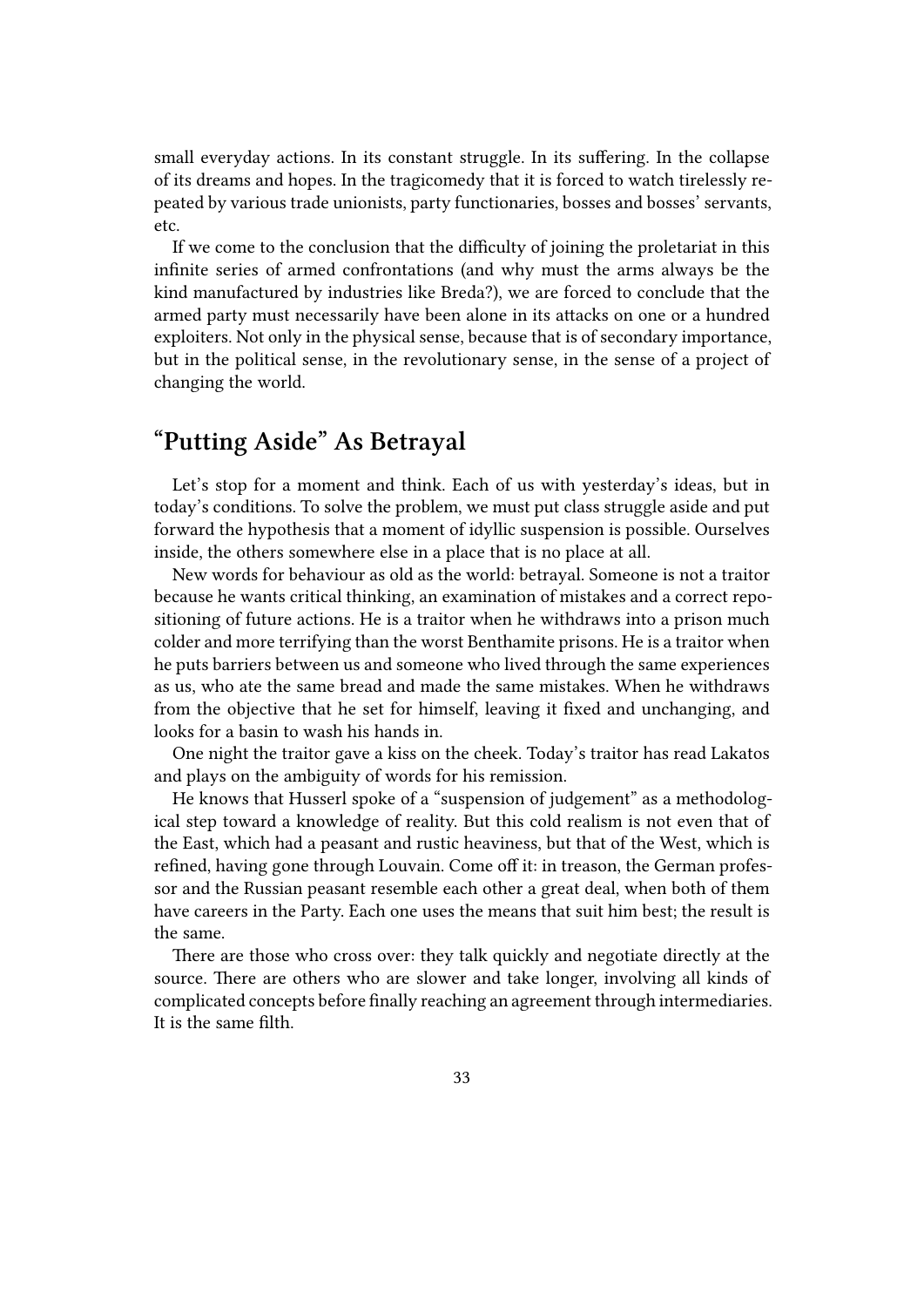# <span id="page-33-0"></span>**All The Rats Return To The Political Boat Sooner Or Later**

A step backward is always a political pact. A step forward may even be mistaken, but it opens onto the social. At times marginally or even on a smaller scale; but what matters is the orientation, the direction of the journey. The rats can throw themselves into the sea to drown, but with a little luck, they find the ship's gangplank. Their instinct saves them.

Negotiation is a political moment: it is a war in a glass of water.

Like a cease-fire. Like a frontal attack and a weakening of class struggle. That too is politics. The art of making arrangements while others do something that we should have done ourselves.

This is why rats are not moles.

Reducing the demand to its realistic minimum, they present themselves as the bearers of an alternative: getting four thousand companions out of prison. The importance of the result strains to conceal the underhandedness of the procedure. The struggle can only be political. A platform of demands, nothing unacceptable; a limited process of liberation which they present as the only possible solution to the most complex problem of the liberatory process. Basically, this is the usual game of hyper-realist politicians.

Reforms can be achieved immediately; the revolution cannot be. Utopia disturbs the masters' dreams and the reformist dialogue of conciliation. Their current anguish consists of the existence of four thousand political prisoners in Italy, who are more or less in contact with a mass of thirty-five thousand so-called "common-law" prisoners. Maybe if the former were put outside, satisfactory schools for social reeducation could be organized: a kind of part-time post-prison environment. Utopia for utopia; one good thing deserves another. There are no limits to the fantasy of "little by little".

Back when these rats screamed like eagles, talk like this would have been settled with guns. But those were different times. Now that the candle has burned out, the candelabra has also been lost.

## <span id="page-33-1"></span>**The Uncritical Abandonment Of Militarism**

Not even a signal. Cease-fire and that's all! We have to go home, because the war is over.

But who and what was defeated? Certainly not the real movement, which continues its underground progress. Certainly not a method that can suffer neither defeat nor victory. A state of mind, yes; that was defeated.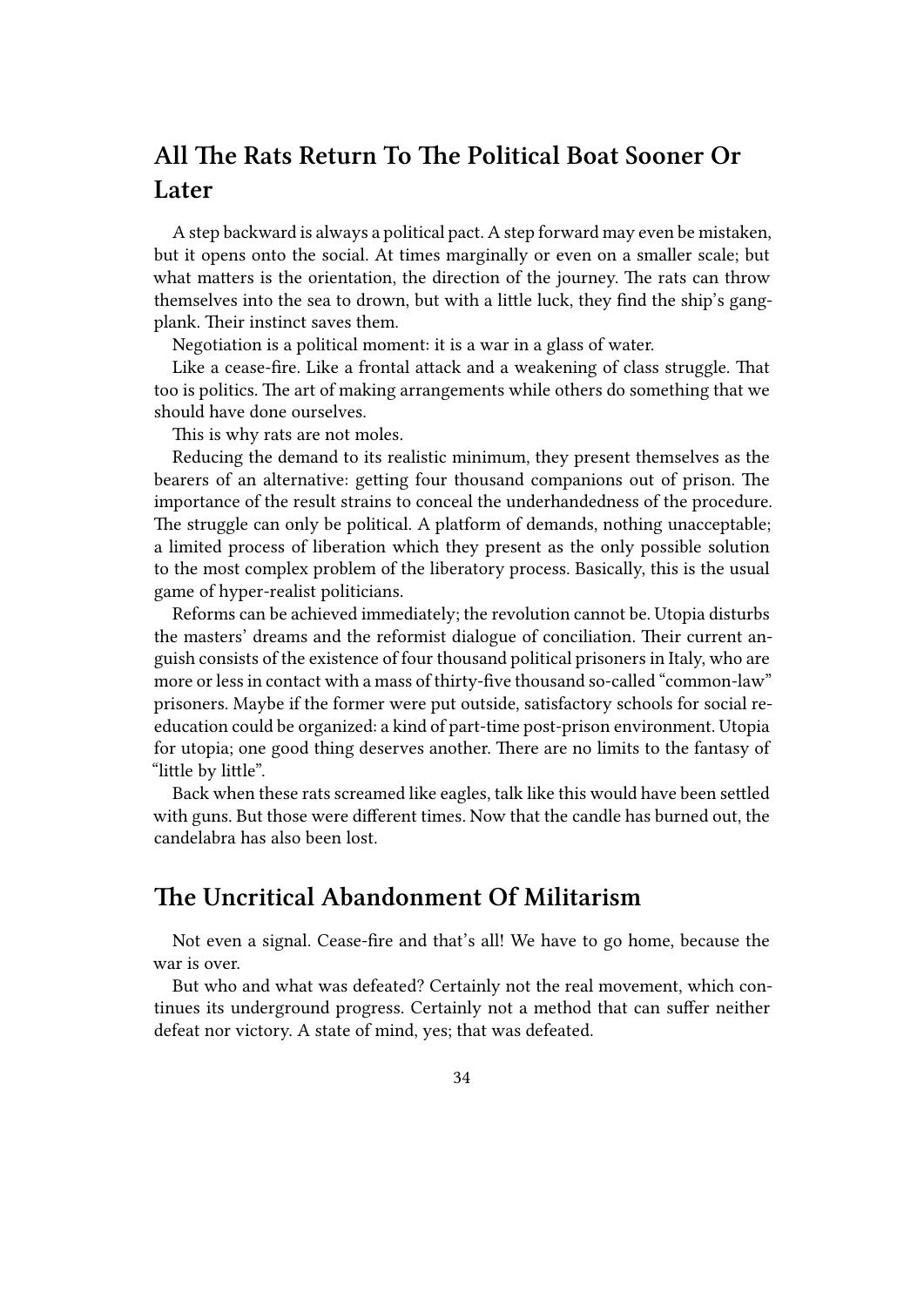And not just on the terrain of armed struggle. But critiques of this mentality are superficial and isolated. Against a monolithic militarism, they have very little to say.

#### <span id="page-34-0"></span>**The Old Caryatids And The Old Arguments**

Here is why there is always a risk that the old arguments will reappear. Preferably with new clothes.

Today we see several travesties of the old reformist behaviour, a kind of appeal to all those who want to give the movement a new chance to breathe. Tomorrow we will see a reappearance of the old Leninist centralism. There are no limits to indiscretion.

# <span id="page-34-1"></span>**The Theory Of Escape And The Theory Of Resistance**

In regard to revolutionary critique, surrender and ultra-implacability are the same thing.

This statement should not come as a surprise. We are here to examine painful problems, not gloss over areas of agreement. What we need is not a romanticism of form or fidelity to our strategic choices. We need to move forward. That is why we don't want to run.

Not because we think that everything has been done as it should have been, and that everything is fine in this best of all possible worlds.

Running means hiding in the territory of the rearguard, where the revolution is not just denied in words but fought in real terms. The alternative to civil disobedience, reformism, pacifism and demonstrations that are an end in themselves is nothing but surrender, dissociation, alienation and a refusal to continue the struggle. Appealing to the laws, to Parliament and the intermediaries of political traffic, whose meaning has been understood long since, means turning one's coat: betrayal.

But stopping at the old choices, reaffirming the indisputable validity of the method of the armed party and the ongoing belief in minoritarian militarism is also a kind of running away; it is precisely a running away from one's critical responsibilities. Perhaps this way is more inviting; it makes for less mouthing off and invites sincere expressions of solidarity, but one doesn't construct revolutionary conditions with moods.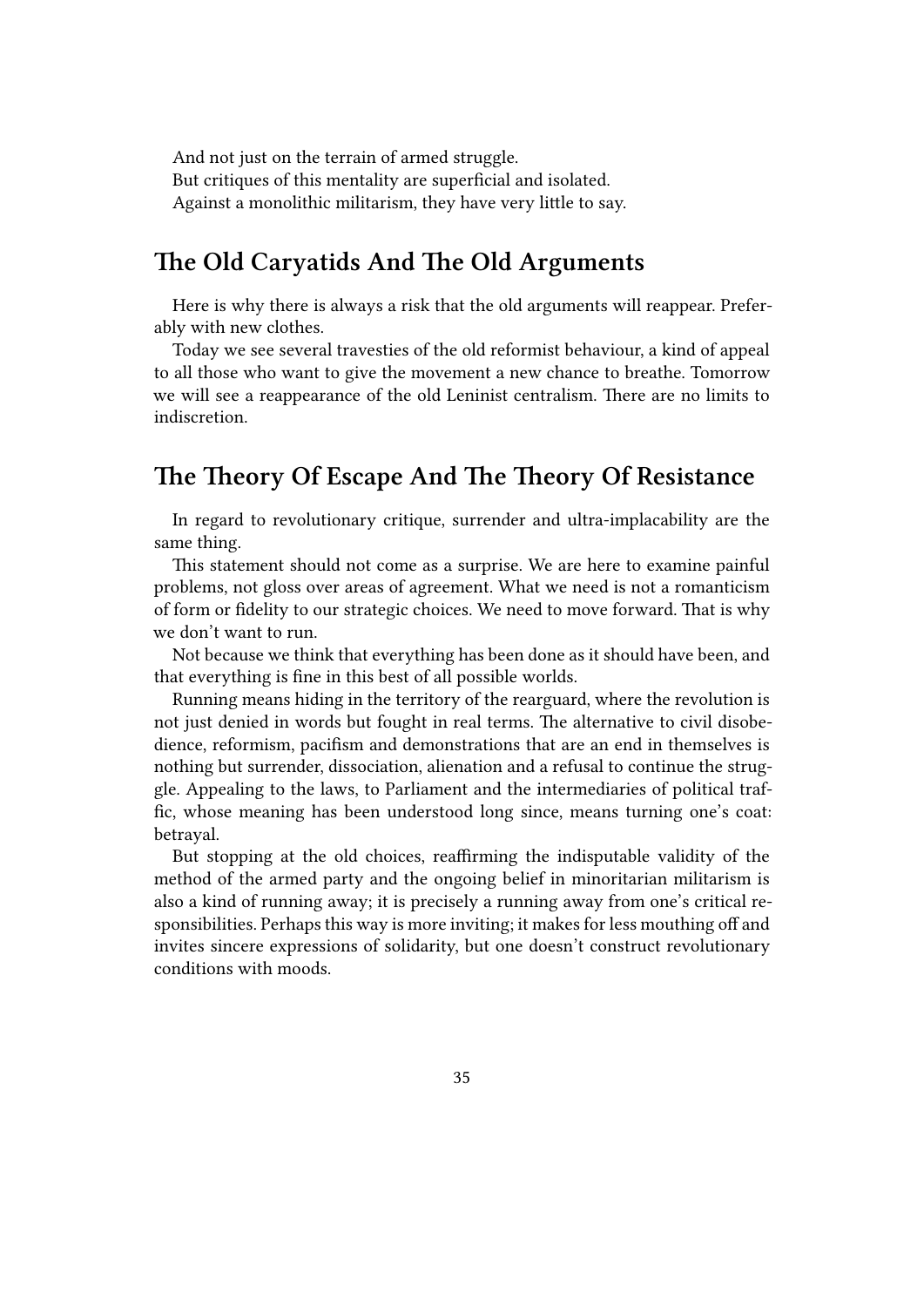## <span id="page-35-0"></span>**Changing In Order To Advance**

Therefore we need a critique. What we need are methods of involvement where we can use our experience of past struggles to good advantage. In this way, it is possible to understand the armed struggle of the future. As a project in itself, arising from a specific organization, armed struggle doesn't even retain the minimal driving possibility that the experience of its beginnings in the conditions of advanced capitalism might lead us to expect.

We must go forward. The specific organization is good. It is not an instrument that can be replaced, because it is the direct expression of the specific movement: it is what an objectivization of revolutionary consciousness succeeds in giving that can be immediately put to use. But it must be directed exclusively toward involvement. Always exactly one step ahead relative to the masses' degree of combativeness, on specific terrain where this fighting spirit appears, even in the slightest degree, and by limiting our activity to this capacity of the masses. Not advancing in all directions and thereby assuming a significance and roles that are not relevant to the specific organization.

In this sense there is still much to be done. In fact, we must struggle on two fronts. On one hand, against the militaristic mentality that cannot imagine a specific organization that well-defined and limited. On the other, against a reformist mentality that mistrusts even this small step forward, which the specific organization must accomplish, interpreting it in terms of dishonesty and vanguardism.

In an attempt to clarify these problems, we have spoken of insurrection.

# <span id="page-35-1"></span>**In The Amnesty Proposal, There Is A Refusal To Advance**

There can be no solution to the problem within the capitalist structure. Prisons must disappear in a total and decisive way. We cannot discuss partial liberation.

Indeed, we can impose intolerable conditions on the State, in such a way that it produces-by itself- a partial solution to the problem. This is not a result of a post-revolutionary negotiation, but of a moment of conflict. Surrender must come from the State. We don't delude ourselves about the possibility of a total surrender; at most, it is or will be a way of concluding a pact. That, yes. That is possible. And imposing this pact must be an act of the real movement: class struggle is not decided by the minority who attach themselves to the reformist fringe, always ready to exploit every available opportunity to continue their conquest of power.

We have no obligation to, nor should we, demand an amnesty for the four thousand political prisoners. We must demand (or impose?) the abolition of prison for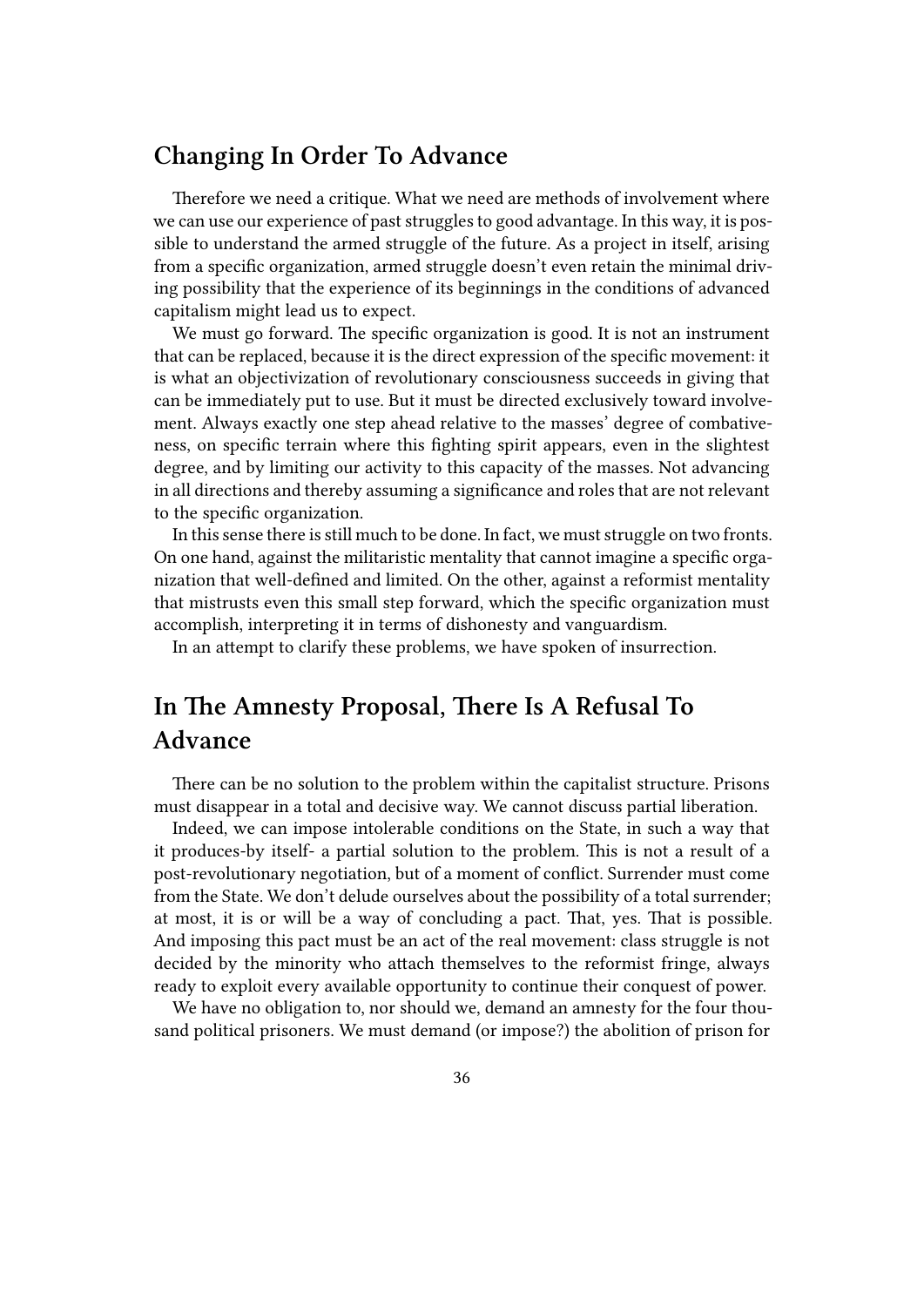all, a definitive end to the concept of "prisoner". It is in the process of a struggle to impose this method of "everything right now" that the State may decide to make a pact and conclude some legal antique that could be called an amnesty, social work or anything else. It will be up to us-on the basis of an evaluation of the struggle's conditions-to accept it or not. This is why the pure and simple proposal of an amnesty hides a desire not to advance.

The enormous moral pressure of the four thousand bodies, who are practically dying in solitude, cannot make us close our eyes to the obvious. By choosing to make a pact and negotiate with the State, we will never succeed in really getting them out of there. We would release four thousand simulacra of women and men, who would fall into a dimension in which they would just find the bars of another prison: the prison of their uselessness, their discouragement, their feeling of being constantly "somewhere else", in the space where they left their identity as revolutionaries.

The disgusting thesis that was proposed, that of negotiating the liberation of our companions before continuing the struggle, must be reversed by the much more logical and meaningful affirmation of starting the struggle again in order to be able to force the liberation of the companions. This resumption must not be an unhealthy repetition of monolithic models of the armed party, but a critical development in another direction.

# <span id="page-36-0"></span>**The Illusion Of Reducing The State To Its Minimal Repressive Coefficient**

"Backing up in order to jump better" is an old French proverb that is not adaptable to class struggle. Whoever withdraws is finished. The State doesn't permit stumbling. Repression does not diminish when revolutionary action slows; it simply transforms itself. It becomes more considerate and penetrating. It insinuates itself in the social democratic manner and forces a search for consensus with the cop's club. It re-establishes the formalities of the legal State. After all, those who make the laws always manipulate them according their own wishes.

By hesitating over the proper course to take, we make things easy for the repression. We concede an unhoped-for breathing space to it. No oppressive method can last for a long time. No special law can be institutionalized indefinitely. Sooner or later, the consensus makes itself felt. Then they must return to normality. The State is aware of this necessity in advance. And it speaks to the most reasonable among us. It tries to persuade. It promises nothing, but it does not dissuade either. It gives us glimpses. Meanwhile it changes the direction of the repression. It insinuates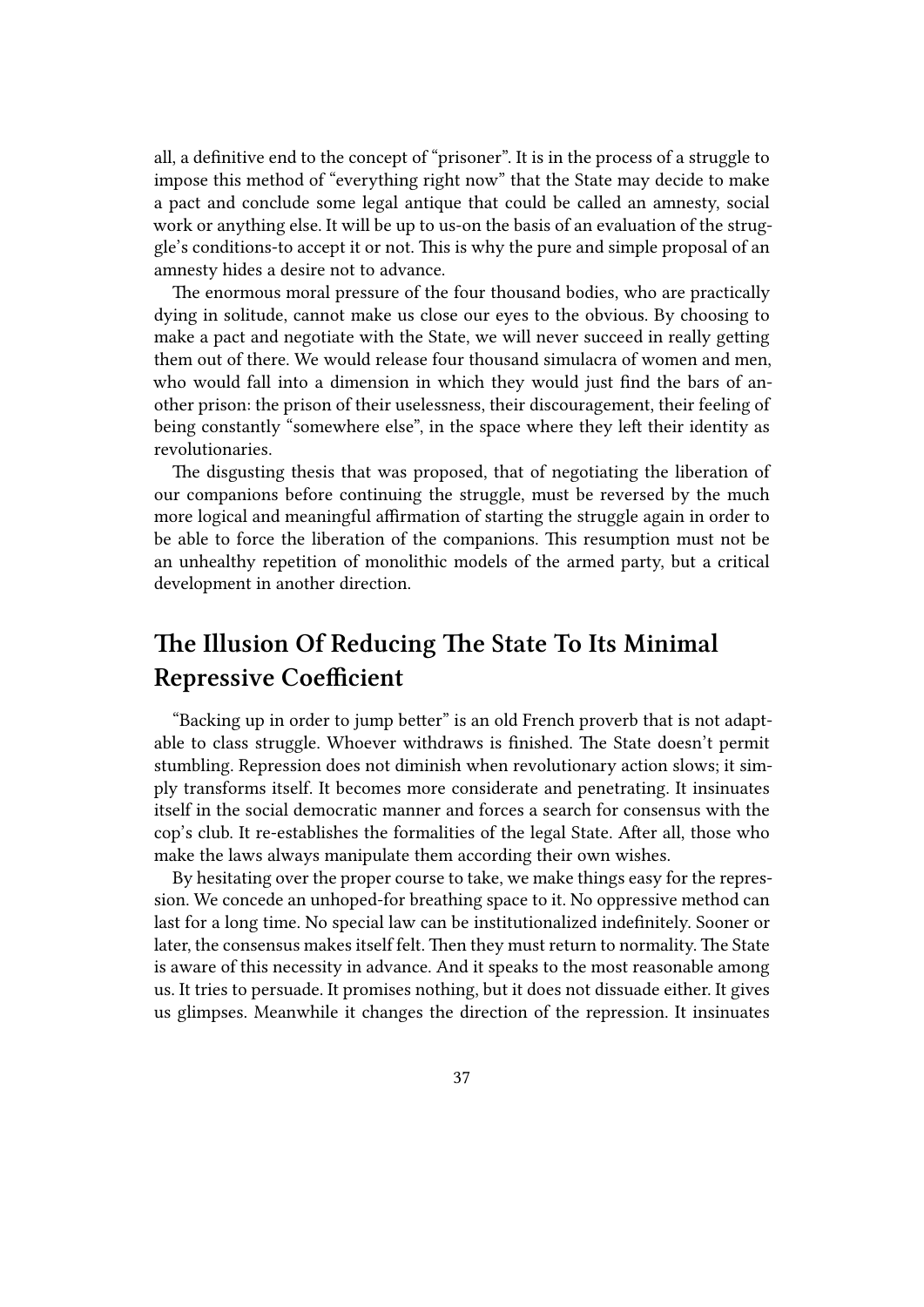itself with helpfulness at the welfare office, with promises of work and reformist projects.

It is impossible to reduce the State to its minimal repressive coefficient. We can dismantle the attack and thus allow the repressive organism to give itself a social democratic facade; we can take as many steps backward as power gives itself brushstrokes to whitewash and re-establish its credibility.

They want to obtain a sphere of action within the State, to create a larger ghetto within it to compensate for the small ghetto they have now. In this sense, they claim to represent not so much a project-which would be quite incredible, given their irrelevance in the overall scheme of things-as an illusion, a mirage that has nothing to do with the situation of the real movement. Of course, the claim is carefully presented, but it also hides the pretence of being a step forward, although it puts on the appearance of a working hypothesis. The substance does not change: a heritage is being auctioned off. We intend to keep preventing this clearance sale. Not because we think that this heritage is absolutely indispensable for the development of the real movement, but because in the first place, its sale will not produce any "liberation", and then because we must examine this heritage itself in a critical light; by selling it wholesale, all future critiques would make no sense and just be a resume of a will, of a ridiculous fetish.

# <span id="page-37-0"></span>**Communities Of The Future Will Be Communities Of Struggle, So They Cannot Result From Political Negotiations**

Someone who never left his political shell now claims to be starting on a long voyage. He is abandoning an old mentality and acquiring a new one. They want to change everything because everything has remained the same as before. If war was the continuation of politics by other means (but what means?), now politics must be the continuation of war by other means. How many people fell into this imbroglio? Really, there is no end to human naiveté. Everyone thinks he is shrewder than the others, and this is why we systematically run off in all directions.

They were always political men. They declared that they wanted to take the war to the "heart" of the State; now they want to negotiate peace and surrender. All this could hardly be more normal.

But the thousands of companions who took part in the struggle, those thousands through whom the struggle existed with all its mistakes and limitations, that enormous pulse of hope, dreams, joy, unsatisfied desires, the monster with a thousand heads and arms that could really shake the obscene universe of the bosses; all that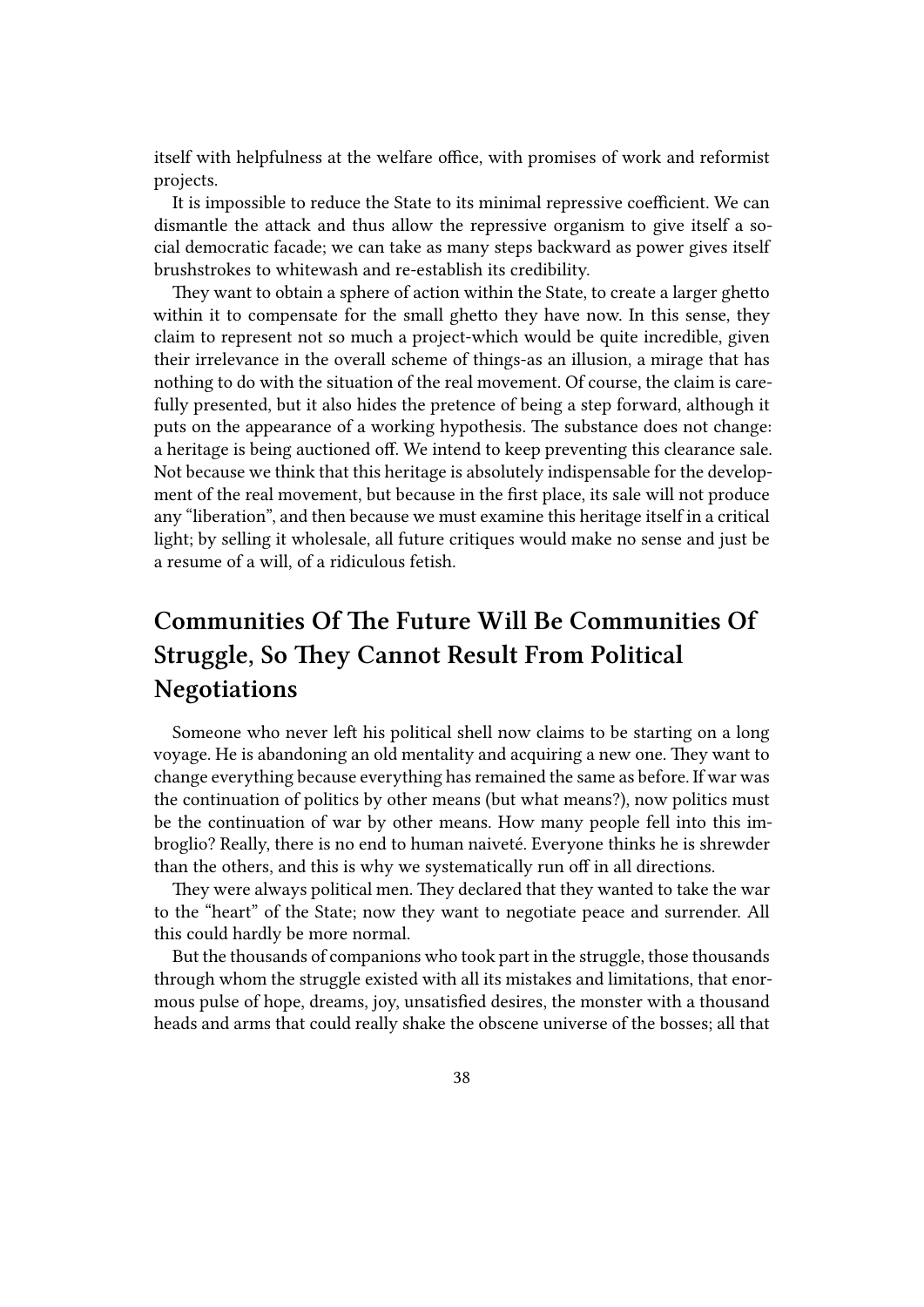was encapsulated in a project, with several variants however, but a unique and tragically mistaken project.

Now a large part of that marvellous pulse is in chains. If we want to build the project of tomorrow together, we must create the possibility of a specific movement that is capable of encountering the real movement, in places and moods in which the latter's pulse becomes perceptible to the former.

In your opinion, could something like this ever result from a negotiation with the State?

#### <span id="page-38-0"></span>**A New Guarantee As An Imbroglio**

They are asking the State for a space where they can deploy what they have left. The repressive and reproductive mechanism must concede a pause that is equal and inverse to that of someone who-by a generous concession finds himself knocked on his ass, and- is inclined to grant it to the State.

The specific movement must be reborn in this space, with the essential contribution of the companions who have been newly released from jail.

The State, then, must develop a new kind of assistance; supplying a new kind of hallucination to the movement that has been released from the prisons: the possibility of building an imaginary movement. Someone who grew used to the most incredible mystifications of the armed party, of the soon-to-be dictatorship of the proletariat, of the memory that must be ensured, etc. might consider this latest fairy tale from Wonderland acceptable. We hope that Alice has become clearsighted.

Let's try to follow a plausible line of reasoning. The State is a regulator of contradictions. It resolves the fundamental aspect of capital, competition; but doesn't resolve it completely. It resolves a whole other series of contradictions: cultural, physical, logical and mystical ones, but does not suppress them. Now it must also resolve the existing contradiction between the specific movement of prisoners and the minds of the latter, who are trying-rightly-to escape between the trenches and the barbed wire. But the "social State" demands its price from capital and the individuals who are dragged into illusory solutions (from work to the registry to the self-managed spaces to the T.V.); the same thing is supposed to happen to the specific movement.

Do you remember the old and miserable project of little self-managed activities of the handicraft type; jewelry, leather, Oriental decorations and trashy mysticism? Well, something like that. Why couldn't the State, which finds and extracts a useful product (in terms of production of social peace) from the specific movement's decisive surrender, take responsibility for financing initiatives of this type? After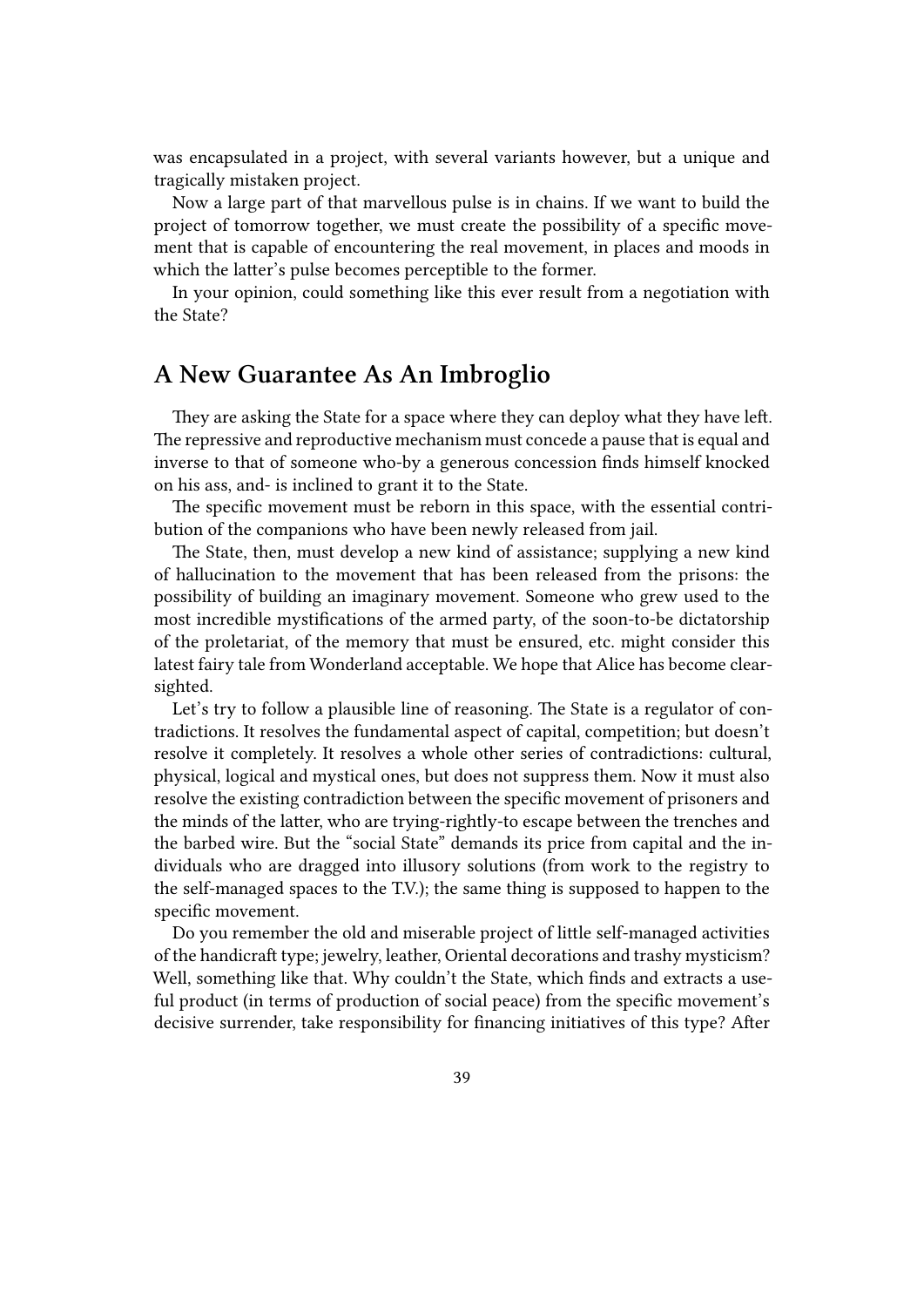all, why not give a good lifestyle (almost) to a penitent: remake his face and give him a new identity, give him a pension; it costs billions, why couldn't we find an M.P. (or a hundred) who is inclined to table a bill along these lines?

It could be said that deep in the minds of many super-heavies hides the sad, calculating sensibility of a grocer.

The State is not being asked for money, but a guarantee. To set the boundaries of a space in which they can breathe new life into the movement, one based on another project.

Doesn't this space, on closer inspection, resemble a prison in all important aspects? Wouldn't there only be ghosts there, without a name or identity, ghosts who would move in the confusion, trying to survive in the universe of jewelry, leather bags and samovars made in Gallarate?

Decidedly not. They have a much more expansive idea of this ghetto.

It is not a question of a new kind of commercial mentality, but of a political self-management of spaces where power permits the quantitative growth of the specific movement or a liaison with the real movement. A subtle and ingenious structural ramification, which resembles a well-tied pork roast.

Of course, all of this would revive party morale. Nothing dangerous, naturally, otherwise the backer would lose its temper. A little game, simple and loyal, a new type of oxymoron; in other words, a verticalization of the horizontal.

But by negotiating and obtaining this space of poverty and survival, what would happen to the others? To those who don't agree? And to others who are even further away, but still in the same boat with the proles? And also to the regular prisoners?

# <span id="page-39-0"></span>**The Class-Collaborationist Soul Of Ultra-Revolutionism**

For them the centrality of something is indispensable. Yesterday the working class. Today themselves. Not as a class, obviously, but as privileged go-betweens for the State, to silence everything that might remain of the revolutionary contradiction through an external agreement, suspended in the void of class collaboration. In reality, even when they were ultra-militants they had a class-collaborationist perspective. The centre was the guide, the element of coagulation. We could go on infinitely with hypotheses describing the progressive transition to the allinclusiveness of the class, describing unlimited quantitative growth. To the point where it would encounter a small nucleus of anti-social rebels defined-*a priori*-as counter-revolutionaries. Sure, violence was a discriminatory element, but acciden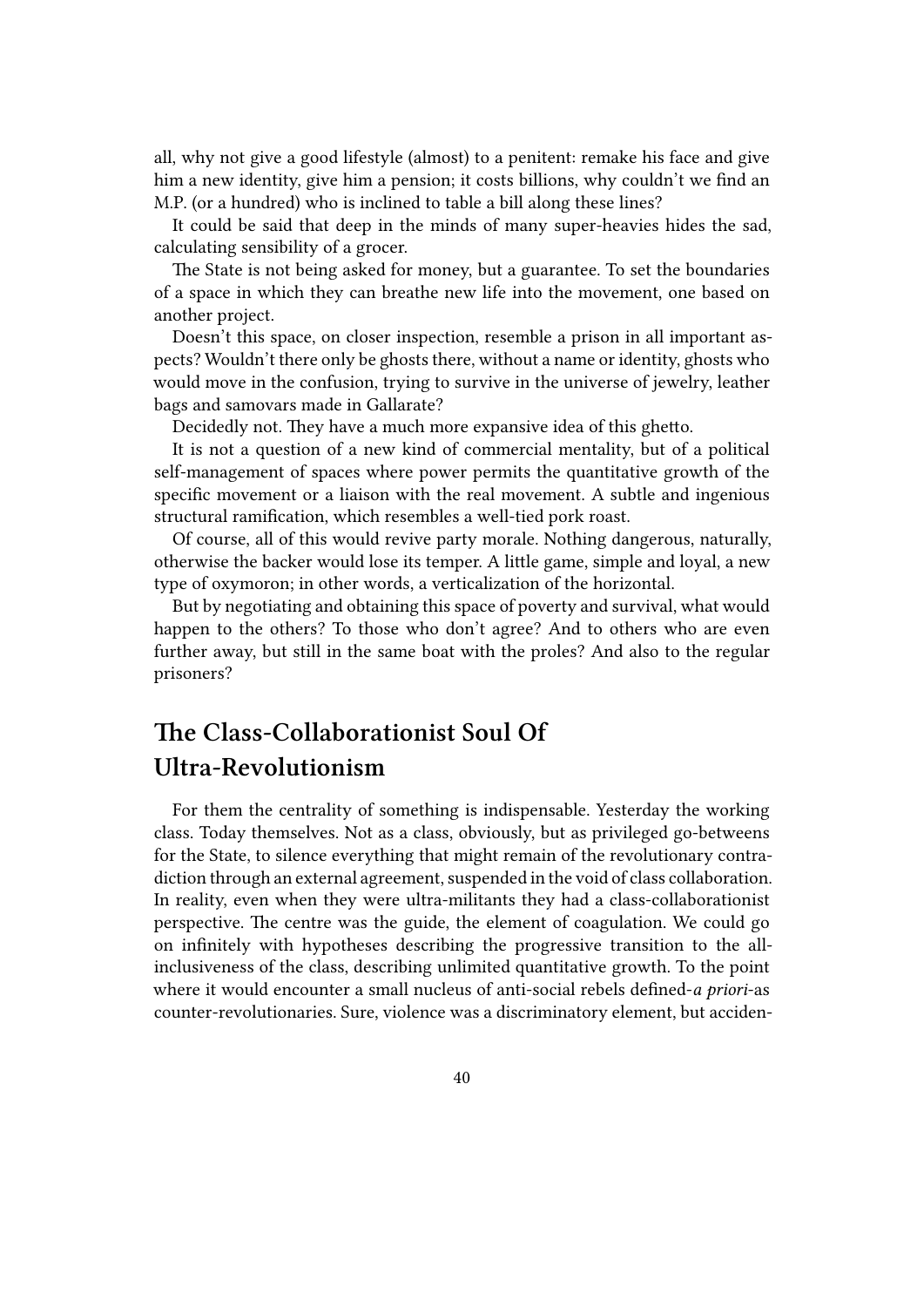tal, a pedagogical instrument, a means of communication. Understood in this way, things could reach their logical outcome all by themselves. A touch of the brush and it's all done. The blow to the heart of the State.

They always saw class struggle as a half-completed project; something to resolve between the autumn and spring campaigns. In that lay their class collaborationism. In an inability to understand the innumerable and subtle contradictions of the real class perspective, of the social war. The thousand little streams that make up the class front. The impossibility of separating the good ones from the bad ones.

It was the inheritance of the Third International, of the impulse toward simplification. The same process has now returned to keep the faith in this political method intact. The nuances are only picked up in the abstract, in the world of negotiation with power and the reformism of the self-managed community; not derived from the struggle but from compromise. In this sense, they are all extremely penetrative, discovering links and recommending relationships that no one else could discover. In the true sense of revolutionary theory, they are crude and superficial. They always repeat the same thing: defeat and capitulation, running away and the inevitability of having to declare ourselves defeated.

They are Fabians of the old school, yet modern in their language. Neo-socialists of the social contract, they don't even have the appearance of angels that have fallen from heaven. They never made an attempt in that direction. Their flight was always inept and without a horizon. A true skipping after lost opportunities.

### <span id="page-40-0"></span>**The Unfeasible Path Of Innocence**

At least we agree on one point: it is impossible for us to declare our innocence. It is impossible technically speaking, and also from a revolutionary perspective.

If we exclude the limited cases where a precise act is disputed because it is possible to demonstrate its falseness beyond all doubt, in most cases, declaring one's innocence leads to a separation from the other companions and the poverty of declaring oneself to be elsewhere.

And it means joining the shabbiness that anyone who has used this attempt at reification has fallen into: not so much a refusal of his responsibility, but rather a refusal of his revolutionary development and his own ideas. Arms lifted to the sky as a sign of emancipatory joy, or instead as a sign of unconditional surrender?

Sadness accumulates in the face of this poverty, when we see the fastidiousness with which someone who made total innocence a passport to leave the walls of the prison lowers himself to prove the unprovable. What wordy and self-justifying manoeuvrings he clings to.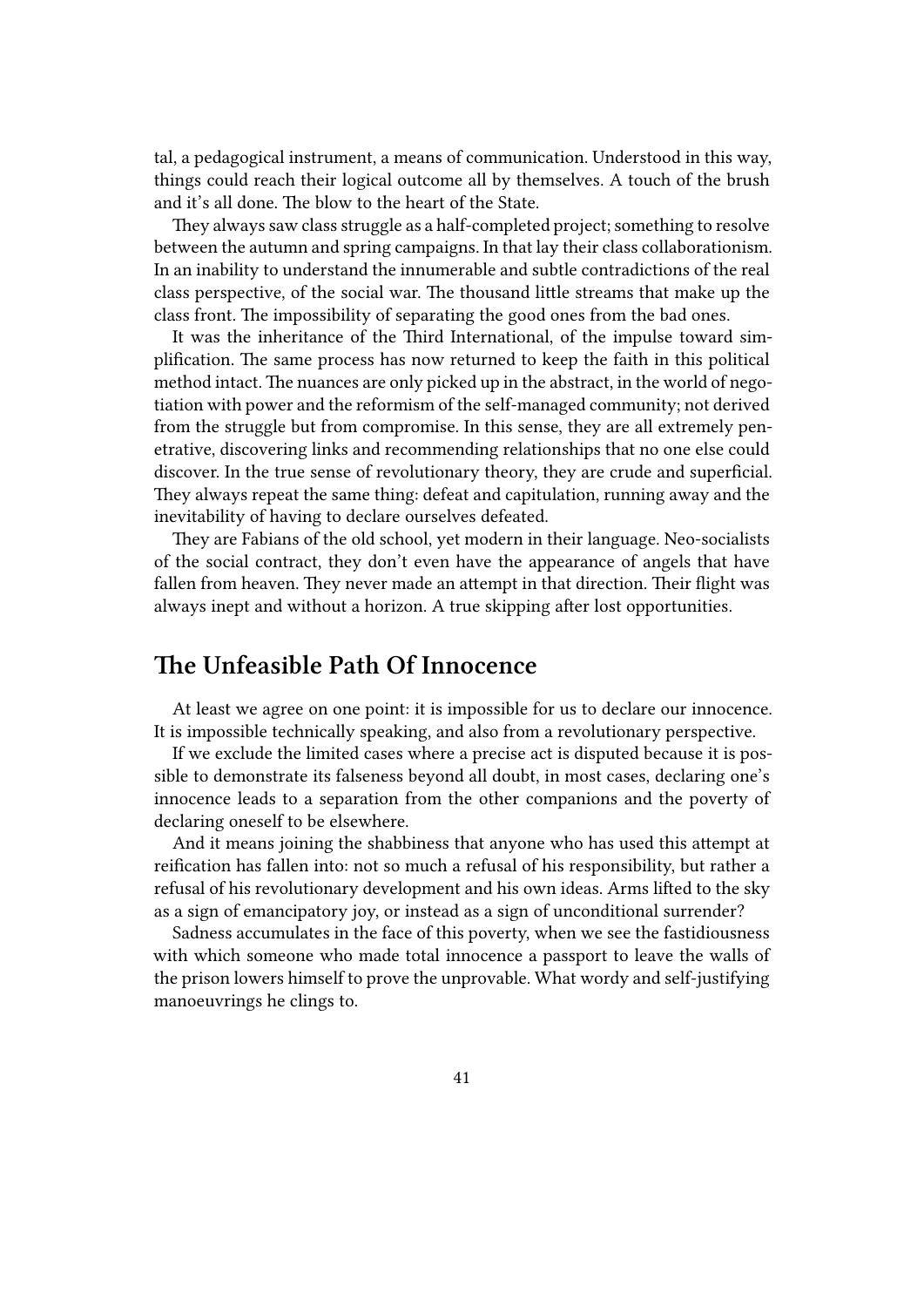And even then, at the very bottom of such a position's poverty, we cannot say that the result is guaranteed. The course of an individual denial of whatever significance would not convince even the most superficial of inquisitors.

And then we are all responsible for our dream of storming the heavens. We cannot turn ourselves into dwarves now, after having dreamed, elbow to elbow, each feeling the others' heartbeats, of attacking and overthrowing the gods. This is the dream that makes power afraid. To deny it means to deny the community of gentle feelings that bound us together when we decided to begin the ascent, even if we were so far apart, even if we were so ignorant of ourselves, even if-ultimatelywe did so with strong critical biases. To deny it is quite simply despicable.

On the other hand, to take advantage of innocence is a recognition of the State; negotiation, just like someone who is seeking an amnesty for political prisoners. The innocent self makes the other one feel guilty; the idea that we were different once, and not that this or that act did not happen the way we intended, but as an oddity and a renunciation.

No one can be neutral; we are guilty of the planning and preparation of that climate which filled us with enthusiasm and led us along. Even the most critical of us could not claim perfect innocence. In the eyes of the State, it is precisely this climate that is guilty. We must assume responsibility for this. Our struggles against repression, prison and exploitation were not just dreams. Power knows this. Its servants are perfectly acquainted with us. This is the great denunciation that brings us all together.

In addition, this means a recognition of the mechanism of repression: the court first of all. It is true that the old process of making demands has been put aside and, incidentally, that it belonged to the militaristic conception of armed struggle. But from there to admitting the legitimacy of the justice that administers the courts is a big step.

## <span id="page-41-0"></span>**The Legal Struggle**

The State has never had legal credibility. The norms of its legitimacy are seized by force. In this sense the reality of the courts is a ridiculous farce which should not interest us. The balance of power-if we are able-can be reconstituted elsewhere. In the real movement. Otherwise, any trial is a losing one from start to finish.

There are obviously special legal cases whose falseness can be proven in a precise way. These should be exploited to the full, forcing power to respect its own rules by denouncing the irregular procedures in them; often this tactic works, at other times it doesn't work. In any case, it is worth a try.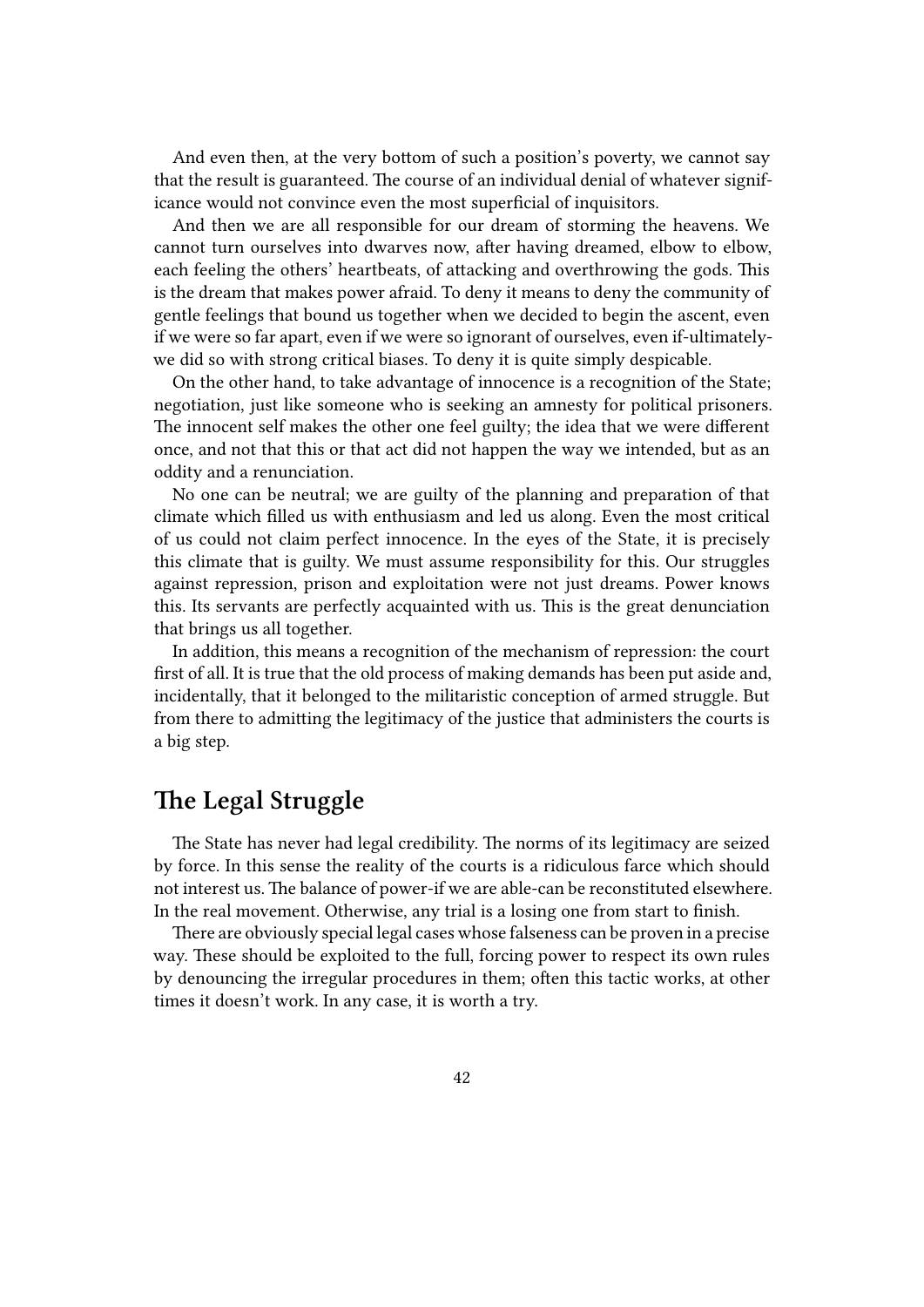Afterwards, it is for propaganda in general to directly demonstrate the incredible contradiction that is visible between what is dictated by law and its inquisitorial and repressive application. Also, it is beneficial. The progressive bourgeois feels his rage rise whenever he sees things like this. Noise and agitation in matters like this never do any harm.

But we must not delude ourselves. We are perfectly aware that the rule of law and the anger of radical do-gooders are equally relative. Justice is always run by the strongest.

## <span id="page-42-0"></span>**The So-Called Penitents**

The State has made a deal with a handful of poor clowns with submachineguns who, by accident, found themselves in a fire team.

Troubles caused by indiscriminate recruitment? The fault of the quantitative myth? A distortion of their military logic? What does it matter whether we are specific or not? At the right time we will settle accounts with these people.

For the moment we must understand that while making its agreement with the penitents the State used every available legal principle to negotiate life imprisonment for our companions. This is something completely normal. For anyone who was unaware of it, all States have a special organization made up of spies (the secret service), and at times every good cop is a good spy. The fact that the number of these fine people has increased recently comes as no surprise.

The surprise is that of people who delude themselves about the existence of a "legal" State, the ideal counterpart to the merchandise they want to sell. This is exactly the case with those who gab the most against the the State's actions in releasing penitents from prison who have admitted to dozens of homicides, yet keep companions in prison who have not confessed to anything. But why are they surprised? Because of the simple fact that it is less embarrassing than to consider making an agreement with people who don't even respect their own rules. What would happen if, after the neo-contractualist attempts and the more-or-less legalized promises, the pacts were not respected?

The funniest thing about any contract is its bilateral aspect. There must be two parties before we can speak of a contractual agreement. But also, neither of them must be a professional cheat.

They will retort that nevertheless, the State has respected its deal with the penitents. Yes, but it has not respected its own laws, according to which a cat is a cat and can never become a rabbit. But laws change by themselves. So do contracts.

The State will respect its agreements with the new entrepreneurs of social selfghettoization, but only if these agreements correspond to an effective lowering of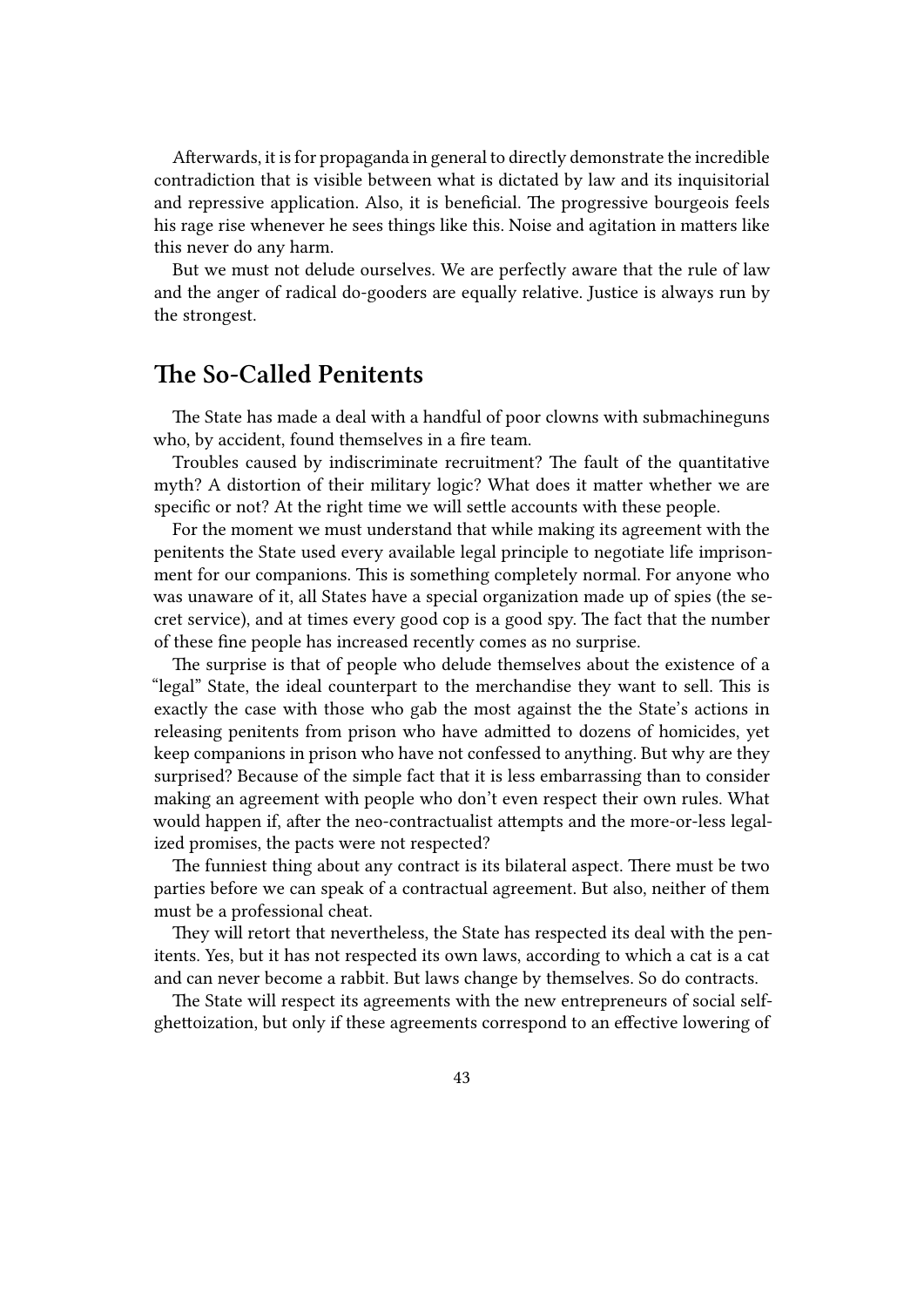the level of struggle. The new infrastructure that is appearing must produce social peace. Think about the way people take up a project like this: people who used to march in the front rank of demonstrations, and who formerly linked together the most advanced actions (from their point of view). Think about what certain personalities are saying and doing today, who formerly theorized the liberatory violence of the proletariat. They are seated on the most obscene of all stages, mummies beside other mummies, talking over their shoulders about peace the way others talk about war. They are useful to the State.

But are they to the revolution? Certainly not.

Attention, comrades. Repentance can take several forms. Some are noticeably repulsive, others are somewhat more tolerable; they are served with a sauce of helpful reformism, full of words stripped of meaning, and can only wear a fig leaf to cover their shame.

At least the real penitents, those who sold dozens of companions wholesale, know what awaits them: today a false freedom, a passport just as false and a false identity; tomorrow a bullet in the head.

The neo-contractualists don't know what awaits them, either from their relations with the State or from their relations with their companions.

#### <span id="page-43-0"></span>**Dissociating From Whom And From What?**

It makes sense to give up when a project is in the process of being accomplished. We can be more or less in agreement with the project.

We could see something different in the changing situation or a change in the initial situation that drove us to take action. And in this context we pause and prepare our critique. We investigate the reasons for our disagreement. We measure it with our companions in the reality of revolutionary perspectives and we make choices.

But when it is the State that invites us to retreat and offers us a good price for our surrender, then it is a different matter. We are not being asked for a critique, we are being asked for a renunciation. There is nothing here to back away from; also because at the operational level, there are no consequences for the project of the armed party. There could be future developments in a different direction, leading to the construction of a libertarian model of armed confrontation. And it is because of this possibility that they are inviting us to desist.

Here is the dangerousness and the gravity of the request. Many companions think that an uncritical defence of a model of intransigence, based on positions that reality has shown to be anachronistic, is foolishness. And their thinking is correct and reasonable. But it does not reflect the fact that surrender is being asked for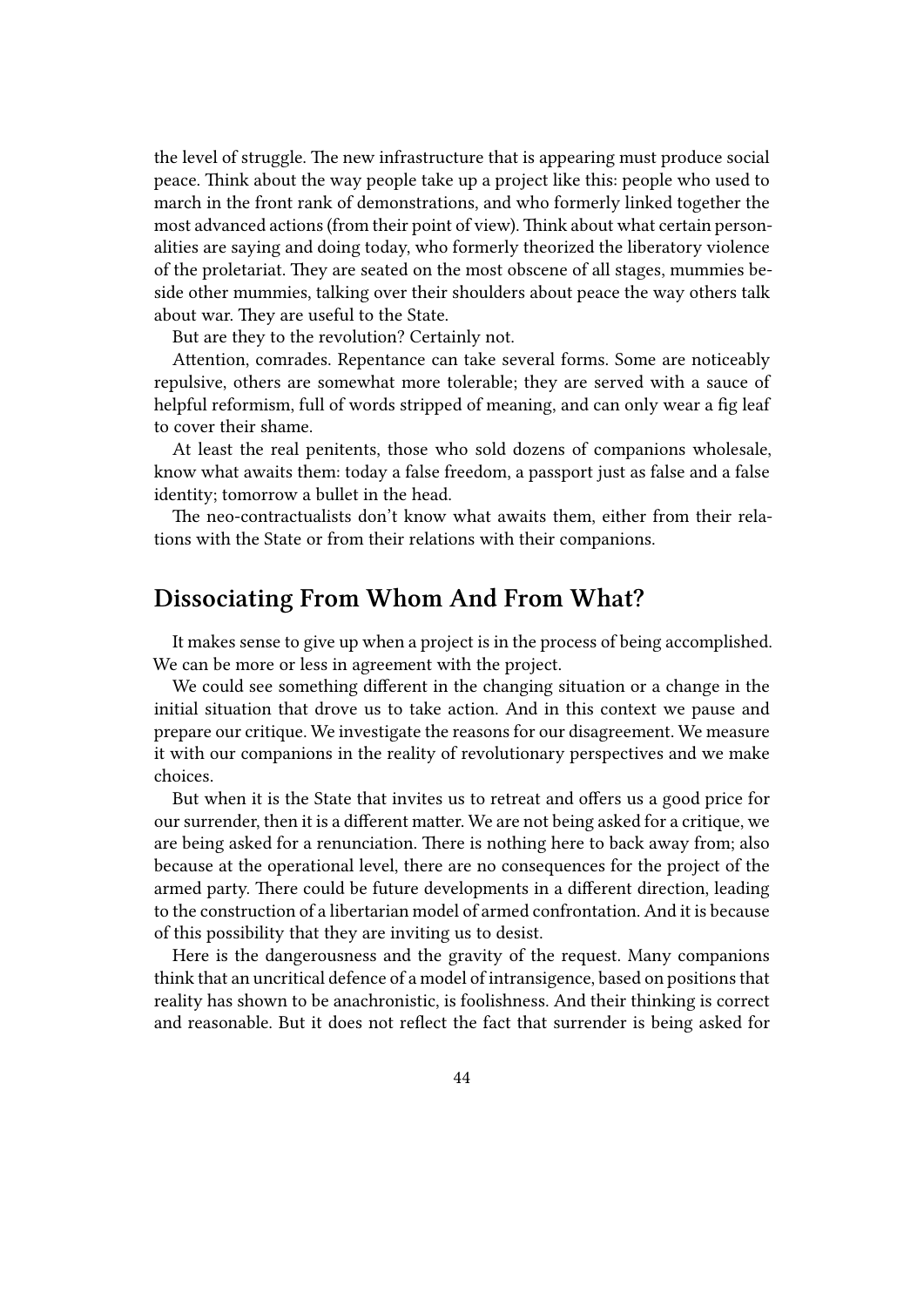relative to possible future opportunities, not to the extent that a way of theorizing class struggle is currently blocked.

We cannot demand an autonomous behaviour in surrender. The only possibility is criticism. It doesn't matter whether it receives adulation or indifference from the State organs, and it also doesn't matter whether it is linked to an intransigence which, although it no longer has a revolutionary basis, at least contained a moral clarity.

A non-existent project doesn't allow dissociation or surrender. We must develop another project, one that is critical of the first and is a proposal in its own right. But this development cannot start with a reification, with the State as its guest; it must start from an analysis of the current level of class struggle. Revolutionary solidarity is no more than the result of a great moral initiative, but it cannot constitute a qualitative basis for the future development of the specific movement. Even less so for dissociation.

It is not a question of distance. It is a question of the road. We are heading toward class struggle. In the other direction, there are people who are withdrawing from it. Whoever wants to continue the struggle must grow. And above all, critically. He must, then, identify inflexibility as a perverse mechanism for reproducing something non-existent. He must also identify neo-contractualism as an equally perverse mechanism of stagnation and resignation. These two roads do not lead to liberation. They lead only to Rome.

## <span id="page-44-0"></span>**Claiming Our Struggles As Anarchists**

In these times of liquidation and stagnation, we reaffirm that our struggle is a struggle for total liberation, now and right now. This why we supported even this overstated project, which declared, *a priori*, that it did not see liberation the same way we did. Because a wrong turn was possible; a change with a negative sense for them and a positive one for us. The change did not happen, but we were not the birds of ill omen. It was others who cast the facile *a priori* anathemas, facile critiques in front of brass guns. We did not make a mistake. The mistake did not lie in inadequate means but in the impossibility of the method.

And we carried the critique inside the organizational project. We did not stop at words, like the amateur scribblers who knocked out analyses like Fiat knocks out cars. From inside, other people's mistakes even shone a pitiless light on our own, and we too had our stagnant moments: vanity, flag-waving and defence of principles. But they weren't much, compared with the intrusive stubbornness on one hand, and on the other the pathetic acquiescence that turned into simple and superficial critiques.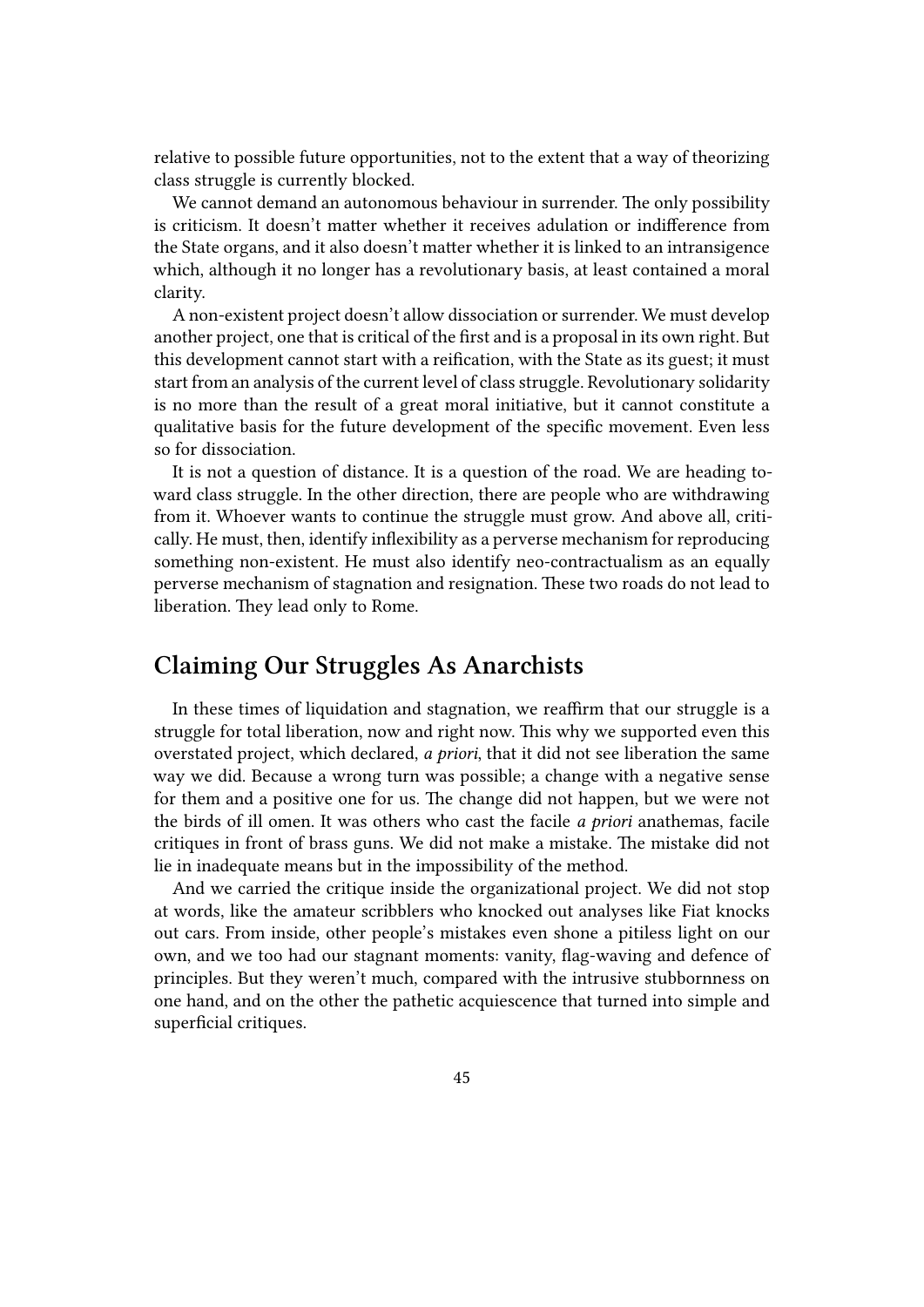Now it is time to take another road. Someone who asked for a pause for himself, without also having the courage to voice it as an attitude to be shared with others, well, he should stay where he is, in his slippers and warming himself by the fire. We insist on the necessity of going outside, in the fog and the cold. Outside, where it is no longer possible to be certain about what should be done and what direction we should take.

# <span id="page-45-0"></span>**…The Use Of Organized Violence Against Exploiters Of All Kinds**

In times like these when birds fly close to the ground, there are only a few who still consider revolution a possibility. It is always easy to find some enlightened soul who "talks" about revolution, yet there are few who try to achieve something concrete in the right way.

As long as we do nothing but talk, we can all be more or less in agreement. But later, when it is time to go into action, even in a minimal, peripheral, microscopic way, then the disagreements start.

We always have to wait for something else to happen. For a signal to come from somewhere, announcing that the time is right. And we anxiously open the bellies of birds, but their entrails never tell us anything.

We insistently reaffirm that the use of organized violence against exploiters, even if it takes the form of minoritarian and limited action, is an indispensable instrument in the anarchist struggle against exploitation.

#### <span id="page-45-1"></span>**… Our Idea Of Proletarian Justice**

In this sense, even where a critical or sceptical attitude prevails, and after the bitter realization (bitter for whom?) that there is no "justice" in the clutches of the State, and where people think about this, they come to the conclusion that there is no proletarian justice, nor should there be.

Here too, we disagree. We think it is right to remember exploiters and their servants. To remember this when the time comes, when it will be possible to discuss the destruction of bourgeois justice and the construction of proletarian justice. Not in order to recreate the courtrooms in a different form, installing new judges, new prisons and new ministers with portfolio, but simply to settle accounts with those responsible. And by settling accounts we mean simply putting a bullet between their eyes.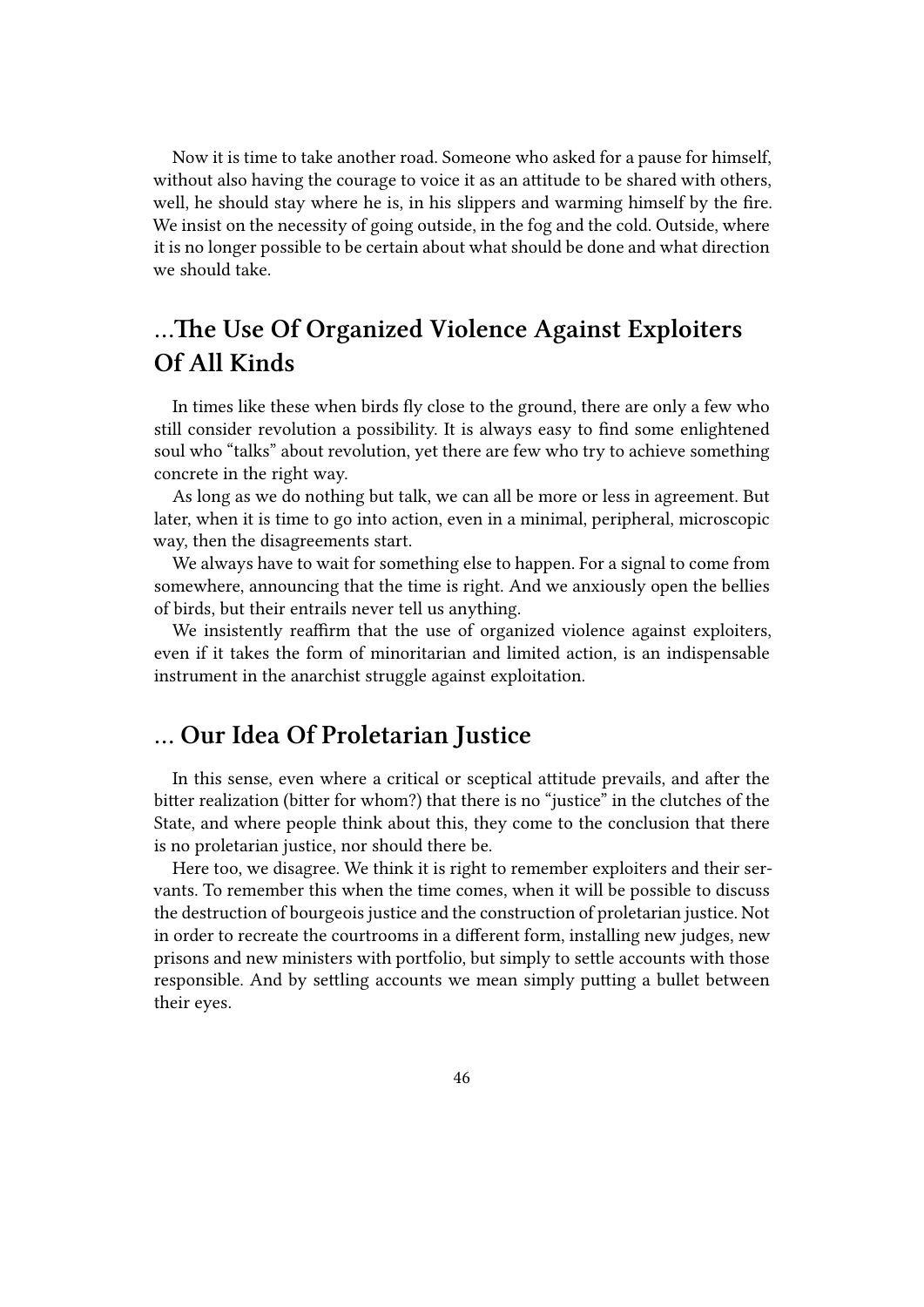If some innocent soul finds this program excessive, he should try to remove his feet from the water now and then-he might catch a chill.

We say these things today, in times that are-relatively- relaxed, not in order to appear on the list of extremists who dare to say the most advanced thing, but because we remain firmly convinced of the need for a procedure of this kind.

When the revolution awakened in Russia in 1917, anarchists organized the systematic execution of all the station-masters on the St. Petersburg-Moscow line, since they were responsible for the denunciations of 1905 which sent thousands of anarchist railway workers to prison. These companions were not trying to apply any pedagogical theory, nor were they trying to teach anything to the other station masters, or to people in general; they were even less interested in donning the filthy judge's robes of some tedious tribunal of proletarian justice: they just had the modest and limited goal of shooting all the station masters responsible for the denunciations on the spot. No more, no less.

This is what we mean by proletarian justice.

#### <span id="page-46-0"></span>**…The Right To Remember Traitors**

This too. Let no one come along afterwards with some complicated story, with the justification that this or that behaviour was dictated by necessity. One never knows, because even among us there is always some theoretician of ethics who raises doubts about the right to throw out traitors. And the discussion always starts with the customary chatter about the death penalty.

People often ask themselves now whether the State has the right to condemn an individual to death who, according to it, has committed some crime. And we fight the death penalty. A very just struggle, which intends to limit the repressive action of States. But that does not mean that a State that has abolished the death penalty is a "legal State". No such State exists. It is a legal fantasy and no more. There are States that mobilize a different equilibrium, like the so-called democratic one, for example, whose equilibrium can or must be maintained through the use of the death penalty. Sometimes this space (of the death penalty) is one that we tend to reduce ourselves, through our struggles for reforms and civil liberties, and this is a good thing, because this is how we push back their dictatorial and repressive whims. But that doesn't move by one centimetre the fact that the State bases its laws on force, not on right.

At the right time, during the revolution, and even at the first signs of it, we will not attempt to substitute our force for that of the State or build organizations of counterpower, which would impose their own kind of law to settle accounts with traitors. We just want to carry out this process of proletarian justice without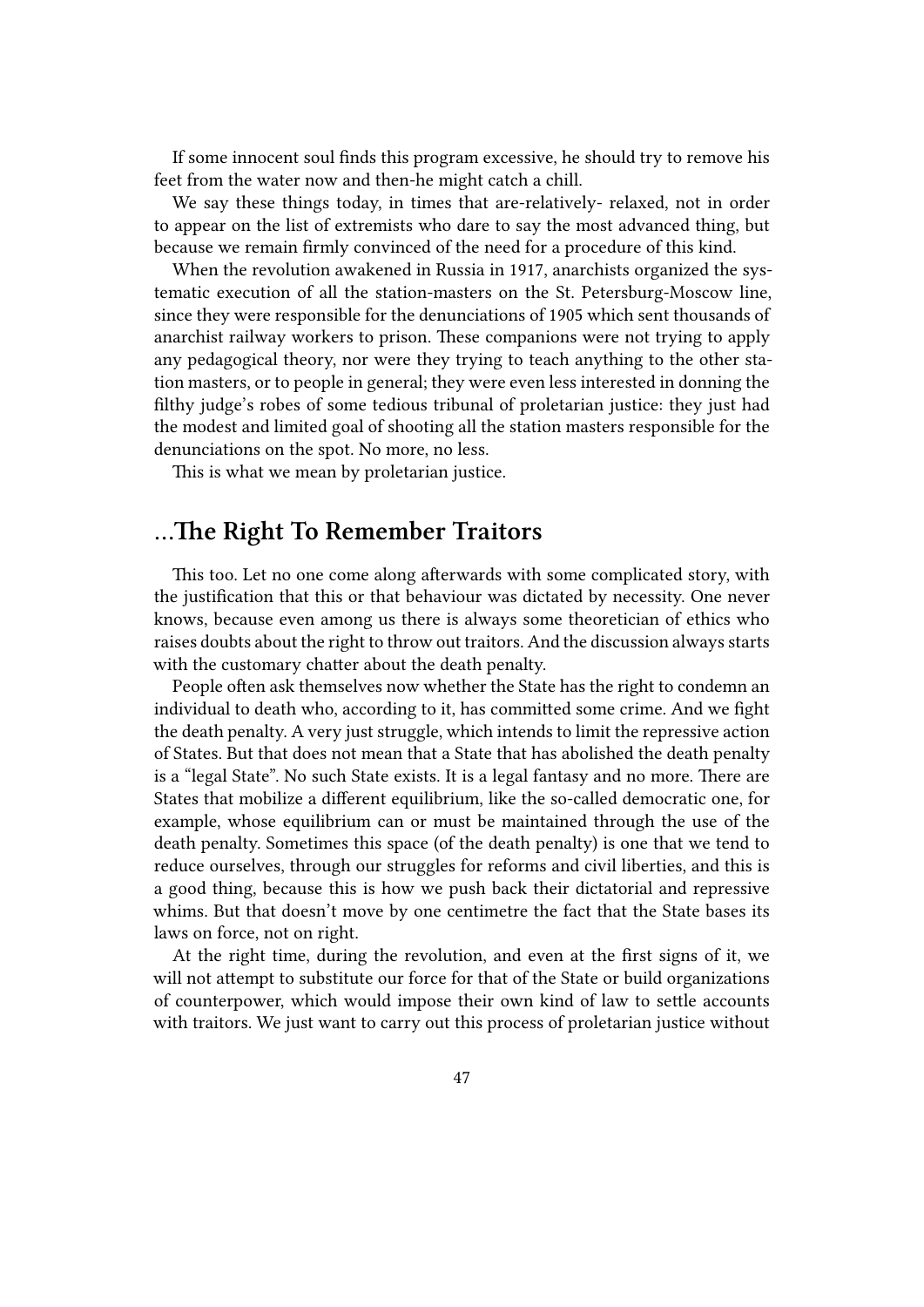having to develop a theory of revolutionary law to justify it. We will not need it. The actions committed by these people will speak for themselves, not any laws made a priori that we might use to mass manufacture similar acts. We will not make this kind of law (we will make no laws at all and that's all there is to it!); these laws have been in people's hearts for thousands of years, and there we read that traitors must be eliminated.

# <span id="page-47-0"></span>**The Stifling Attitude Of Certainty Was Not One Of Our Mistakes**

We didn't make them "in good faith". We don't know what good faith is. We made them in the full knowledge of making them, but considering that it is right in certain circumstances to prefer a mistake to an abstract truth that is based only on an a priori critique.

All anarchists know about the mistake of the party and the Leninist conception from long experience. But, faced with the concrete emergence of this kind of experience, our critique was never pursued in the abstraction of principles. We preferred to conduct it through the carrying out of actions, even in the difficulty of the specific organization, entering fully into the contradictions involved in taking action. And on this wind-swept ground we met companions with great hearts and courage, capable of facing the struggle with serenity, even when the result was worse than uncertain and the means at our disposal worse than dangerous. And this was because we had confidence in our companions and in the possibility that a wrong turn could be transformed without further delay into a critique-in-action, capable of calling plans and doctrines into question and burning mummies and programs. That did not happen. Might things have happened differently if we too had donned the severe robe of political censor? If we had developed a critique of the ideology of efficiency and doctrinaire thought?

## **Our Theses On Creativity, On Subversion, On Joy**

While we were searching for the right path, however, we developed various critiques and projects for a long, long time. We saw how there was no joy, after all, in what they were doing, or in other activities which, through self-examination in light of the situation, ended up strongly influenced by the direction forced on them by the struggle. And finding no joy there, we managed to miss the very foundation of the struggle; the creativity of our intervention, the subversive content of the project whose bearers we were.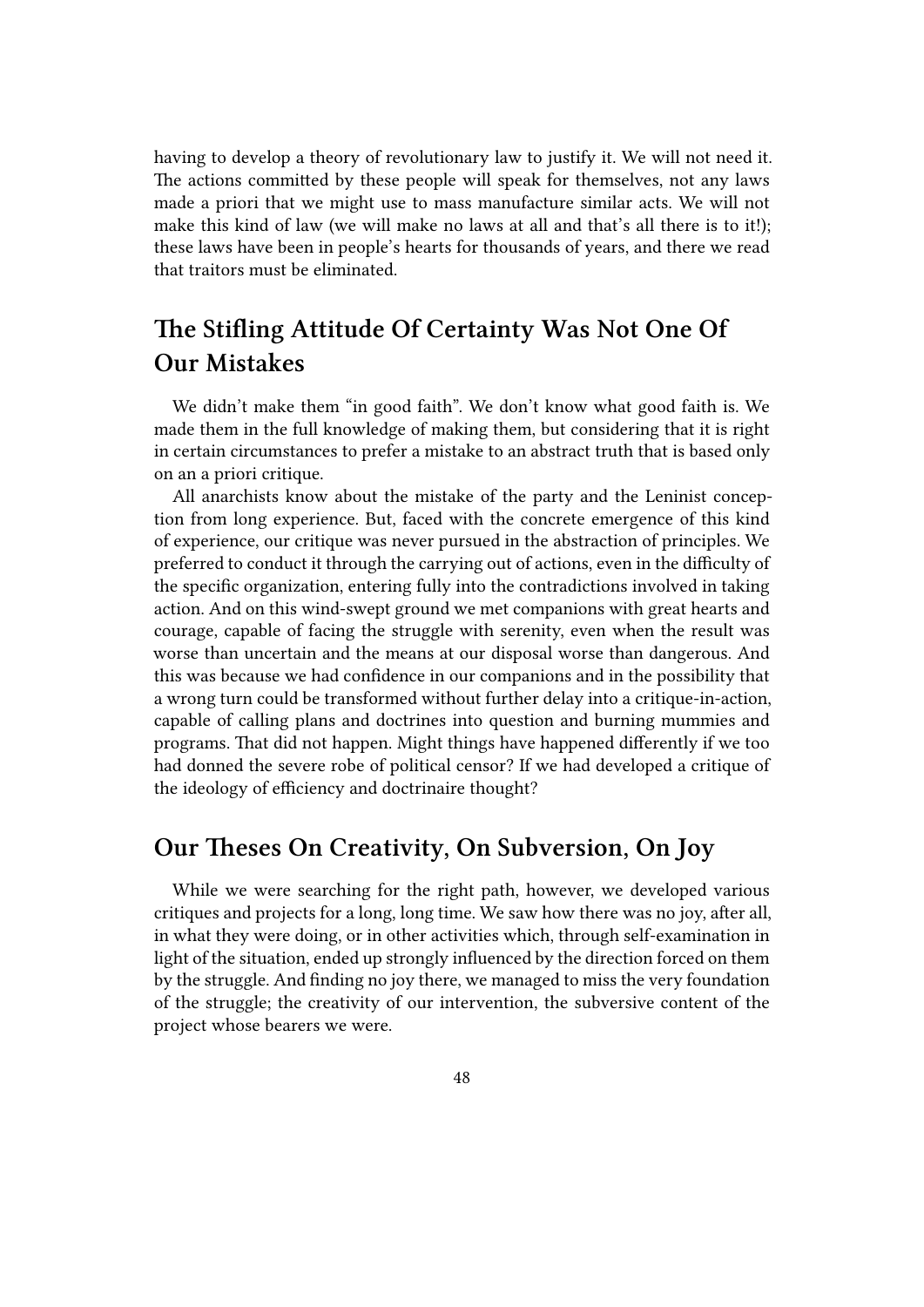Even at the macroscopic level, this element should have been present in our revolutionary work, otherwise we would have been forced to accept what we did only because we were the ones who did it. It could not have worked. And it did not work.

In this sense, and through our experience of past limitations, we are ready to start again from the beginning.

#### **There Is No Separate Solution**

The more we think about the conditions of past struggles, the more we see to what degree the present situation is the product of past mistakes, and only offers a possible opening on the condition that a working critique is included; the more we also realize that there is no separate solution to the problem of the imprisoned companions.

By accepting a commodification like the one proposed by the neocontractualists (an amnesty, an equal number of years of imprisonment for all, a period of social work outside prison, etc.), we would have to pay for it by putting our whole past at risk. This would mean a denial of the revolution, a denial of anarchy, a denial of our own identities as women and men and a denial of our future.

The only solution, then, is a continuation of the struggle. In a critical way, of course, with different objectives and methods more appropriate to the present situation, but a continuation of the struggle.

# **The Prison In All Interventions: A Qualitative Moment Of The Struggle**

The dismantling of sector-based intervention must be complemented by an ability to propose new forms of struggle, otherwise it becomes a tedious methodological formula. If we limit ourselves to "informing" people about the viciousness of power, we will miss the forest for the trees, and be immediately forced to arrange the worst crimes in order of importance, in order to appear more specific and thus more incisive. If we talk to people about nuclear power, we can certainly bring the problem of the imprisoned companions into the discussion, but we don't do it all the time: we predict death and destruction, atomic pollution, the end of life on earth, war and apocalyptic conflict. People are more impressed, and we let ourselves be fascinated by the fact that we have managed to impress people.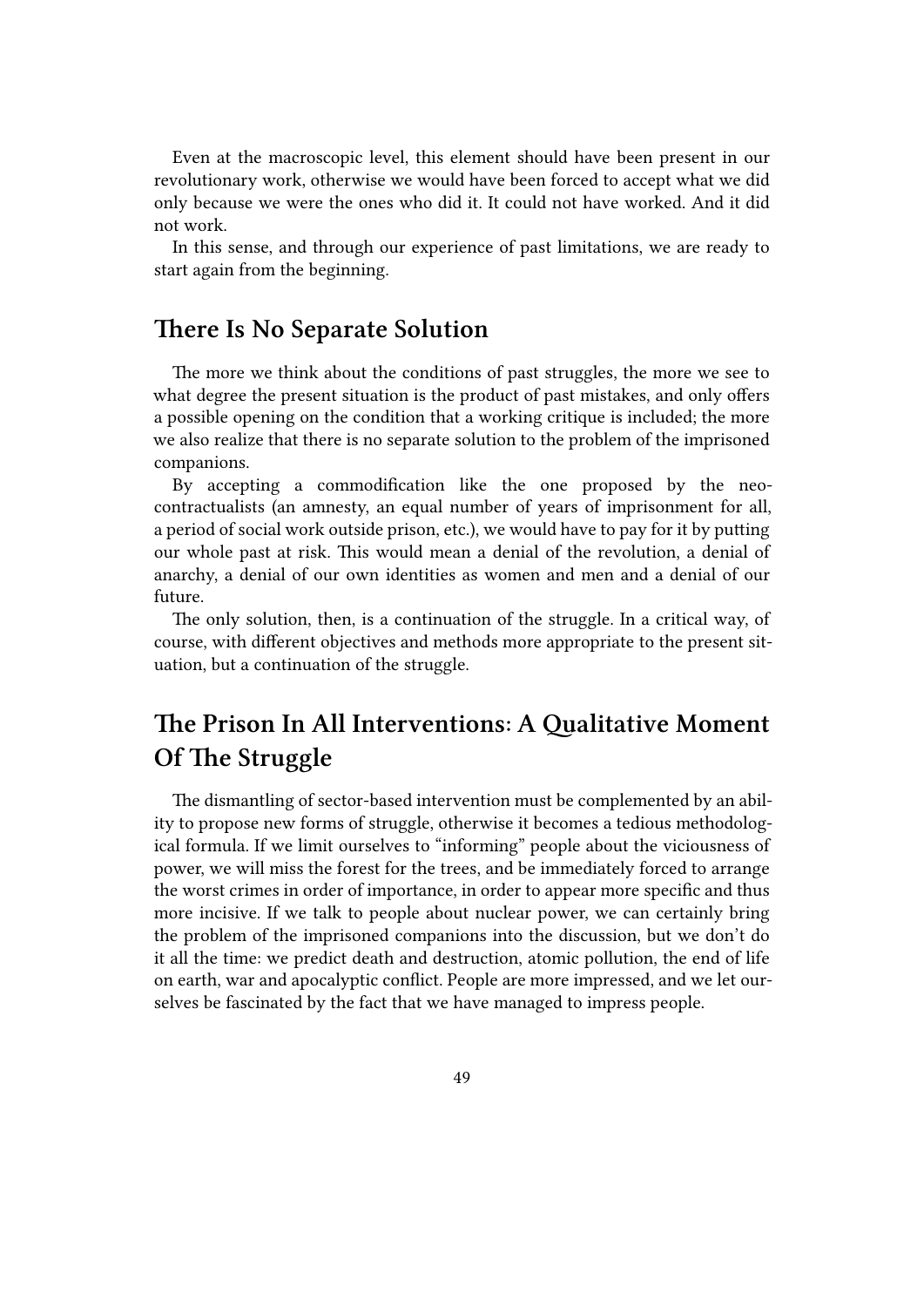The destiny of counter-information is this: to always end up divided into sectors. Today this, tomorrow that. We end up as specialists in anti-militarism, in problems of the world of labour, in prison problems, in feminism, in movements involved in rent struggles, etc.

So, we must have two levels of clarity:

- a. A totally comprehensive counter-information is impossible.
- b. We cannot "jam together" different problems (without people ceasing to understand us).

Yet there is another way of seeing things. By focusing on a problem (on neighbourhoods, for example) and connecting it to problems that are the most closely related to it. Then we will realize that without necessarily intending to develop a well-argued discussion, we will succeed in including even the problem of the imprisoned companions. Even so, this can only be on the condition that we don't confine ourselves to mere counter-information. If we limit ourselves to this first stage of revolutionary intervention, the prison problem will happen to be introduced from the outside into the reality we are trying to intervene in.

Let's frame the discussion differently, with a different project. We move from the simple phase of counter-information to a second phase, which can be defined as commitment. We propose an organizational structure that will take care of a specific problem (let's return to the example of the neighbourhoods), and which permits the inclusion of the problem of prison and the imprisoned companions.

Let's establish a relationship between this organizational structure (outside the specific movement) and the specific movement itself. From the response that this relationship gives us in practical terms, we will have a sufficiently clear image of the state of the real movement. On the basis of this image, we can construct our interventions as a specific movement outside of and even independent of the organizational structure of commitment) and in this phase then, we can be far more comprehensive in solving the problem of the imprisoned companions.

The elimination of special laws, of different conditions of imprisonment, of special prisons and Article 90. The reduction of preventive detention. The abolition of life imprisonment, long sentences, special trials and special treatment. Obviously, these measures must apply to all, not just to our companions.

This perspective of struggle should try to involve people, and should also have its own autonomy of action. Our ability to measure the results depends on the way people are involved, the way they achieve a harmonious autonomy of action, and what we succeed in doing outside the specific movement. Only on the basis of these results can we impose a solution to the problem of the imprisoned companions.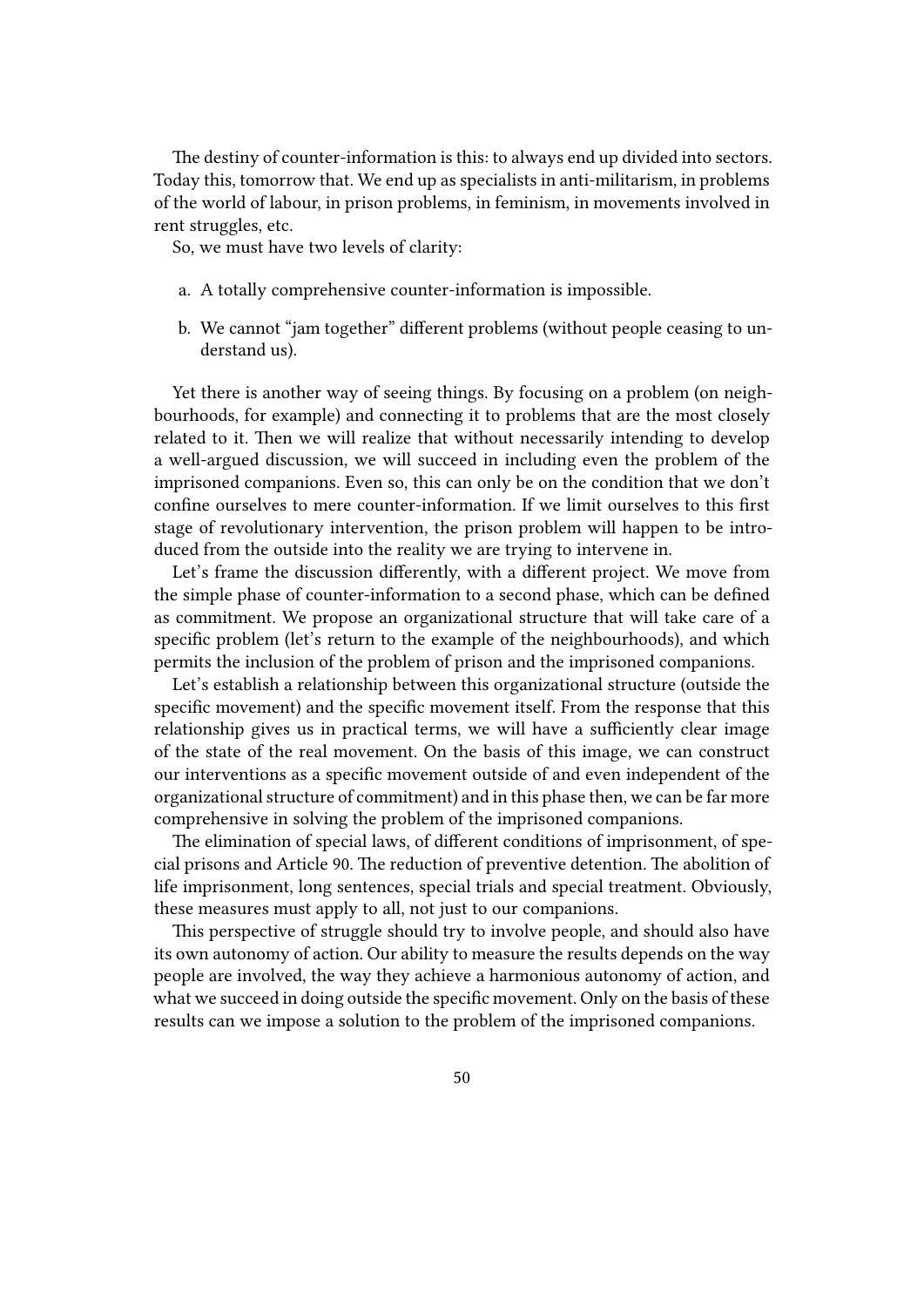We should not forget that our road goes on much farther than the road of those who are preparing to collaborate today. Power's road, on the other hand, still turns around us.

In the final analysis, we are all in the gunsights of the repression. We must develop our struggle. If we are unable to they will destroy us all, in prison and outside prison.

With a rise in the level of confrontation and a broadening of the objectives, the repression will strike again. No one is trying to guarantee a danger-free way of getting out of prison here. All of us, when we were sent to jail, were sent there because we were convinced of the validity of our revolutionary action, not because of some trick of fate. Of course, objectively speaking, there is always something like this: the initiative of a spy, something that went wrong, a repressive interpretation of an act which was in itself completely legitimate. But the true reason for our imprisonment has always been the fact that we are anarchists, that we believe in the revolution. For an anarchist jail is a constant part of his activity.

Our problem today, one of central importance, is that of getting our companions out. We can only solve this problem by intensifying the struggles in various sectors of intervention, linking these struggles to a real perspective of insurrectional development and not limiting ourselves to platonic dissent or beautiful declarations of freedom for all, which only serve to silence our consciences in order to express, later, a facile disagreement with someone who, on the contrary, wants to do something concrete.

Only in this way will we force the State to solve what will become the (its) problem of the (our) companions in jail. As long as this remains our problem, we will be unable to solve it except by selling out our whole future and consigning it to the repression.

We don't think there can be any doubt about which road to take.